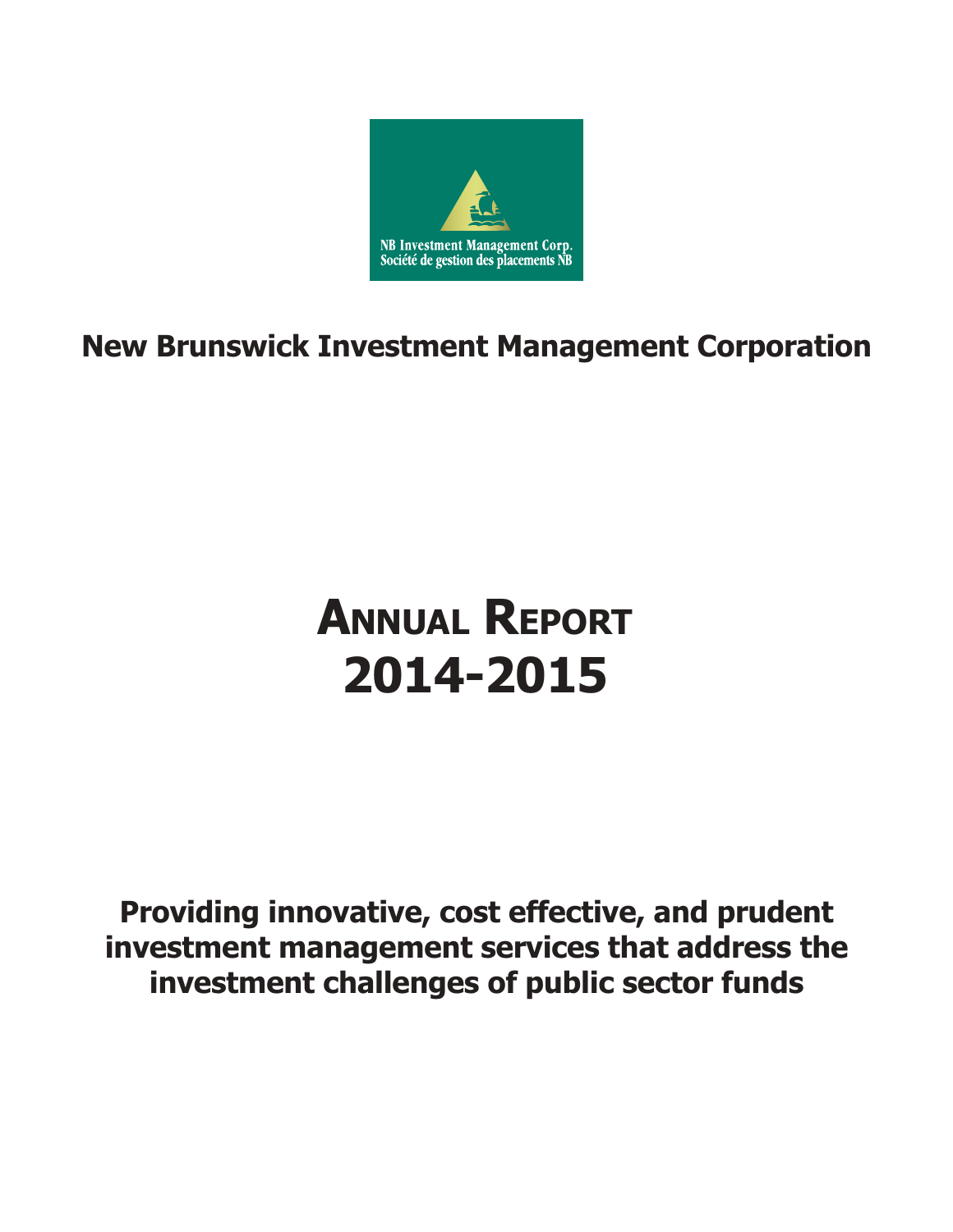## **BOARD OF DIRECTORS**

**Michael W. Walton** Chair of the Board Director

**Wiktor Askanas** Vice-chair of the Board Director

**Jean Marc-Dupuis** Director (ex officio, non-voting)

**Ronald B. Maloney** Director

**Darren Murphy** Director (ex officio) **Cathy Rignanesi**

Chair of Audit Committee Director

**John A. Sinclair** Director (ex officio)

**Richard C. Speight, Q.C.** Chair of Governance Committee Director

**Reno Thériault** Chair of Human Resources & Compensation Committee Director

## **CORPORATE LEADERSHIP TEAM**

**John A. Sinclair Jan Imeson, CPA, CA** President and Chief Executive Officer Chief Financial Officer

**Dan Goguen, CPA, CA, FRM James Scott, CFA** Vice-President Private Markets Vice-President Fixed Income

**Mark Holleran, CFA, FRM Jon Spinney, CFA** Vice-President Equities Vice-President Quantitative

Vice-President, Finance and Administration

Investment and Applied Research

Corporate Secretary **IPMA-CP**

**Inge Després Andrea MacDonald, CHRP,** Human Resources Manager

### **New Brunswick Investment Management Corporation**

440 King Street York Tower, Suite 581 Fredericton, New Brunswick E3B 5H8 Canada

**Tel: (506) 444-5800 Fax: (506) 444-5025 Email: nbimc@nbimc.com Website: http://www.nbimc.com**

## **MEMBERS OF**



THE VOICE OF THE SHAREHOLDER



Pension Investment Association of Canada Association canadienne des gestionnaires de caisses de retraite

## **CONTENTS**

| NBIMC's Investment Beliefs3                        |
|----------------------------------------------------|
| Message from the Chairperson. 4                    |
|                                                    |
|                                                    |
|                                                    |
| Total Fund Performance Objectives  10              |
| Relative Performance Versus Benchmarks  11         |
|                                                    |
| Judges' Pension Fund Investment Performance  15    |
|                                                    |
|                                                    |
| Compensation Discussion and Analysis. 19           |
|                                                    |
| Corporate Compensation Philosophy 21               |
| Compensation Risk Management  21                   |
|                                                    |
| Impact of Performance Results for Fiscal 2014-1524 |
|                                                    |
|                                                    |
|                                                    |
| Report of the Audit Committee 33                   |
| Report of the Governance Committee35               |
| Report of the Human Resources                      |
| & Compensation Committee 36                        |
| Employee Activity in our Communities. 38           |
| Local Charitable Causes 38                         |
| Investment Industry Relationships  38              |
| Communications and Accountability39                |
|                                                    |
| Unit Trust Fund Performance 40                     |
| Financial Statements  42                           |
| Provincial Court Judges' Pension                   |
|                                                    |
| New Brunswick Investment Management                |
|                                                    |

*For a glossary of investment industry terms, please refer to* www.nbimc.com/en/publications/glossary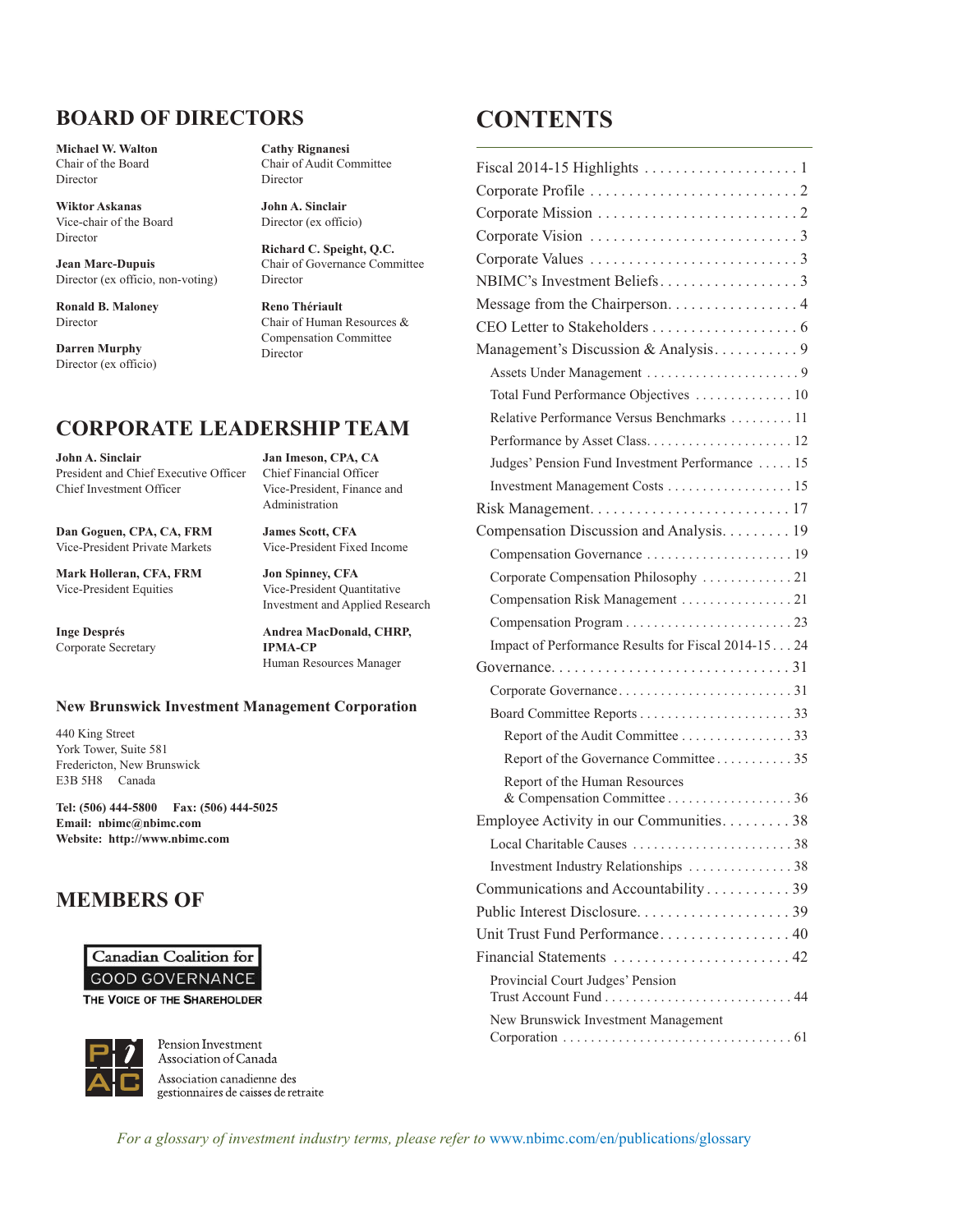# **FISCAL 2014-15 HIGHLIGHTS**

- Our annual nominal return for all assets under management was 14.18%. The real return (after considering inflation) was 12.13%.
	- The Judges' Pension Fund, for which NBIMC has remained Trustee, had a nominal return of 14.64% and real return of 12.59%.
- Long-term annualized nominal total fund return since NBIMC's inception in 1996 was 7.58% with a real (after inflation return) of 5.59% per year.
- We continued to add nominal returns in excess of client benchmarks of 0.46% net of all investment management costs. This represented approximately \$56.4 million of additional return to client portfolios.
	- NBIMC's management expense ratio declined to 0.14% during the year.
- Total assets under management closed the year at a new high of \$13.0 billion as of March 31, 2015.
	- \$1.629 billion of net gains were realized by our clients from our investment activities.
- The New Brunswick Teachers' Pension Plan converted to a target benefit pension plan on July 1, 2014. As part of the conversion, NBIMC is no longer Trustee for the New Brunswick Teachers' Pension Fund.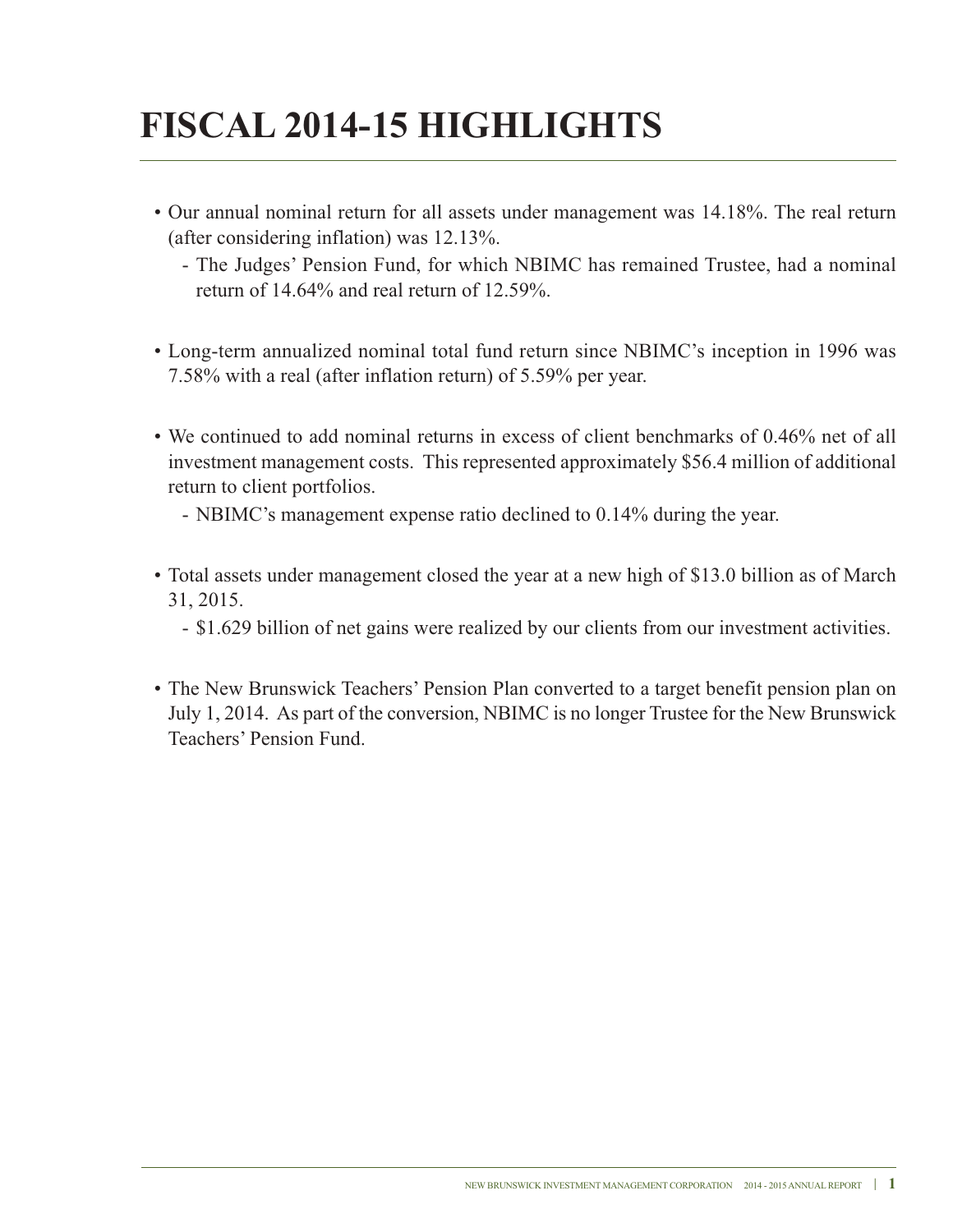## **CORPORATE PROFILE**

The New Brunswick Investment Management Corporation (NBIMC) is the investment manager for certain public sector pension and other funds. We were formed in 1996 under the *New Brunswick Investment Management Corporation Act* by the Province of New Brunswick.

Our primary mission is to increase the long-term value of our clients' funds under management.

To fulfill this mission NBIMC conducts the following activities:

- Provides prudent, risk-controlled and cost effective investment management services for all funds under management.
- Acts as fund trustee for the Provincial Court Judges' defined benefit pension plan.
- Advises on and implements investment policy.
- Adds value by generating higher returns through active investment strategies net of investment management costs.
- Manages investment risks.
- Provides administrative and support services such as accounting, performance measurement, and information technology.

Located in Fredericton, New Brunswick, NBIMC is the largest institutional investment manager in Atlantic Canada with assets under management of approximately \$13.0 billion at March 31, 2015.

## **CORPORATE MISSION**

### *To provide innovative, cost effective and prudent investment management services that address the investment challenges of public sector funds.*

Key Goals:

- To advance NBIMC's governance, management and organizational effectiveness.
- To meet our clients'specific long-term investment objectives through prudent investment advice and well-executed risk managed investment strategies.
- To expand NBIMC's client-servicing and support operations.
- To maintain, develop and attract a highly skilled and experienced team of investment management professionals.
- To strengthen and expand client and other stakeholder communications and relationships.
- To support effective and efficient information technology, data management and client reporting solutions.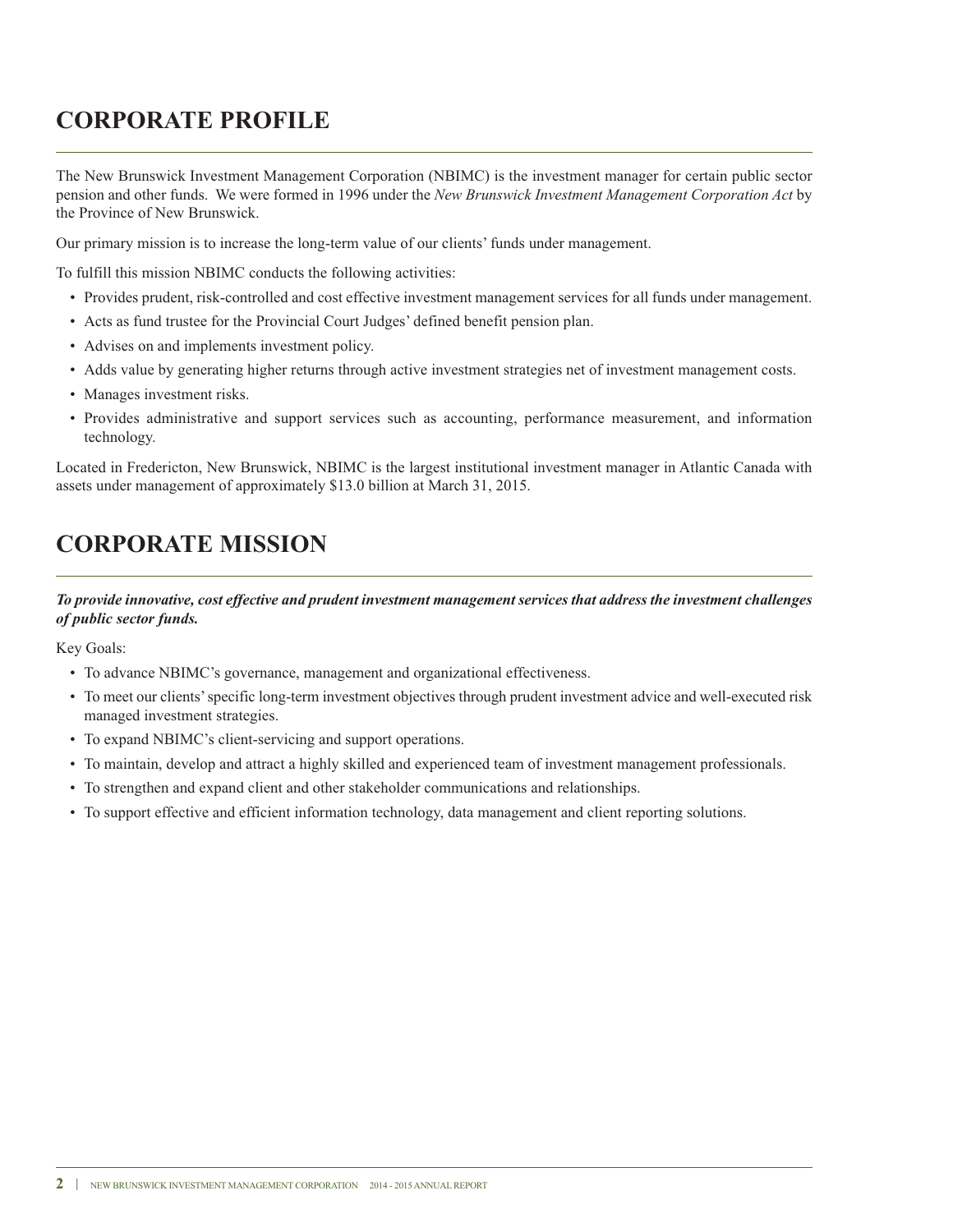## **CORPORATE VISION**

#### *We are the public sector's provider of choice for investment management services.*

NBIMC is recognized for applying "industry best practices" by our clients and peers.

The company is:

- Acknowledged as being able to develop investment strategies that exceed each clients' long-term risk and return objectives.
- A provider of consistent value added returns, net of expenses, for clients through a diverse range of investment strategies.
- Recognized by stakeholders as having strong governance practices and a long-term strategic vision.
- Driven by a long-serving team of highly skilled investment management professionals working within a culture of innovation and risk management.
- Viewed as an employer of choice by both recent graduates and experienced investment management professionals.
- Seen as maintaining strong relationships and ongoing communication with key stakeholders.

## **CORPORATE VALUES**

**PRUDENCE** – We develop and implement appropriate investment strategies that are focused on client objectives and risk *management guidelines.*

 $ACCOUNTABILITY - We act in the best interests of our clients and use the highest standard of financial reporting,$ *compliance, auditing and performance measurement.*

**TEAMWORK** – We develop and sustain a learning culture of engaged employees who share expertise through clear roles *and coordinated activity that is fully aligned with achieving our clients' goals.*

*TRANSPARENCY – We produce clear and frequent communications to all stakeholders on operations, strategies and results.*

**INTEGRITY** – We ensure honesty in all corporate undertakings guided by a strong Code of Ethics and Business Conduct.

 $INNOVATION - We continue to provide a broad range of innovative, well researched investment management strategies.$ 

## **NBIMC'S INVESTMENT BELIEFS**

NBIMC operates under a few basic investment beliefs, upon which we continually reflect when setting investment strategy. These beliefs are:

- 1. NBIMC is a relatively low risk asset manager when compared to its peers.
- 2.Real Return Bonds, because of their long-term inflation-linked characteristics, are considered to be an excellent match for pension and other long-term liabilities.
- 3. New asset classes and strategies are introduced incrementally in order to progressively gain experience and to minimize transition costs.
- 4.The recommendations and/or establishment of the appropriate asset mix for each of our clients'investment funds under our management is heavily influenced by both their long-term return and risk objectives and their funding status.
- 5. NBIMC believes that market inefficiencies present opportunities to add value through active management.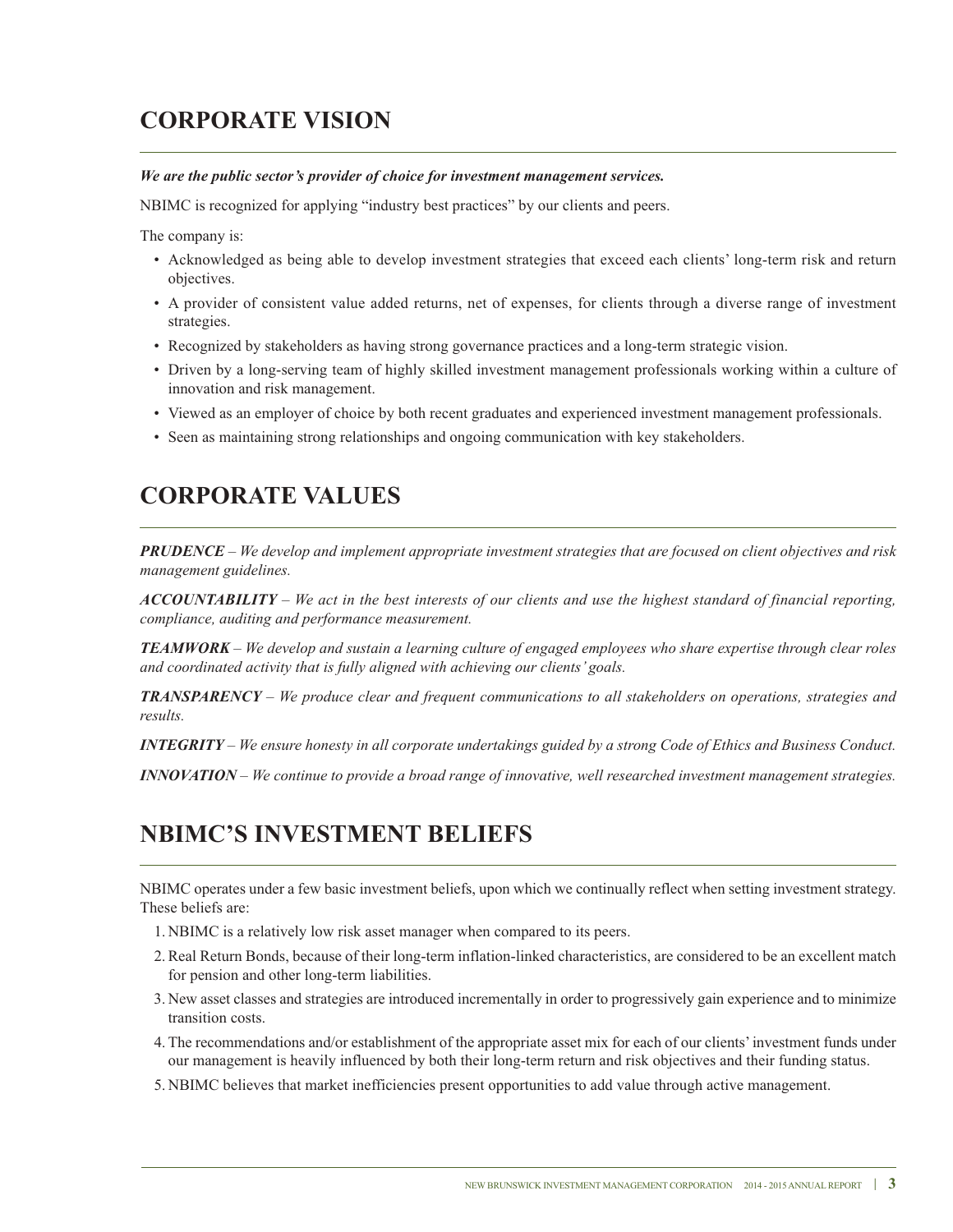## **MESSAGE FROM THE CHAIRPERSON**

On behalf of the Board of Directors and management of the New Brunswick Investment Management Corporation (NBIMC), I am pleased to introduce our Fiscal 2014-2015 Annual Report. This report marks the conclusion of our nineteenth year of operations with NBIMC continuing to exceed our clients'long-term investment objectives, while at the same time effectively managing a number of changes that have been brought about by the Government of New Brunswick's pension reform activities.

One of the most significant changes that occurred during the year was that the Government and the New Brunswick Teachers' Federation transitioned the governance of the *Teachers'Pension Act* ("TPA") to the new N.B. Teachers' Pension Plan (NBTPP) on July 1, 2014. This transition included moving our prior responsibility as Trustee for the Fund to a new joint trusteed framework, with NBIMC continuing to provide investment management services under a long-term investment management agreement.

The following Annual Report provides a detailed account of another year in which we have successfully met our primary and secondary performance targets for: i) the Judges' Pension Fund for which the NBIMC Board of Directors is Trustee, ii) the Public Service Shared Risk Plan (PSSRP) and N.B. Teachers' Pension Plan (NBTPP) both of which had been transitioned to new Joint Trustee Boards in 2014, and iii) specific investment account mandates with the New Brunswick Power Corporation and the University of New Brunswick's Endowment Fund.

The Board of Directors was very active on a number of initiatives during the year which are outlined in more detail throughout this report. First of all, we are pleased to provide our second annual report of achievement against our specific corporate performance objectives as outlined on page 10. These objectives are set at the beginning of the fiscal year and directly reported to each of our stakeholder groups as well as posted on our website (www.nbimc.com).

Our Board also concluded our biennial Board and Director self-evaluation process during the past year and has subsequently identified a number of improvement objectives that we will focus on over the next two years.

## **STRATEGIC PLAN 2015 TO 2020**

One of the most significant areas of focus for the Board during the year was the review and refreshing of our Strategic Plan. The review was especially relevant this year to ensure that we continue to provide an investment platform that exceeds all of our clients'long-term investment requirements, while continuing to meet the needs of our two largest clients' new pension models. An area of specific focus was with respect to the additional client service requirements that occurred with both the PSSRP and NBTPP transitions and the addition of our other two more recent public sector investment mandates. Please note that a detailed copy of this revised Strategic Plan is also available on our website.

## **PENSION REFORM IMPACTS**

NBIMC Directors and management have been very focused on ensuring that the Corporation has been able to help provide a seamless transition with respect to the investment program activities and governance of both the PSSRP and NBTPP. We look forward to continuing to provide investment advice and management services through our long-term Investment Management Agreement with each party into the future.

As part of the Government's process with respect to the conversion of the prior defined benefit pension plans to a target benefit approach, the Minister of Finance had established a Governance Working Group. Its membership consists of a number of related Stakeholders, including a representative from NBIMC, who are tasked with developing the best practices in pension plan governance that will serve the new pension plans in achieving their goal of prudently managed and sustainable pensions. NBIMC management continued to actively participate in the Governance Working Group during the year by sharing our governance and investment related experience with this group.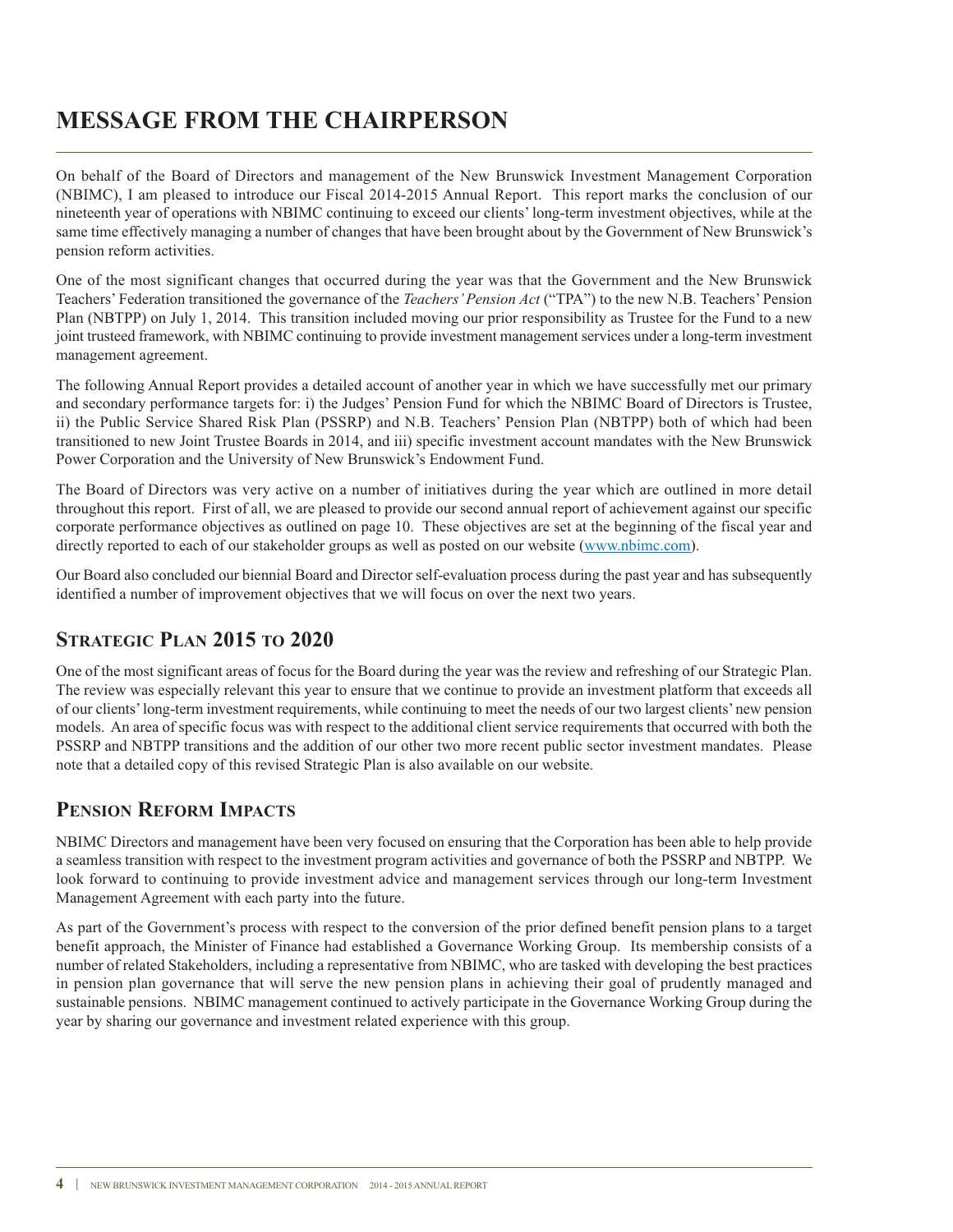Pension plan governance changes have caused us to change the format of our traditional annual performance discussion in our annual report this year. We no longer provide detailed consolidated total fund performance of the pension plans under our management, and now only focus on the Judges' Pension Fund (JPF) for which we remain Trustee. The PSSRP and NBTPP will report on their own specific fund performance through their independent communications activities. We provide further reporting detail on the performance of our separate investment strategies and the specific unit trust funds in which each of our clients have the opportunity to invest.

## **APPRECIATION OF DEDICATED SERVICE**

I would like to continue to recognize our Board and senior management team for their commitment and contribution to the Corporation during another very busy year. The Board remains very pleased with NBIMC's performance, especially considering the number of operational changes that we have experienced over the past two fiscal years and the ever present investment challenges in the global financial markets.

In particular I would like to express our appreciation of the service of Ms. Patricia LeBlanc Bird who stepped down from our Board in February of 2015. Patricia helped guide NBIMC through the challenging period of change outlined in this report during her term as a Director.

With respect to Board composition, a number of our Director terms expire in the fiscal year ahead. The Board has formed an Ad hoc Director Nomination Committee to help our shareholder address this situation, and we are comfortable that with the assistance of this Committee and our NBIMC – Director Nomination Guidelines, NBIMC will continue to be effectively overseen and well governed in the future.

On behalf of the Board we also wish to thank our team of New Brunswick-based professionals at NBIMC for their continued diligence and hard work in continuing to meet the goals of our clients. We are particularly proud that the Corporation has been able to assist in effectively transitioning our two largest pension fund clients to their new framework while continuing to provide them with the long-term investment returns that they require.

I trust this annual report provides a thorough accounting of NBIMC's activities in Fiscal 2014-15, however I encourage our numerous stakeholders to feel free to contact us through comments@nbimc.com with any questions or for any further information at their convenience.

Sincerely,

while wat

Michael W. Walton Chairperson

June 8, 2015 Fredericton, New Brunswick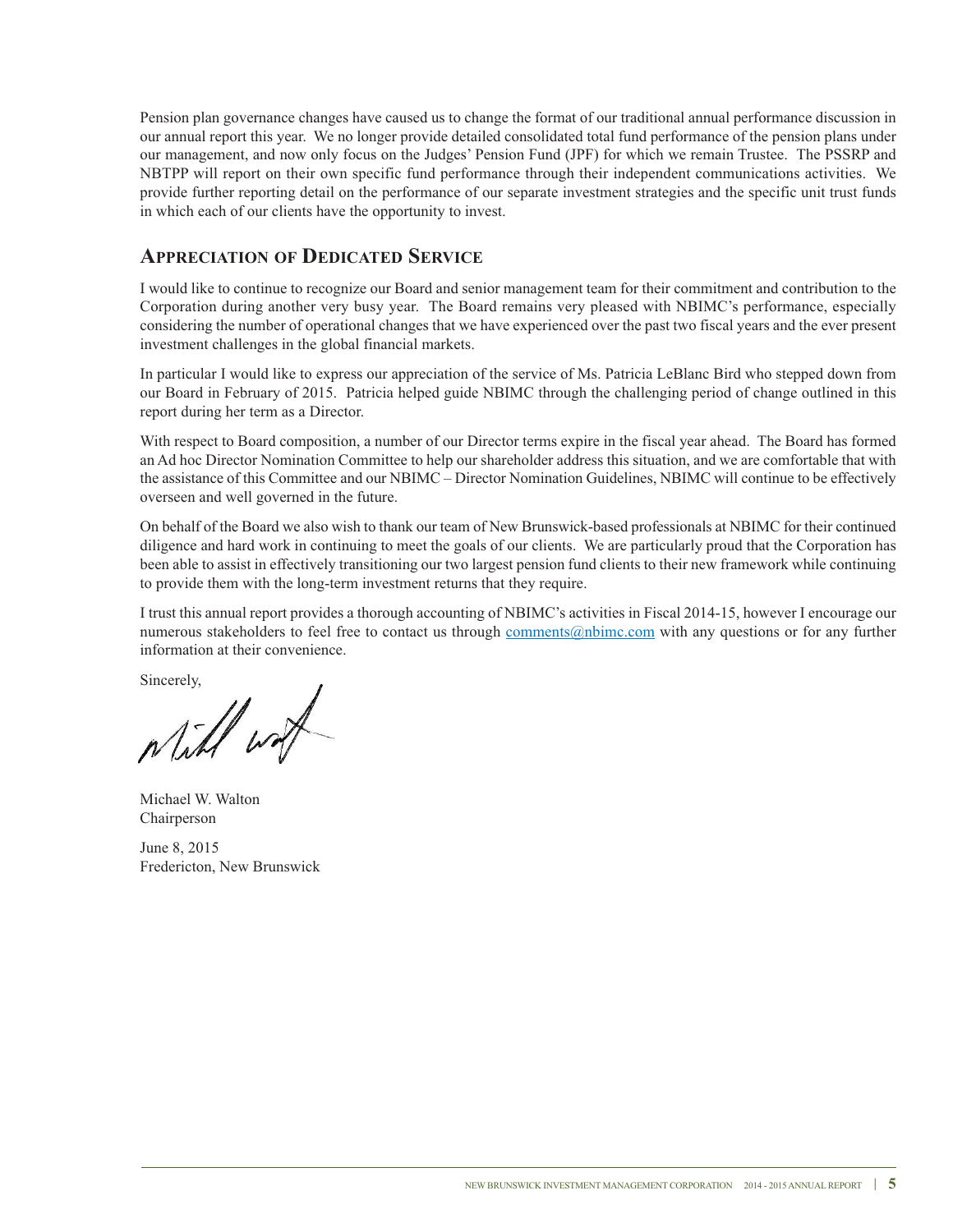## **CEO LETTER TO STAKEHOLDERS**

I am very pleased to report that the Corporation's investment program continued to perform well in Fiscal 2014-2015. We once again **surpassed both our primary investment objective of exceeding the long-term investment returns** required by the clients under our management, **and our secondary investment objective of producing value added returns** that exceed their investment policy benchmarks after covering all of our investment management expenses. These results were achieved in an even more disorderly investment environment than what has been experienced in the past few years as we continued to endure interest rates moving lower in combination with a significant drop in energy prices and a much stronger U.S. Dollar.

As noted in our Chairperson's Letter, this past fiscal year continued to be one of significant change. The Government's pension reform activities resulted in the former TPA pension plan being converted into the NBTPP as of July 1, 2014. This conversion, along with the earlier transition of the PSSRP trustee responsibilities and related investment strategies were a significant focus during the year. For example, NBIMC assisted both the PSSRP and NBTPP Trustees conduct a full assetliability review, and developed related transition plans for their Investment Strategies during the year.

NBIMC management remained focused on our responsibilities with respect to the JPF. During the year we assisted our NBIMC Board of Directors review the JPF Investment Policy based on an updated report that was received from the Plan's Actuary, and subsequently made and implemented a number of changes to their investment strategy.

The Corporation was also able to efficiently transition a number of client asset allocation changes during the year that resulted from a combination of the above-noted investment policy-related work along with additional transitional requirements that were related to our mandates with the New Brunswick Power Corporation and University of New Brunswick's Endowment Fund. Our ability to cost efficiently transition assets among offsetting client needs where possible, provided a much more effective implementation approach than incurring the costs related to trading through a traditional market based alternative.

## **FISCAL 2014-15**

We are pleased to report that the gross investment return for the JPF, which has remained an NBIMC Trustee responsibility, was 14.64% for the fiscal year. This return exceeded the JPF investment policy benchmark by 0.59% gross of investment management costs. The related real rate of return (after adjusting for inflation) was 12.59%, which significantly exceeded the actuarial real rate of return requirement of 4.00%.

Most importantly the long-term JPF annualized real rate of return since NBIMC's inception now stands at 5.59%. This real return is now well above the long-term real return requirement that the Pension Fund's independent Actuary had believed to be necessary to fund the JPF. As noted above we also conducted an asset-liability review for the JPF and subsequently determined that it would be prudent to reduce the risk of the portfolio based on the improved funding status of the Pension Plan. The details of this revised investment policy are available on our website.

Our overall total funds value added portfolio performance exceeded both the blended client investment policy benchmarks and our investment management costs by 0.46% during the year. This performance equated to additional returns of approximately \$74 million of investment earnings to our clients through active portfolio management activities versus their benchmarks, or approximately \$56 million in additional net earnings after covering the combined \$17.3 million of NBIMC's operating costs and the costs of third party service providers.

Net assets under management increased to a new all-time high of \$13.0 billion from \$11.6 billion in the prior year. This increase in assets resulted from \$1.629 billion in net investment earnings and net client payouts of \$268 million.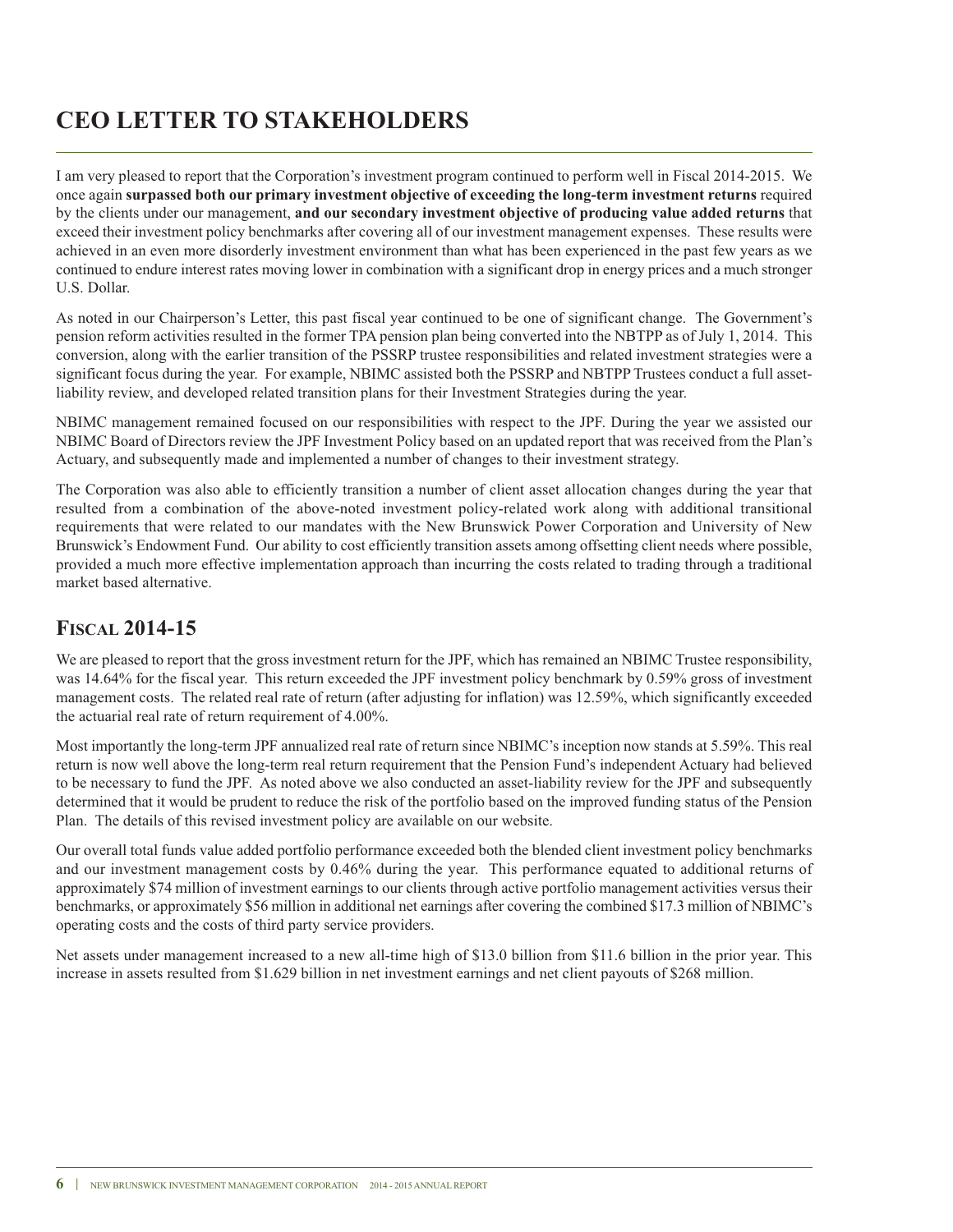## **IMPORTANT ACCOMPLISHMENTS**

NBIMC achieved a number of important accomplishments during the year:

- We successfully fulfilled the Key Performance Indicators outlined in our corporate continuous performance objectives:
	- As noted earlier, our long-term investment performance significantly exceeded the targeted investment returns for the public sector clients under our management.
	- Management continued to add relative value added returns, after covering all expenses, for our clients through active investment management activities.
- Concluded significant asset-liability studies for the PSSRP, NBTPP and JPF which were approved by each respective Trustee group.
- Successfully completed sizeable, cost efficient asset class transitions for the PSSRP, JPF and NB Power client portfolios. Developed a similar transition plan which is currently underway for NBTPP assets.
- We continued to assist the Minister's Pension Governance Working Group with ongoing best practice pension operations and governance discussions with respect to public sector pensions and their service providers.
- Assisted the new PSSRP and NBTPP Trustee Boards organize and implement their operational capabilities:
	- Successfully transitioned the governance responsibilities of the TPA to the NBTPP, including the finalization of an initial five-year investment management services agreement.
- Significantly expanded our Investment Management capabilities:
	- Constituted a new Quantitative Investment and Applied Research investment team, under the direction of a new Vice President, to provide focus to NBIMC's recently increased quantitative investment capabilities and to be able to better address the increased client demand for portfolio strategy development and risk management services.
	- Management developed and implemented three new investment strategies during the year:
		- A new Emerging Markets Low Volatility public equity portfolio, which provides clients with economic exposure to high growth emerging economies at a lower expected risk than the traditional corresponding market capitalized index.
		- A new quantitatively-based market neutral Absolute Return investment strategy to further diversify our internal capabilities with the increased strategic client allocations to this internally managed investment portfolio.
		- A new public markets-based infrastructure portfolio that is expected to provide similar long-term returns to private infrastructure investment opportunities.
- We continued to expand our direct private markets investment activity and related relationships on both a local and global basis.
- Successfully expanded our client accounting, compliance, performance measurement and reporting capabilities.

Further details on NBIMC's mandate, activities and results are contained throughout later sections of this Annual Report.

## **OPERATIONAL OUTLOOK**

As noted earlier in this letter, Fiscal 2014-15 was another year of significant change for both NBIMC and for our PSSRP and NBTPP clients. Much as we expected last year, we have been working closely with each of their new trustee boards to provide not only investment management services but also assistance with respect to their operations, investment policy development and monitoring processes.

While we expect that NBIMC will continue to bring a number of benefits to our current clients, we continue to be approached by a number of other public sector investment pools of capital who have an interest in our services. At the time of writing this letter we are close to finalizing a relationship with two additional New Brunswick based public pension funds. These entities recognize that NBIMC provides a well-structured, experienced, independent and transparent fiduciary based governance process that has a solid track record of designing and implementing investment programs that meet specific requirements. They also recognize that our corporate goals and objectives are directly aligned with their best interests as they receive cost effective access to professional fund management services gained through the economies of scale realized by pooling investment assets. It is also important to point out that any new client relationships also help our current investment management clients by providing them with further investment diversification, particularly in private asset investments, while also helping to provide them with additional cost efficiencies.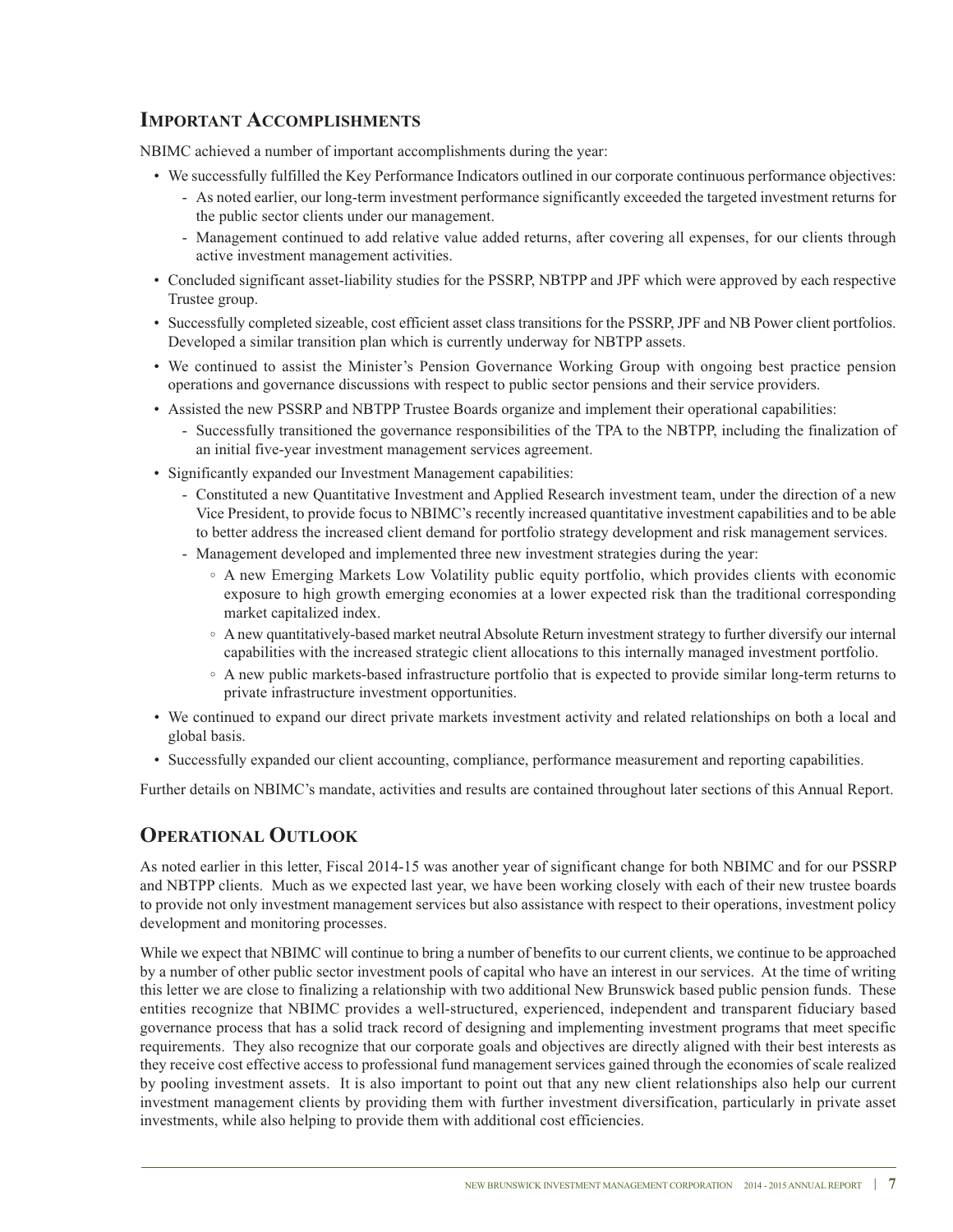As noted in our NBIMC corporate vision, we continue to look forward to being the public sector's provider of choice for investment management services by providing assistance in any or all of the following service offerings that we are capable of providing:

- Investment Management ( Equity / Fixed Income / Inflation Linked / Alternatives)
- Investment Strategy Advice
- Compliance and Performance Measurement Services
- Financial Reporting
- Risk Management
- Communications
- Trustee Administration Services

### **MARKET OUTLOOK**

Recent economic reports continue to illustrate the long slow period that it typically takes for economies to recover from a financial market crisis. The last two quarters of relatively stronger global growth in 2014 look to have slowed down considerably in early 2015. The growth situation has only become more confusing thanks to the significant drop in energy prices that occurred late last year. A number of jurisdictions experienced a more immediate negative impact from the drop in energy related capital spending activities well in advance of any economic pick-up that might offset these declines due to activities that benefit from lower energy prices.

Production statistics and industrial output reports however generally continued to confirm that most regions remain in a slow expansionary trend. Consumer confidence, housing related statistics, and employment reports all tend to confirm these developments. Early indications from the March 31, 2015 quarter end corporate earnings reports also generally confirm slow continued growth, especially once energy-related company data is excluded. Revenue gains have tended to mirror the above-noted economic slowdown, however earnings growth generally remains strong.

Global central bank activities continued to heavily influence capital markets during the past year. The European Central Bank (ECB) announced and subsequently started an aggressive quantitative easing bond buying program in early 2015, which has driven a number of stronger credit European country sovereign bonds to unprecedented negative yield levels. This stimulus, in combination with the continued aggressive stimulus in Japan has significantly impacted yields across the world as investors search for yield, including Canada and the United States. The U.S. Federal Reserve Board (FED) on the other hand is expected to increase interest rates at some point in the near future, however the exact timing is uncertain.

These mixed global growth statistics and divergent central bank intentions, in combination with a number of unstable geopolitical situations have increased both fixed income and equity market volatility from the very low levels witnessed over the past few years.

We expect that markets will be more challenging in the year ahead as volatility levels continue to moderate to normalized historic levels, and as most asset price levels, irrespective of whether they are equity or debt, continue to push toward record high levels.

We look forward to the challenge of continuing to meet our clients' needs and remain confident that we have the strategy, people and processes in place that can continue to help our stakeholders meet their long-term investment goals.

John A. Sinclair President and Chief Executive Officer Chief Investment Officer

June 8, 2015 Fredericton, New Brunswick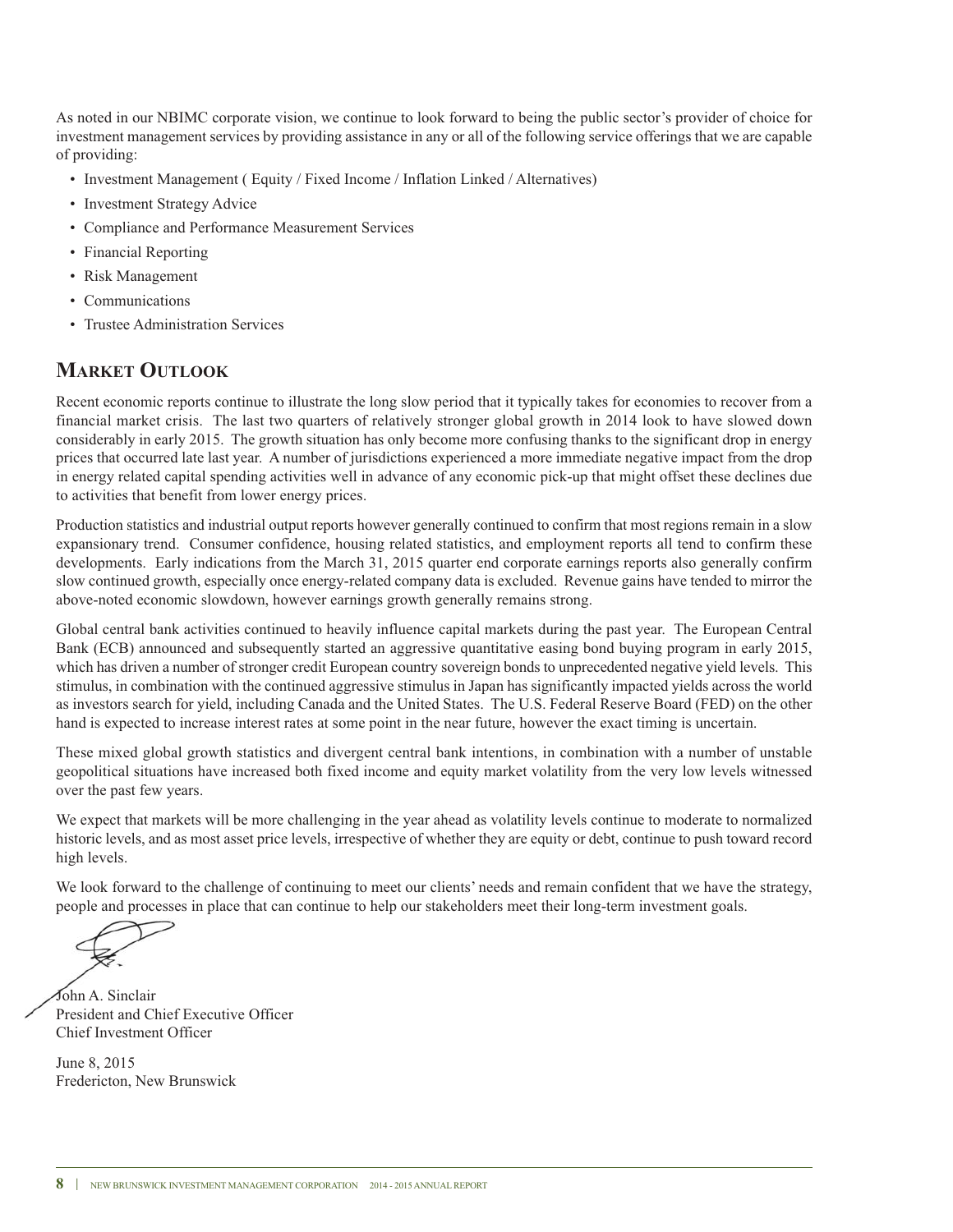## **MANAGEMENT'S DISCUSSION & ANALYSIS**

Management's Discussion & Analysis (MD&A) is provided to enable the reader to interpret the material trends, the results and the financial condition of the funds under management. Key elements of the annual financial statements are explained *and this MD&A should be read in conjunction with these annual financial statements and related notes.*

*As well, this MD&A may contain forward-looking statements reflecting management's objectives, outlook and expectations which involve risks and uncertainties. Forward-looking statements are usually preceded by words such as "believe",* "expect", "may", "could", "intend", "continue" and "estimate". We caution readers not to place undue reliance on these statements as a number of important factors could cause our actual results to differ materially from the expectations *expressed in such forward-looking statements.*

## **ASSETS UNDER MANAGEMENT**

New Brunswick's pension reform activities continued during the current fiscal year. On July 1, 2014, the New Brunswick Teachers'Pension Plan (NBTPP) was converted to a target benefit plan and the trustee responsibilities were transferred from NBIMC to a new NBTPP Board of Trustees. The NBTPP Board of Trustees has entered into a renewable investment management agreement with NBIMC for a minimum of five years.

NBIMC's Board of Directors remained the Trustee of the Provincial Court Judges'Pension Trust Account Fund (the Judges' Pension Fund).

Assets under management (AUM) at March 31, 2015 were approximately \$13.0 billion consisting of the following discretionary and non-discretionary funds:

| <b>Client</b>                                       |                         | <b>March 31, 2015</b><br><b>Assets</b> |                         | <b>March 31, 2014</b><br><b>Assets</b> |  |  |
|-----------------------------------------------------|-------------------------|----------------------------------------|-------------------------|----------------------------------------|--|--|
| Public Service Shared Risk Plan Trust               | <sup>S</sup><br>6,944.9 | 53.5%                                  | $\mathbb{S}$<br>6,222.0 | 53.5%                                  |  |  |
| New Brunswick Teachers' Pension Plan Fund           | 5,370.7                 | 41.4%                                  | 4,841.2                 | 41.7%                                  |  |  |
| Provincial Court Judges' Pension Trust Account Fund | 42.0                    | $0.3\%$                                | 37.2                    | $0.3\%$                                |  |  |
| New Brunswick Power Corporation (NBPC):             |                         |                                        |                         |                                        |  |  |
| Point Lepreau Decommissioning Fund                  | 267.0                   | $2.1\%$                                | 133.3                   | $1.1\%$                                |  |  |
| Point Lepreau Used Fuel Management Fund             | 235.4                   | $1.8\%$                                | 116.6                   | $1.0\%$                                |  |  |
| University of New Brunswick Endowment Fund          | 21.6                    | $0.2\%$                                | 17.0                    | $0.1\%$                                |  |  |
| <b>Total Discretionary Funds</b>                    | 12,881.6                | 99.3%                                  | 11,367.3                | 97.8%                                  |  |  |
| Non-discretionary NBPC funds in transition          | 85.7                    | $0.7\%$                                | 225.2                   | $2.2\%$                                |  |  |
| <b>Total AUM</b>                                    | 12,967.3<br>S.          | $100.0\%$                              | \$11,620.0              | $100.0\%$                              |  |  |

NBIMC has remained very involved with assisting its clients with investment policy research during the fiscal year ended March 31, 2015.

The development of the investment strategy for each pension fund is highly dependent on the actuarial liability profile and the design of the underlying pension plan. With the move to the more complex target benefit type plans now in place for the PSSRP and NBTPP, the target asset mix for each of those plans is more heavily weighted to lower risk asset classes such as fixed income investments. NBIMC conducted asset liability studies for each of these clients to help ensure that the asset mix decisions in their investment policies were well diversified and able to take advantage of a number of investment strategies that are expected to provide similar return and lower risk characteristics.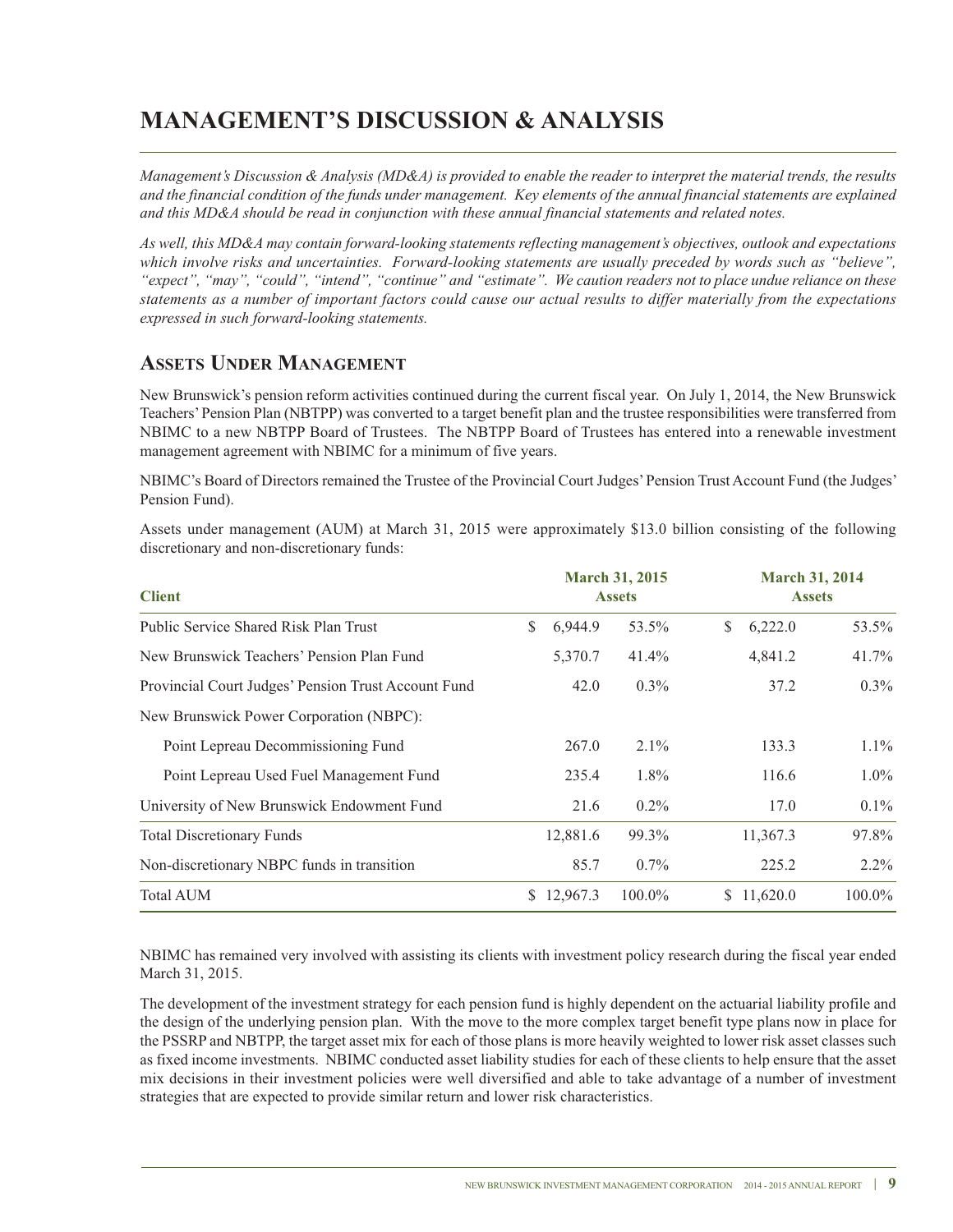During the year, NBIMC also received an updated actuarial valuation report for the Provincial Court Judges' Pension Plan. The new valuation reconfirmed the long-term real return assumption for this plan of 4.0%. Accordingly, as per past practice we also conducted an updated asset liability study for the Judges' Pension Fund, culminating in the recommendation of a updated asset mix that was approved by the NBIMC Board of Directors in November 2014.

We have also been actively assisting our clients to transition to their new investment policy asset mixes. Where possible, our investment teams have taken advantage of internal transfer opportunities among our collection of pooled funds to ensure trading costs associated with both transition and regular client rebalancing efforts have been minimized.

## **TOTAL FUND PERFORMANCE OBJECTIVES**

The Board of Directors, in an effort to improve the transparency and communication of our investment management activities, developed a series of specific goals and objectives during the 2014-15 fiscal year in order to provide an overview of the overall performance of our organization.

The two main investment performance objectives that NBIMC focuses on can be summarized as follows:

The **primary investment performance objective** is to achieve a long-term real return of at least 4% per annum for pension fund clients.

Our **second investment performance objective** is to add value, above the various asset class benchmarks in each client's respective investment policy, through active management strategies. This added value is expected to first cover all investment management costs and subsequently targets an additional 42 basis points (0.42%) per annum to each client over the long term. It is important to note that this target has been selected to represent a first quartile long-term achievement amongst similar investment managers.

NBIMC had also developed a series of other key performance indicators, as **continuous performance objectives**, that corresponded to our 2011-2016 Strategic Plan.

The NBIMC Board monitors these indicators on a quarterly basis. They are reported below for the current 2014-15 fiscal year for total funds under management (i.e., pension and other clients, excluding assets under transition):

#### **Primary Investment Performance Objectives**

| <b>Objective</b>              | Long-Term<br><b>Targets</b> | F <sub>2014-15</sub><br>Actual | <b>Four Year</b><br>Annualized | <b>Annualized</b><br><b>Since Inception</b> |
|-------------------------------|-----------------------------|--------------------------------|--------------------------------|---------------------------------------------|
| Real Return (after inflation) | $\geq 4.00\%$ per annum     | $12.13\%$                      | 8.52%                          | 5.59%                                       |
| Nominal Return                | $>= 6.60\%$ per annum       | $14.18\%$                      | $10.39\%$                      | 7.58%                                       |

*Note: Above returns are for total assets under management*

#### **Secondary Investment Performance Objective**

| <b>Objective</b>                                                     | <b>Long-Term</b>      | F <sub>2014-15</sub> | <b>Four Year</b>  | <b>Annualized</b>      |
|----------------------------------------------------------------------|-----------------------|----------------------|-------------------|------------------------|
|                                                                      | <b>Target</b>         | <b>Actual</b>        | <b>Annualized</b> | <b>Since Inception</b> |
| Net Relative Return (after all<br>investment management<br>expenses) | $>= 42$ bps per annum | $45.6$ bps           | $43.8$ bps        | 0.2 bps                |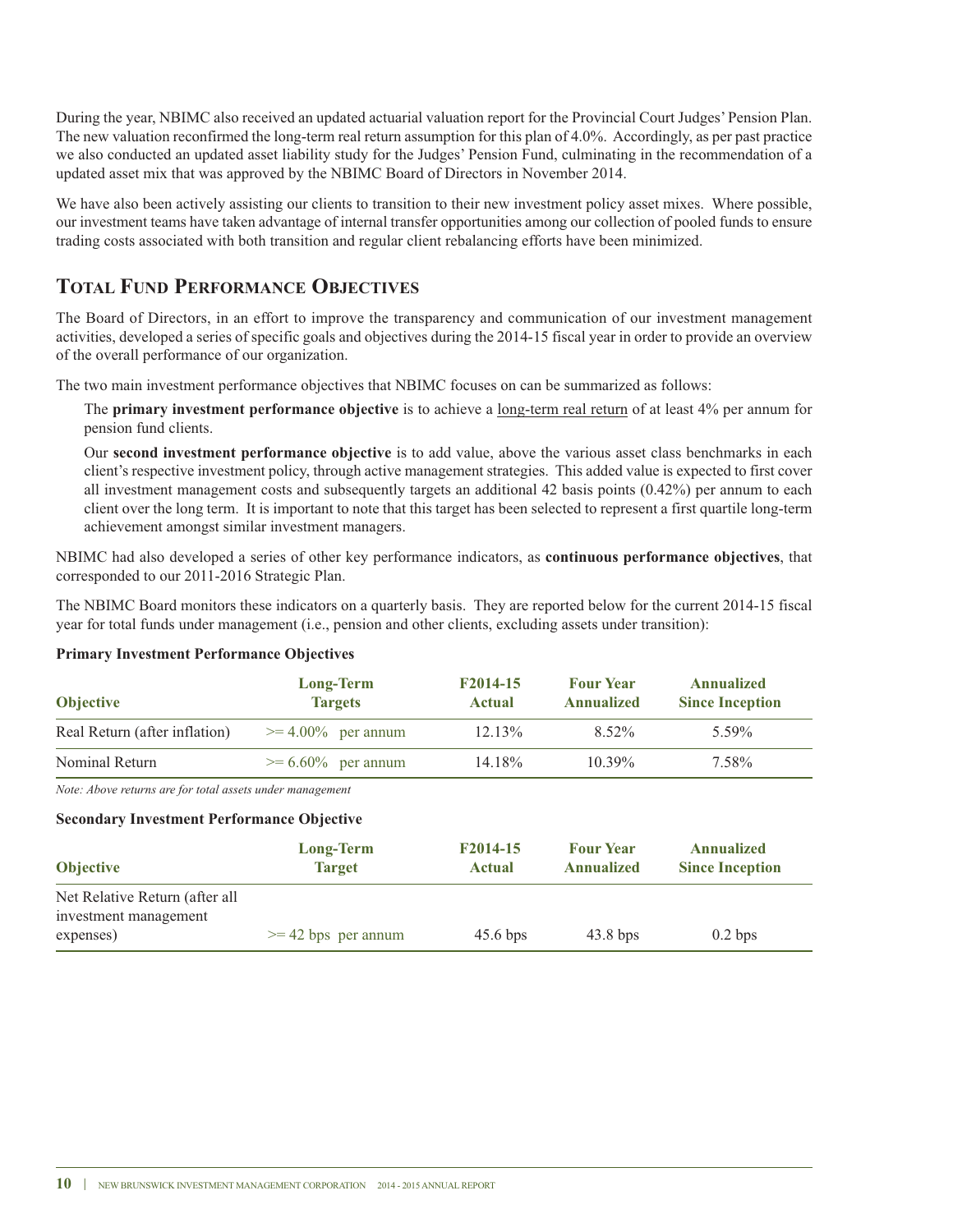| <b>Continuous Performance Efficiency Objectives</b> |  |
|-----------------------------------------------------|--|
|                                                     |  |

|                                    |                        | F2014-15      | <b>Four Year</b>  |
|------------------------------------|------------------------|---------------|-------------------|
| <b>Objective</b><br><b>Targets</b> |                        | <b>Actual</b> | <b>Annualized</b> |
| Trade-Matching Efficiency:         |                        |               |                   |
| Securities Custodian               | Industry $avg + 2.5\%$ | $96.4\%$      | $95.5\%$          |
| Prime Broker #1                    | Industry $avg + 2.5\%$ | 95.9%         | 95.9%             |
| Prime Broker #2                    | Industry $avg + 2.5\%$ | 93.0%         | 94.1%             |
| <b>Industry Average</b>            | Per Canadian Capital   |               |                   |
|                                    | Markets Association    | $90.0\%$      | 88.8%             |
| <b>Budget Efficiency</b>           |                        |               |                   |
| (excluding performance incentives) | $100\%$                | 96.8%         | 91.9%             |
| Absenteeism $(\% )$                | $\leq$ 2%              | $1.13\%$      | $1.53\%$          |
| Employee Turnover (#)              | $\leq$ 3/yr            | $\theta$      | $1.25$ /year      |
| IT System Availability             | 99%                    | 99.9%         | 99.8%             |

## **RELATIVE PERFORMANCE VERSUS BENCHMARKS**

As noted in the chart above, our **second investment performance objective** is to add value, above our various asset class benchmarks, through active management strategies. This value added, relative to benchmark, is expected to first cover all investment management costs, and subsequently targets an additional 42 basis points (0.42%) per annum. A basis point is 1/100ths of a percentage.

Our overall active management activities added 59.6 basis points of gross value and 45.6 basis points of net value, or approximately \$56.4 million, after covering all investment management costs.

Our longer-term four-year average annual value added return, net of costs, was approximately 43.8 basis points per annum or approximately \$188.1 million in additional value over the four-year period. The four-year term remains the most significant term used to measure our active management performance and is selected to represent a more consistent longerterm measure.

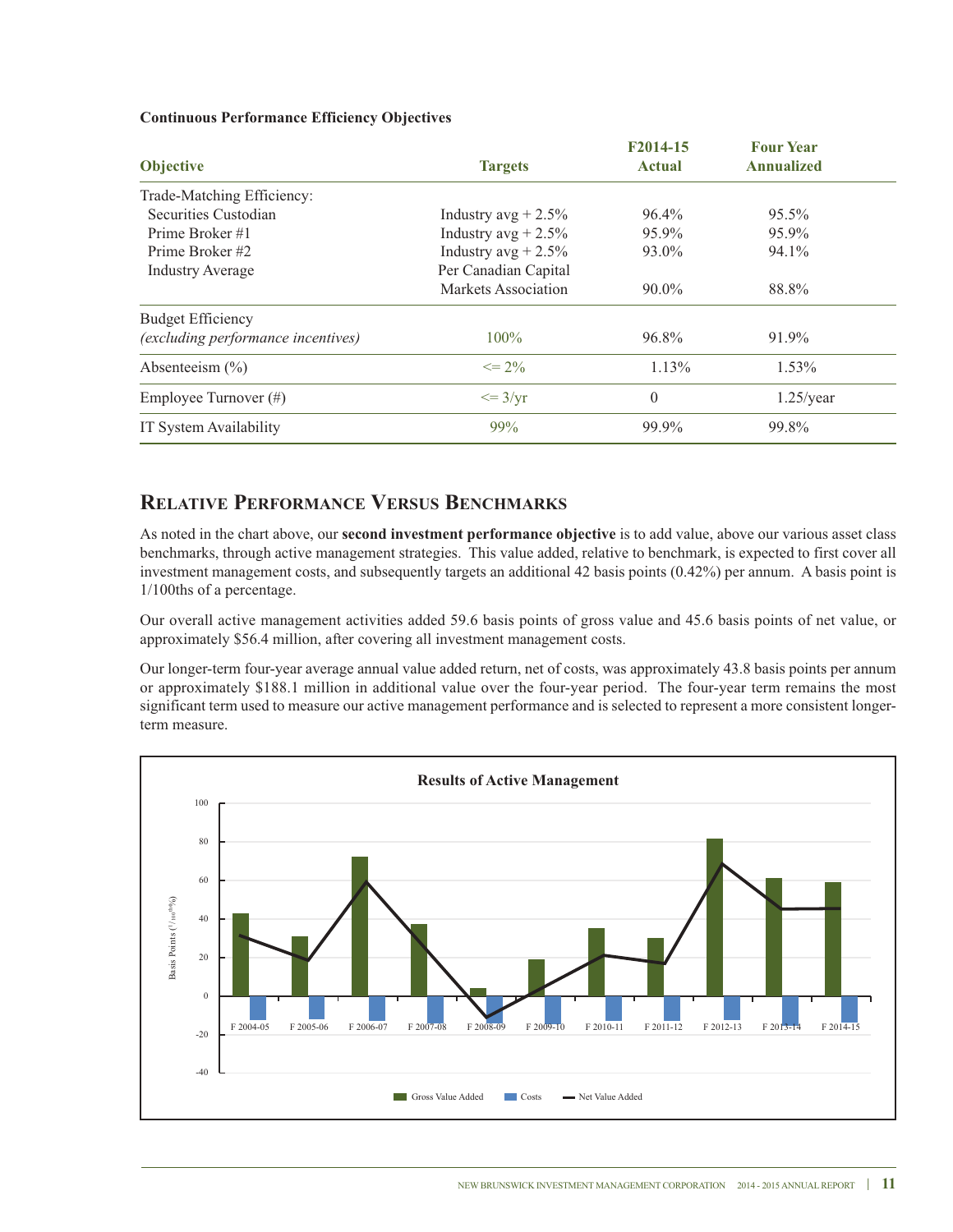## **PERFORMANCE BY ASSET CLASS**

The following discussion is organized by major asset class supported by NBIMC on behalf of our clients. The discussion also provides a breakdown by asset class sub-portfolio. NBIMC has created a pooled unit trust fund structure in which clients can invest with customized weights to achieve their unique investment objectives. For a description of investment performance by unit trust fund, please refer to Unit Trust Fund Performance (page 40).

## **FIXED INCOME PORTFOLIOS**

#### *Objectives*

NBIMC provides a number of Canadian fixed income focused portfolios that allow clients to access a broad mix of maturity term and credit quality exposures. These portfolios can be combined to represent standard industry benchmarks or used separately to provide more customized exposure to fit specific investment objectives or requirements.

### *Performance Summary*

|                                      |       |                  |                          |                  | <b>Four-Year</b> |
|--------------------------------------|-------|------------------|--------------------------|------------------|------------------|
| <b>F2014-15 Return</b><br><b>AUM</b> |       |                  | <b>Annualized Return</b> |                  |                  |
|                                      |       | <b>Portfolio</b> | <b>Benchmark</b>         | <b>Portfolio</b> | <b>Benchmark</b> |
| \$                                   | 1,179 | 1.28%            | $0.94\%$                 | $1.36\%$         | $0.97\%$         |
|                                      | 2,134 | 11.12%           | $11.11\%$                | $6.37\%$         | $6.18\%$         |
|                                      | 1,717 | 8.47%            | 8.22%                    | n/a              | n/a              |
|                                      | 161   | 19.19%           | 19.72%                   | n/a              | n/a              |
|                                      | 743   | 14.29%           | 14.47%                   | $6.35\%$         | $6.34\%$         |
|                                      |       | (\$ millions)    |                          |                  |                  |

#### *Overview*

Bond yields plunged globally during the year as economic growth remained uneven to weak with low inflation throughout most of the developed world. This forced most major Central Banks to ease their monetary policy which included a surprise rate cut by the Bank of Canada on January 21, 2015.

The one exception to this easing was the U.S. Federal Reserve (FED) which ended their quantitative easing program on October 29, 2014. Most investors now look for the FED to begin raising interest rates from their current zero rate setting later in 2015 as their economy rebounds and their unemployment rate improves toward 5% which is generally regarded as close to full employment.

In Europe, yields dropped significantly throughout the year as the European economies slipped back into recession and inflation was dropping. To fight this trend, on January 22, 2015 the European Central Bank announced a larger than expected quantitative easing program, resulting in already low yields falling further. Yields in many European countries actually fell to negative levels. German 10-year bonds, which began the fiscal year yielding 1.55%, ended at 0.16% on March 31, 2015.

Canadian corporate credit had a rather uneventful year with spreads having widened slightly versus Government of Canada yields, with pockets of modest tightening, such as in the infrastructure and retail sectors. Credit spreads in other sectors, such as energy, telecommunications and financials widened somewhat.

Canadian Provincial bonds had a very good year as their longer term to maturity allowed them to benefit handsomely from the large decline in interest rates during the year. Unlike corporate credit, provincial bond spreads narrowed during the year versus Government of Canada bonds, which added to their already robust returns. Ontario and Quebec bonds had the best performance as their economies are the ones generally expected to benefit the most from lower oil prices and a declining Canadian dollar.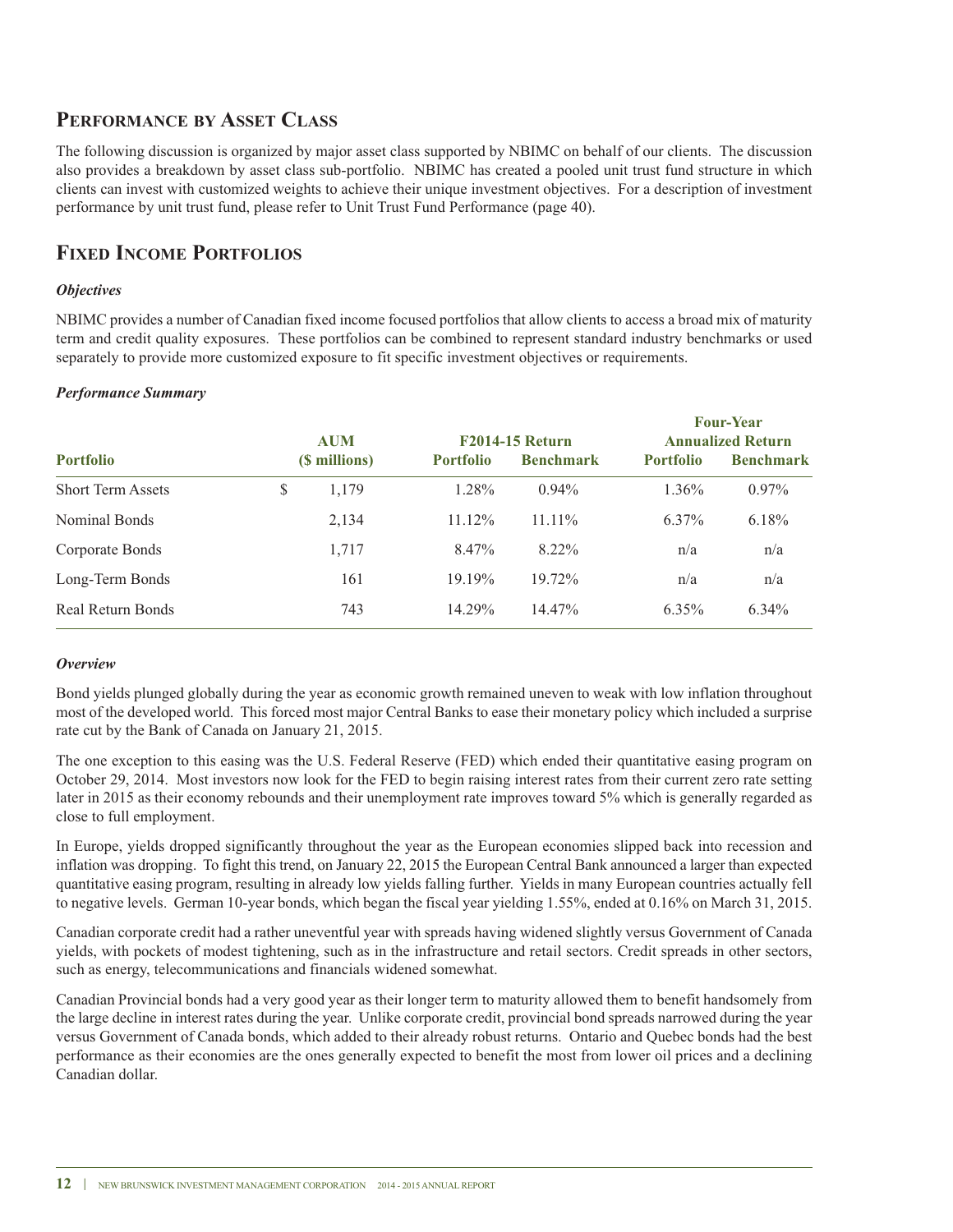## **PUBLIC EQUITY PORTFOLIOS**

#### *Objectives*

We provide two main types of geographically diverse public equity investment portfolios: standard market capitalization based portfolios, and low volatility equity portfolios. These portfolios are used to help clients gain exposure to the longterm economic growth in a number of global regions on both an active and passively managed basis.

NBIMC has focused significant resources in recent years in developing internally managed low volatility portfolios in the various geographic regions outlined below. We feel that these portfolios provide an effective public equity investment approach, particularly for our target benefit pension fund clients, in terms of providing similar long-term performance to traditional equity markets with significantly less risk.

|                                      |      |               |                  |                        |                  | <b>Four-Year</b>         |
|--------------------------------------|------|---------------|------------------|------------------------|------------------|--------------------------|
|                                      |      | <b>AUM</b>    |                  | <b>F2014-15 Return</b> |                  | <b>Annualized Return</b> |
| <b>Portfolio</b>                     |      | (\$ millions) | <b>Portfolio</b> | <b>Benchmark</b>       | <b>Portfolio</b> | <b>Benchmark</b>         |
| Market Capitalized:                  |      |               |                  |                        |                  |                          |
| Canadian Equity                      | $\$$ | 1,800         | $7.55\%$         | $6.93\%$               | $5.03\%$         | 4.39%                    |
| U.S. Equity                          |      | 925           | 29.40%           | 29.36%                 | 22.04%           | 22.03%                   |
| <b>International Equity</b>          |      | 1,174         | 14.53%           | 13.70%                 | 12.93%           | 12.29%                   |
| Low Volatility:                      |      |               |                  |                        |                  |                          |
| Canadian Equity                      |      | 484           | 18.86%           | 12.91%                 | n/a              | n/a                      |
| U.S. Equity                          |      | 550           | 33.08%           | 34.65%                 | n/a              | n/a                      |
| International Equity                 |      | 533           | 19.93%           | 19.63%                 | n/a              | n/a                      |
| Emerging Markets Equity <sup>1</sup> |      | 212           | $0.88\%$         | 2.98%                  | n/a              | n/a                      |

#### *Performance Summary*

*¹Low Volatility Emerging Markets portfolio currently being implemented*

#### *Overview*

All portfolios continued to provide healthy nominal returns for the 2014-15 fiscal year. The U.S. and International equity portfolios also benefited from the significant strength of their respective local currencies when compared to the Canadian dollar.

Low volatility portfolios continued to meet their long-term goals, as both the Canadian and International portfolios outperformed their benchmarks, while the U.S. portfolio lagged slightly due to the very strong returns in the U.S. market. During the final month of the fiscal year, a low volatility Emerging Markets strategy was launched to provide lower risk, more stable access to these historically more volatile higher growth equity markets.

In general, equities continued to benefit from strong corporate earnings, accommodating economic data, supportive policies from global Central Banks and improving sentiment among consumers. Global markets have followed the lead of the U.S., which has steadily shown improving economic health. During the fiscal year, the FED steadily removed monetary stimulus through its Quantitative Easing program, which was well telegraphed to market participants, while Europe has launched its own version of accommodative central bank policies to assist economic growth.

Our Canadian Equity portfolio added value over its benchmark, however trailed other developed markets, in large part due to the exposure of the Canadian index to the energy and material sectors. The total return performance of our Canadian low volatility equity portfolio provided a good example of the benefits of having exposure to a less volatile portfolio in comparison to the market volatility the general Canadian equity market experienced during the fiscal year.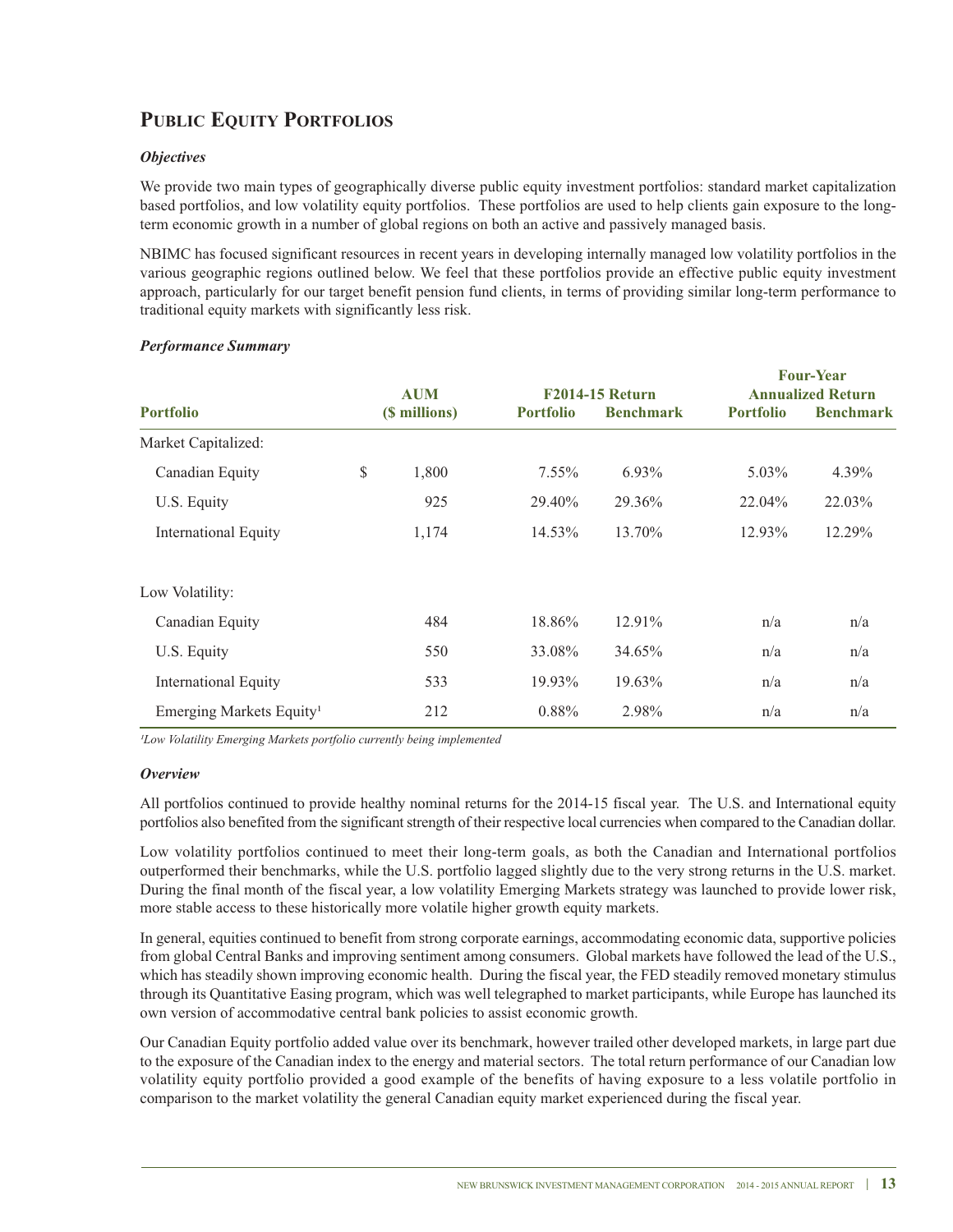## **ALTERNATIVE INVESTMENT PORTFOLIOS**

### *Objectives*

NBIMC offers a number of non-traditional alternative investment strategies which help provide clients with additional diversification benefits and exposure to investments which may help reduce their overall portfolio risk from the more traditional public equity and fixed income markets.

Our Absolute Return Strategies are internally managed unlevered portfolios that consist of public equity securities designed to provide high single digit returns with a low correlation to public market returns.

The Private Equity portfolio provides investors with the opportunity to invest in more concentrated or control based equity positions in companies which are at various growth stages and located in a number of different geographic regions.

Real Estate and Infrastructure investments provide clients with the ability to invest capital in a diverse portfolio of longterm assets that provide an ongoing yield that typically adjusts with inflation over the time horizon of the investment.

### *Performance Summary*

|            |                  |                  |                        | <b>Four-Year</b>         |
|------------|------------------|------------------|------------------------|--------------------------|
| <b>AUM</b> |                  |                  |                        | <b>Annualized Return</b> |
|            | <b>Portfolio</b> | <b>Benchmark</b> | <b>Portfolio</b>       | <b>Benchmark</b>         |
| \$<br>739  | $3.53\%$         | $0.94\%$         | 2.89%                  | $0.97\%$                 |
| 495        | $17.13\%$        | $17.74\%$        | $18.66\%$              | 15.31%                   |
| 879        | 22.50%           | $20.32\%$        | $15.12\%$              | 13.05%                   |
| 104        | $6.97\%$         | $5.52\%$         | $7.77\%$               | 5.81%                    |
|            | (\$ millions)    |                  | <b>F2014-15 Return</b> |                          |

#### *Overview*

Our Absolute Return Strategies comprise three sub-portfolios, each targeting a complementary strategy, which includes event-driven investing, fundamental long/short market neutral investing and quantitative market neutral portfolios. This mix provides diversification and allows for capital allocations to be competitive between the strategies over time, depending on the macro-environment for each sub-portfolio.

Absolute Return Strategies continued to provide positive contributions in F2014-15, benefiting from the improved environment for mergers and acquisitions as companies sourced opportunities to expand through accretive transactions. The quantitative market neutral portfolio also made positive contributions to the overall results during the fiscal year, as the portfolio's exposure to high quality, attractively priced securities proved advantageous throughout the year.

The private equity portfolio is diversified among several factors including geographies, industry sectors and currencies. Investments are achieved through a combination of commitments to external funds and direct internally managed investments. The past year saw strong returns in most parts of the underlying portfolio as global growth continues albeit at a moderate pace.

The real estate portfolio has two broad components: North American Real Estate Investment Trust (REIT) securities and Canadian private real estate in the form of limited partnership interests, direct co-investments and direct holdings. Our real estate investments continued to benefit from low interest rates, solid fundamentals and strong investor demand.

The infrastructure portfolio consists of a number of private co-investments diversified by geography, currency and by asset type. Low interest rates continue to fuel strong investor demand and scarce investment opportunities. These characteristics have also led to a high valuation environment. To address the scarcity of good investments in this asset class, during the year NBIMC developed and implemented an internal public infrastructure portfolio which is expected to provide similar longer-term return and risk characteristics to private infrastructure investments.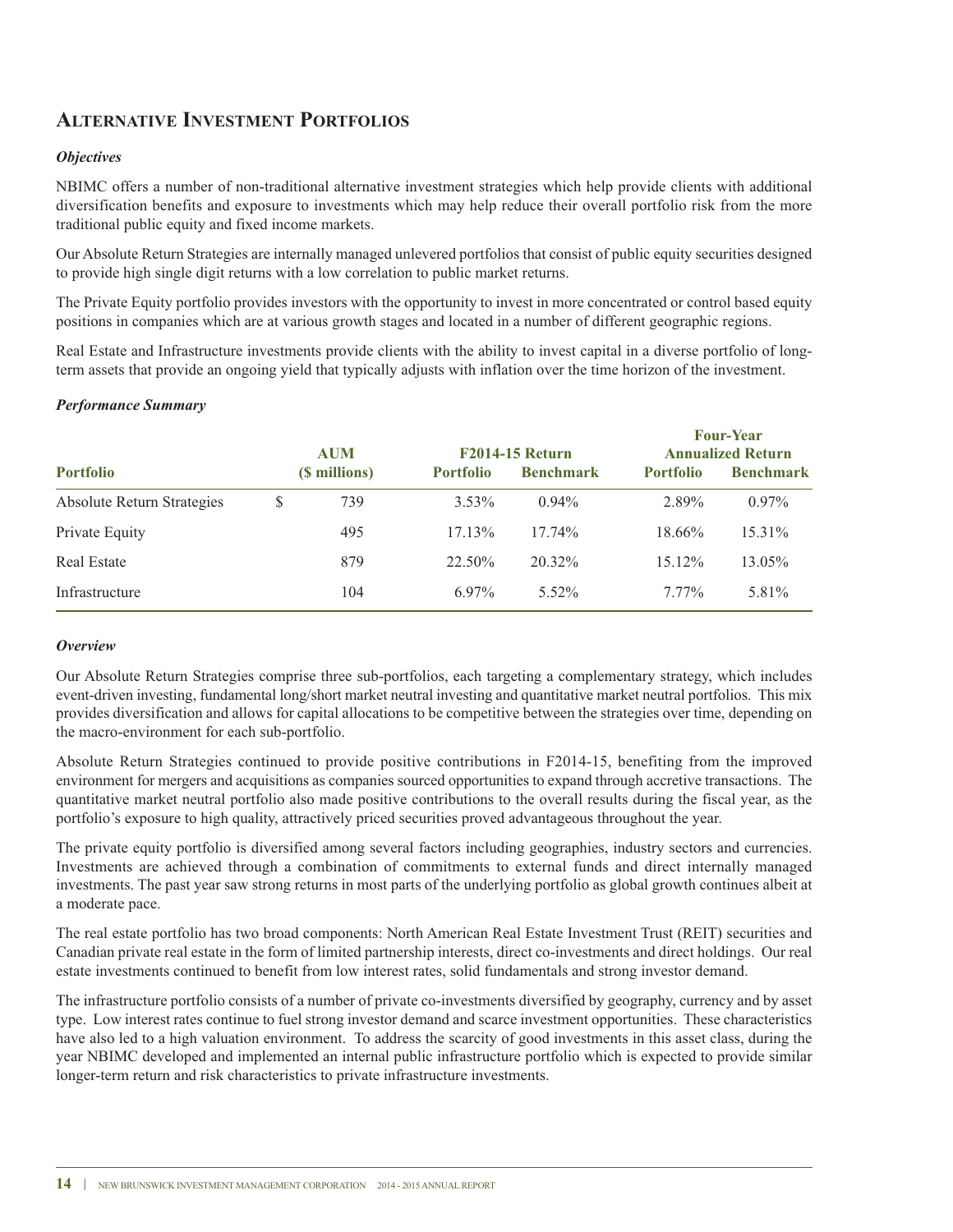## **JUDGES' PENSION FUND INVESTMENT PERFORMANCE**

Our two main objectives for the Judges' Pension Fund remained exceeding the long-term actuarial return requirements and in adding value through active management strategies.

Our **first investment performance objective** is in regards to both the nominal and real return of the Fund compared to the actuarial return assumption that had been determined by the Plan Sponsor to be necessary to fund this defined benefit pension plan appropriately. The nominal return of 14.64% and real return of 12.59% for the fiscal year were well above the Plan's nominal and real return actuarial hurdle for the year of 6.60% and 4.0% respectively, but more importantly, remained above the respective actuarial targets over the long term. The long-term annualized real return for the Judges' Pension Fund since NBIMC's inception is now 5.59% which significantly exceeds this actuarial requirement.



As stated above, our **second investment performance objective** is to add value, above our various asset class benchmarks, through active management strategies. Our active management activities for the Judges' Pension Fund added 59.1 basis points of gross value and 45.1 basis points of net value, or approximately \$0.2 million, after covering all investment management costs.

Our longer-term four-year annualized value added return net of costs for the Judges' Pension Fund was approximately 50.3 basis points per annum or approximately \$0.6 million in additional value over the four-year period.

## **INVESTMENT MANAGEMENT COSTS**

One of the most important considerations in assessing investment performance is the cost incurred. Although the industry standard for investment performance is to report gross returns, it is the return net of costs that contribute to asset growth. All else being equal, lower costs result in higher comparative net returns and help to maximize the available assets.

Investment management costs are influenced by many factors. Industry cost comparisons prove that it is generally more efficient to manage assets internally than to outsource the investment process to third parties. Also, passive investment strategies—those strategies that are designed to mimic a market index—are less expensive than active strategies which depend on judgment and opportunity to differentiate returns from the benchmark.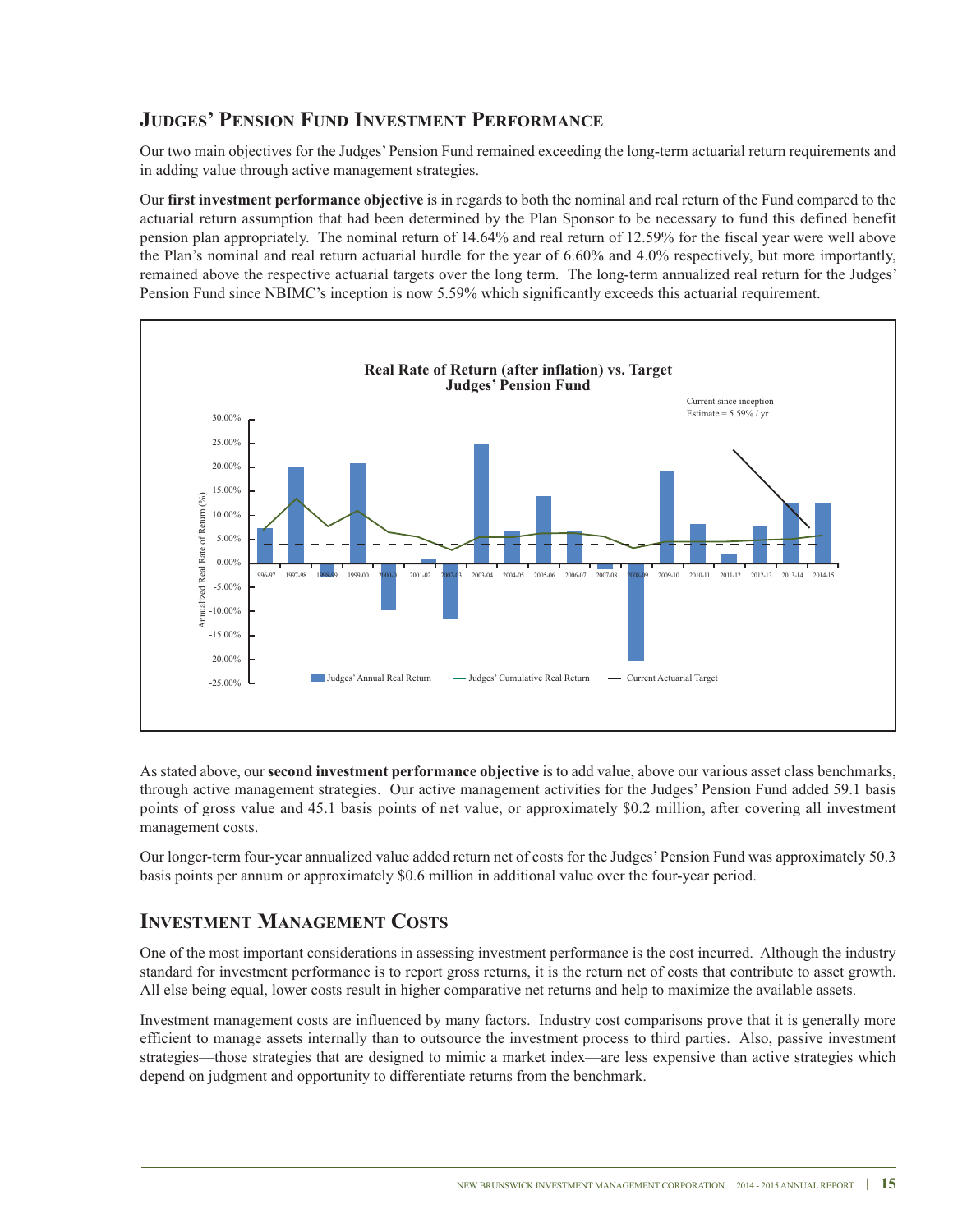The investment management costs to manage the approximately \$13.0 billion of assets under management for the year ended March 31, 2015 consist of the following:

| (in millions of Canadian dollars)        |   | 2015     | 2014          |  |
|------------------------------------------|---|----------|---------------|--|
| <b>NBIMC Operational Expenses</b>        | S | 11.0     | 10.1<br>\$    |  |
| <b>Third Party Service Providers</b>     |   |          |               |  |
| Investment counsel fees                  |   | 5.3      | 6.2           |  |
| Securities custody fees                  |   | 1.0      | 0.7           |  |
| <b>Total Investment Management Costs</b> | S | 17.3     | 17.0<br>S     |  |
| <b>Total Assets Under Management</b>     | S | 12.967.3 | 11,620.0<br>S |  |

NBIMC internally manages approximately 87%, up from 86% in 2014, of the assets under management (AUM) using our investment management professionals and technology systems that permit global trading activity from our location in Fredericton, New Brunswick. The costs incurred to manage investment strategies internally, measured over average AUM, were 0.112% or 11.2 basis points (bps) for the year ended March 31, 2015 (2014 – 11.5 bps). NBIMC has outsourced approximately 13% of the AUM where access to the desired investment opportunities or specific strategy expertise is not available internally. The cost of managing investments through our external investment managers, also measured on average AUM, was 32.4 bps for the year ended March 31, 2015 (2014 – 42.5 bps). In total, investment management costs were approximately 14.0 bps of average AUM during the year, versus 15.7 last year and 14.9 per the original F2014-15 budget as submitted to the Minister of Finance.

The increase in the amount of NBIMC operational expenses this year is primarily attributable to the performance incentives earned on investment returns. In this way, NBIMC as internal manager is aligned with the performance objectives of our clients.

The conversion from defined benefit plans to target benefit plans by the PSSRP and NBTPP resulted in a higher than normal amount of investment trading activity as each of these two clients transitioned from their previous asset mix to their new target benefit asset mix. The transitions reduced the amount of assets managed using external managers, thereby decreased external investment counsel fees by \$0.9 million from the fees incurred in the comparative year and increased the securities custody fees by \$0.3 million, reflecting the increased transaction activity.

We benchmark our investment management costs against other peer pension fund managers annually. We continue to compare favourably to publicly available information offered by other public sector peer funds. We also participate in an annual survey of defined benefit pension plans conducted by CEM Benchmarking Inc. Through this benchmarking activity, we conservatively believe that our costs are approximately 25 bps lower than our peers and 35 bps lower than private sector asset managers. This cost differential means that in the year ended March 31, 2015 our clients were able to retain over \$30.7 million due to our lower cost advantage. This cost advantage has been a cornerstone of our service delivery since our inception nineteen years ago.

In addition to investment management costs, the NBIMC Pooled Funds incur transaction costs associated with trading of securities in each portfolio. These costs include broker commissions and borrowing fees which are dependent upon the volume of trading activity undertaken. As well, management fees and other fees paid to General Partners and advisors are incurred on initial investment and over the holding period of private market investments. All such transaction costs have been deducted in reporting the investment performance of each pooled fund.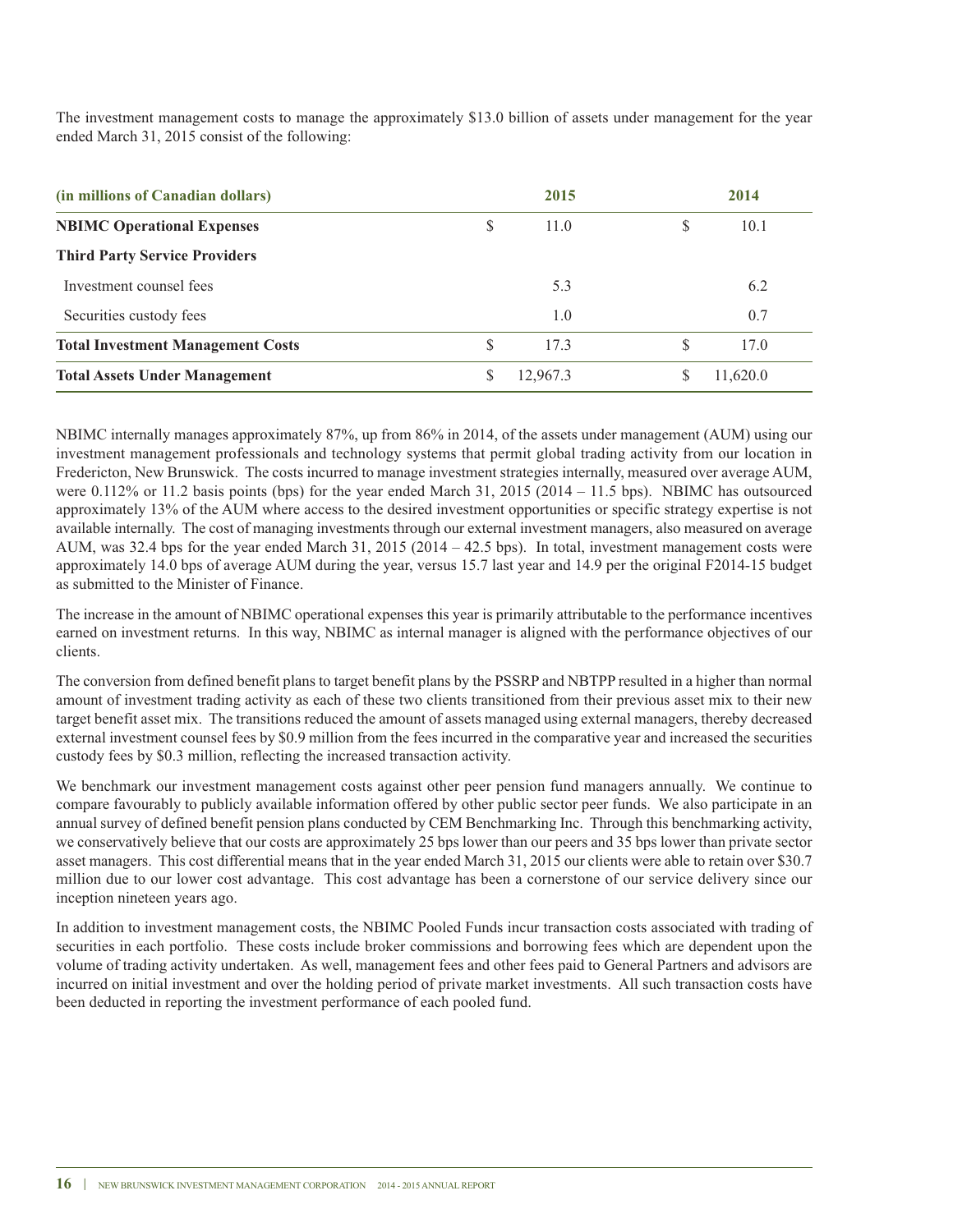## **RISK MANAGEMENT**

NBIMC and the funds that we manage face a number of risks in attempting to fulfill their mandates. A critical part of NBIMC's investment management activities is our disciplined risk management focus. Risk management is a key element in helping provide stability to both pension plan contributions and benefits, and making sure that our investment management activities do not bring undue risk to our clients' assets. All investment decisions are made in a risk context that not only focuses on the expected returns of our activities but also on the potential gains or losses that could be realized by those activities.

#### *Risk Management – Board Oversight*

Although management has the primary responsibility for managing risk, under its terms of reference, the Board of Directors is responsible for understanding the risks and the systems that management has put in place to mitigate and manage those risks. The Board is specifically responsible for the oversight of investment risk. The Board is also responsible for oversight of fiduciary and business strategy risks.

Within the Board structure, the Audit Committee focuses specifically on oversight of financial risks and risks relating to the systems of internal controls and financial reporting as well as fraud risk. The Human Resources and Compensation Committee focuses on risks relating to our employees and work environment. This includes the leadership of the President and CEO, the ability to attract and retain qualified and motivated staff, leadership development and succession plans, and the overall prudence and sound business practices in Human Resource matters. The Governance Committee focuses on the leadership and effectiveness of the Board and the reputation and public image of the Corporation.

#### *Risk Management – Independent Audits*

To assist in its oversight of risk management, the Audit Committee has engaged an independent internal audit service provider (a firm external to NBIMC) to conduct reviews and provide advice on the effectiveness of NBIMC's internal controls and processes. Internal audit reports received in the current fiscal year have covered Proxy Voting, Automated Controls and Ethics and Risk Culture. These reviews did not uncover any significant weaknesses; however, they have been helpful in fine-tuning our processes and providing examples of best practices for consideration.

#### *Risk Management – Management Activities*

NBIMC has developed an Enterprise Risk Management Framework that can be found on our website at http://nbimc.com/en/about\_nbimc/enterprise\_risk\_management\_framework. This Framework identifies three main categories of risk: strategic risk, investment risk and operational risk. The Framework highlights seventeen specific risk elements within these three categories, including a definition of each element, the responsibility for risk oversight and the measures taken by management and the Board to mitigate each risk.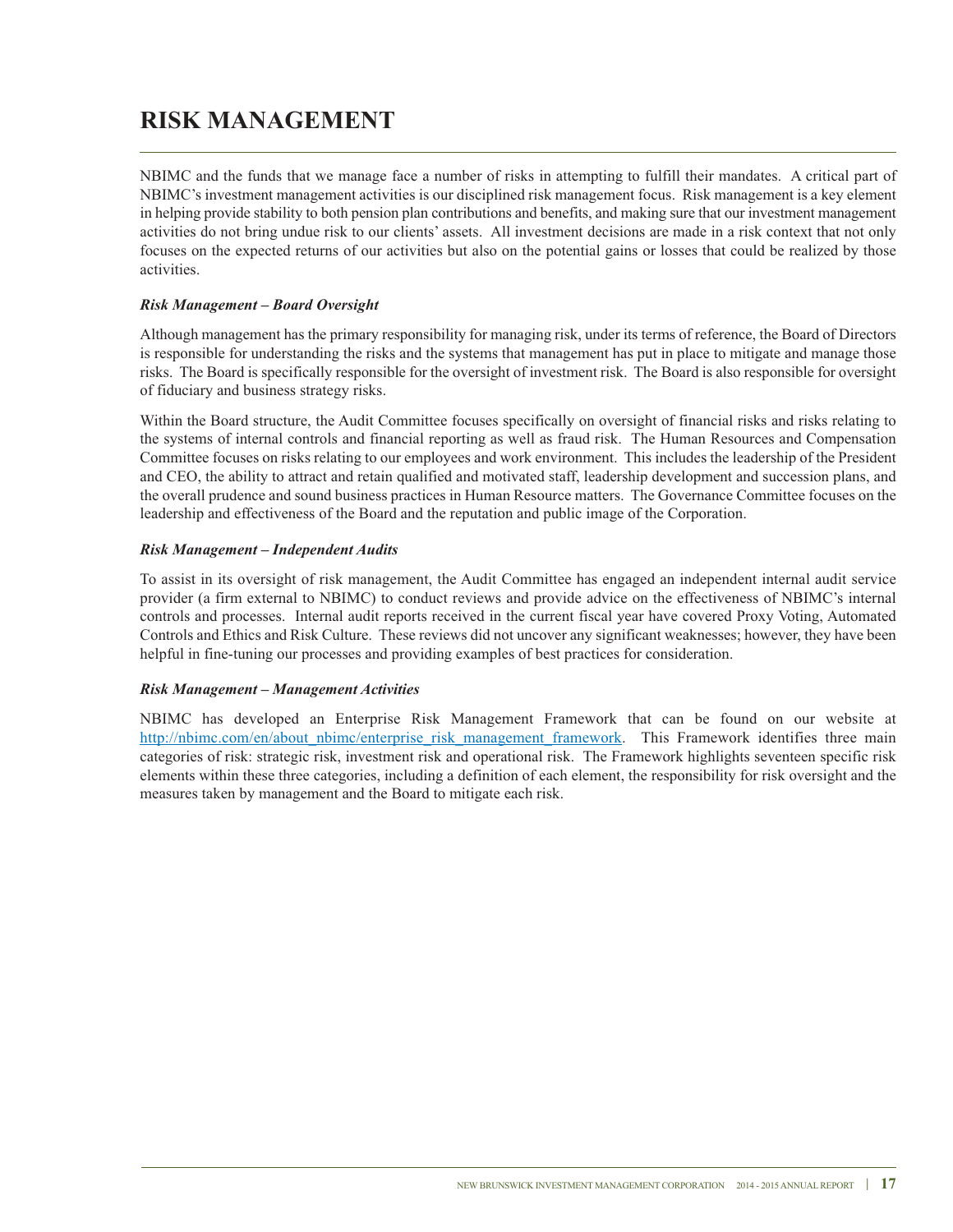NBIMC uses six internal Management Committees to monitor and address specific issues arising from the Enterprise Risk Management Framework. These committees have cross-functional membership, including management and nonmanagement positions as well as some overlap among the committees, providing a rich opportunity for sharing perspectives and insights:

| <b>Enterprise Risk</b><br>Management Council<br>(ERMC)  | In accordance with its Terms of Reference, the ERMC is responsible for reviewing the status<br>of the Enterprise Risk Management Framework on a quarterly basis in advance of<br>presentation of the quarterly risk matrix report to the Board of Directors and advising the<br>President and CEO of areas of emerging risk. |  |  |  |  |
|---------------------------------------------------------|------------------------------------------------------------------------------------------------------------------------------------------------------------------------------------------------------------------------------------------------------------------------------------------------------------------------------|--|--|--|--|
|                                                         | In fulfilling this mandate, the ERMC reviews:                                                                                                                                                                                                                                                                                |  |  |  |  |
|                                                         | • Weekly Capital at Risk and Policy Asset Mix Capital at Risk analyses, including<br>identification of risk proxies;                                                                                                                                                                                                         |  |  |  |  |
|                                                         | • Asset mix stress testing and back-testing results;                                                                                                                                                                                                                                                                         |  |  |  |  |
|                                                         | • A quarterly client liquidity analysis;                                                                                                                                                                                                                                                                                     |  |  |  |  |
|                                                         | • Monthly counterparty exposure reports;                                                                                                                                                                                                                                                                                     |  |  |  |  |
|                                                         | • Quarterly securities lending compliance reports;                                                                                                                                                                                                                                                                           |  |  |  |  |
|                                                         | • Results from the annual fraud risk assessment; and                                                                                                                                                                                                                                                                         |  |  |  |  |
|                                                         | • Recommendations from independent audit reviews.                                                                                                                                                                                                                                                                            |  |  |  |  |
| <b>Investment Risk</b>                                  | In accordance with its Terms of Reference, the IRMC:                                                                                                                                                                                                                                                                         |  |  |  |  |
| Management Committee                                    | • monitors investment risk measures;                                                                                                                                                                                                                                                                                         |  |  |  |  |
| (IRMC)                                                  | • considers risks associated with new investment strategies and products;                                                                                                                                                                                                                                                    |  |  |  |  |
|                                                         | • proposes procedures to measure and monitor investment risk, subject to the approval<br>of the Chief Investment Officer and within the parameters established by the Board<br>and our clients.                                                                                                                              |  |  |  |  |
| <b>Trade Management</b>                                 | In accordance with its Terms of Reference, the TMOC:                                                                                                                                                                                                                                                                         |  |  |  |  |
| <b>Oversight Committee</b>                              | • monitors trading policies and practices;                                                                                                                                                                                                                                                                                   |  |  |  |  |
| (TMOC)                                                  | • approves broker selection to ensure best trade execution possible;                                                                                                                                                                                                                                                         |  |  |  |  |
|                                                         | • manages exposure to broker counterparty risk.                                                                                                                                                                                                                                                                              |  |  |  |  |
| <b>Information Technology</b><br><b>Risk Management</b> | In accordance with its Terms of Reference, the ITRMC, which includes an external senior<br>IT executive:                                                                                                                                                                                                                     |  |  |  |  |
| Committee (ITRMC)                                       | • assists in the development of IT strategy and future direction;                                                                                                                                                                                                                                                            |  |  |  |  |
|                                                         | • approves new application risk assessments;                                                                                                                                                                                                                                                                                 |  |  |  |  |
|                                                         | • monitors adherence to IT policies and processes.                                                                                                                                                                                                                                                                           |  |  |  |  |
| <b>Business Continuity Plan</b>                         | In accordance with its Terms of Reference, the BCP:                                                                                                                                                                                                                                                                          |  |  |  |  |
| Team (BCP)                                              | • develops and implements the Business Continuity Plan including disaster recovery;                                                                                                                                                                                                                                          |  |  |  |  |
|                                                         | · discusses possible disaster scenarios;                                                                                                                                                                                                                                                                                     |  |  |  |  |
|                                                         | • uses passive and active tests to practice response protocols.                                                                                                                                                                                                                                                              |  |  |  |  |
| Occupational Health &<br><b>Safety Committee</b>        | In accordance with its Terms of Reference, the Occupational Health & Safety Committee<br>considers physical environment risks.                                                                                                                                                                                               |  |  |  |  |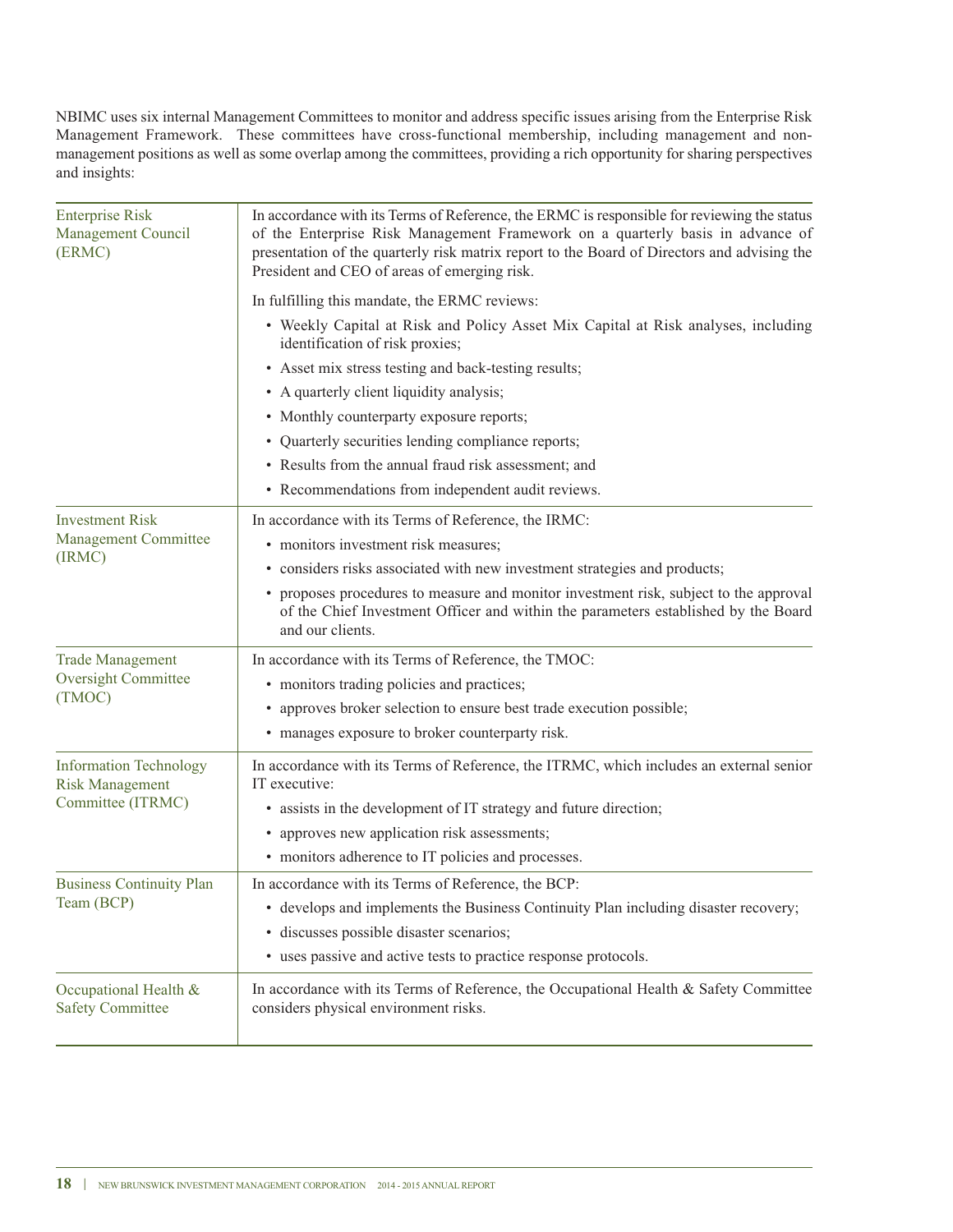## **COMPENSATION DISCUSSION AND ANALYSIS**

## **COMPENSATION GOVERNANCE**

The Board of Directors is responsible for the oversight of NBIMC's compensation principles, policies and programs. The Board approves the compensation program and awards, including the compensation of the President and CEO, based on recommendations made by the Human Resources and Compensation Committee (HRCC).

### *HRCC Mandate*

The HRCC assists the Board in fulfilling its obligations relating to the establishment of policies for compensation of directors and employees, leadership succession planning, and setting of human resource policies and practices.

The Committee is composed of three directors and the Chairperson who acts on the Committee in an ex officio capacity. The Committee meets at a minimum three times a year. External human resources consultants may be used to assist the Committee with fulfilling its mandate.

#### The HRCC's Terms of Reference are available at: http://nbimc.com/en/governance/corporate\_governance/human\_resources\_and\_compensation\_committee.

Key responsibilities include:

- Participation in an annual performance appraisal process for the President and CEO, including establishment of measureable goals and objectives, and recommendations for compensation arrangements including performance incentive awards;
- Development of a Compensation Philosophy that articulates principles to follow in approaching compensation decisions that will align with NBIMC's business objectives, operations and risks;
- Oversight of adjustments to competitive compensation ranges, incentive compensation plans, employee benefit plans and operational travel and expense policies;
- Recommendation of changes to the organization's structure, appointment of officers, and amendments to job descriptions as well as any management severance arrangements;
- Consideration of NBIMC's leadership development initiatives and succession plans for key employees;
- Approval of a long range Human Resource Strategic Plan that includes appropriate strategies and policies to attract and retain talented employees; and
- Review of the year-end incentive compensation pool for eligible employees and recommend to the Board for approval.

#### *Independent Advice*

The HRCC has retained the help of independent compensation advisors from time to time. The role of the advisor is to periodically review the Total Compensation components and levels offered to all employees within the context of NBIMC's Compensation Philosophy. This review typically uses a comparator group to represent the marketplace for employee positions. For Investment positions, the comparator group consists of pension funds of similar asset size and investment strategies. Finance and Administration positions are compared to similar positions in the Investment Comparator group, adjusted for regional differences, and to other Atlantic Canada organizations.

NBIMC also participates in and uses compensation surveys conducted by various compensation consultants to ensure that compensation trends are monitored regularly and trends are identified and reported to the HRCC.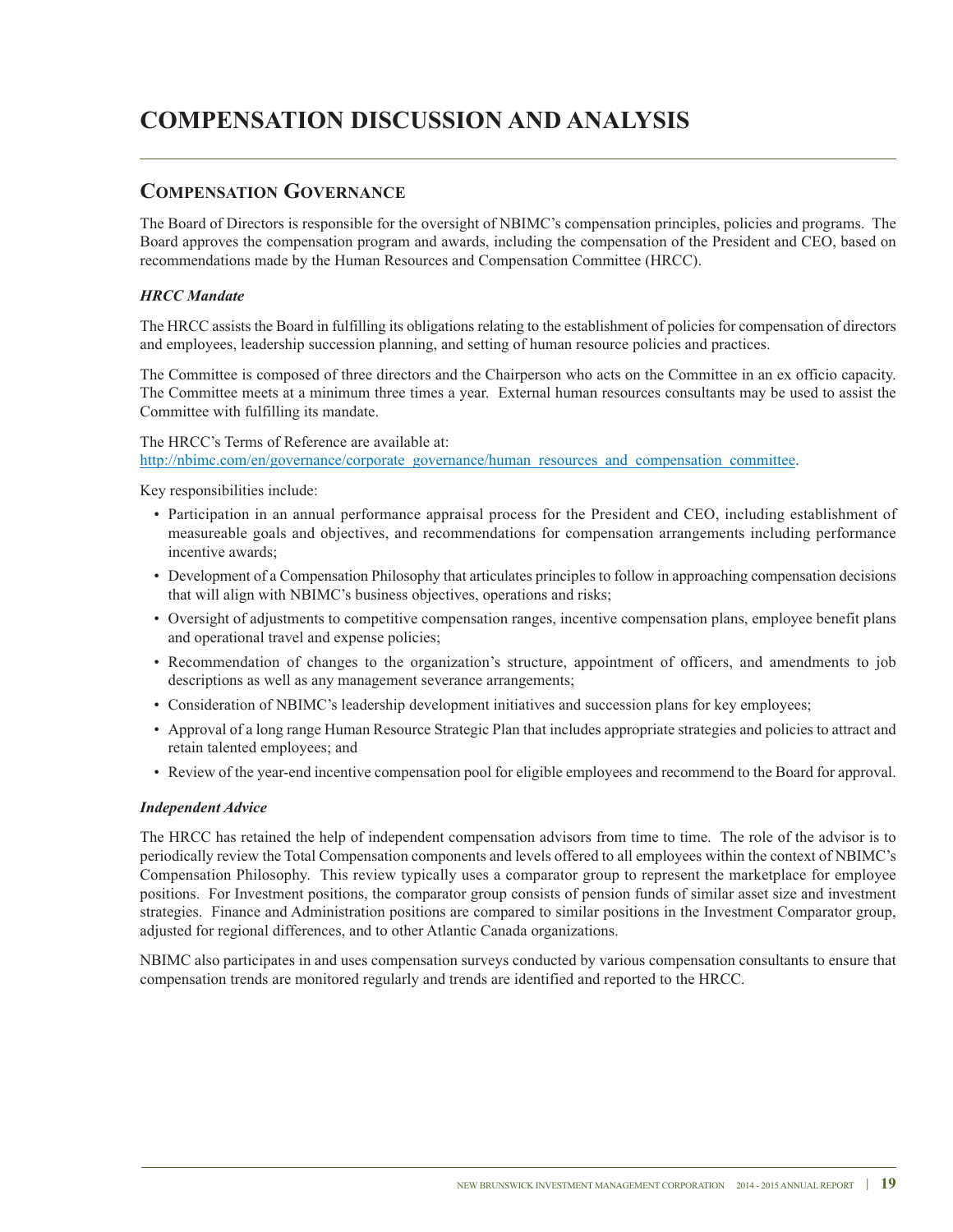## **COMPENSATION PROGRAM EXHIBIT A**

### *Base Salary*

| <b>Eligibility</b> | All Staff                                                                     |
|--------------------|-------------------------------------------------------------------------------|
| <b>Objectives</b>  | Reward level of responsibility, expertise, competency and relevant experience |

### *Variable Compensation Program*

|                                                               |                                                                                                                                                                                                                                                             | <b>Annual Incentive</b><br>(targets $15\%$ -55% of base salary)                                                                                       | <b>Long-Term Incentive</b><br>(targets $15\%$ -75% of base salary)                                                                      |
|---------------------------------------------------------------|-------------------------------------------------------------------------------------------------------------------------------------------------------------------------------------------------------------------------------------------------------------|-------------------------------------------------------------------------------------------------------------------------------------------------------|-----------------------------------------------------------------------------------------------------------------------------------------|
| <b>Eligibility</b>                                            | Short-term<br>Investment and research staff and the<br>Chief Financial Officer provided a                                                                                                                                                                   | Long-term<br>Investment and research staff and the<br>Chief Financial Officer provided a                                                              | <b>Deferred</b><br>Investment and research staff and the<br>Chief Financial Officer provided a                                          |
|                                                               | minimum of six months employment.                                                                                                                                                                                                                           | minimum of six months employment.                                                                                                                     | minimum of four years employment.                                                                                                       |
| Objectives                                                    | Align eligible employee compensation<br>to team and total fund investment<br>performance with an incentive to<br>achieve sustained asset growth.                                                                                                            | Align eligible employee compensation<br>to team and total fund investment<br>performance with an incentive to<br>achieve sustained asset growth.      | Align eligible employee compensation<br>to total fund investment performance<br>with an incentive to achieve sustained<br>asset growth. |
|                                                               | Strengthen team cooperation.<br>Reward individual performance.                                                                                                                                                                                              | Strengthen team cooperation.                                                                                                                          | Strengthen team cooperation.                                                                                                            |
| <b>Time horizon</b>                                           | 1 year                                                                                                                                                                                                                                                      | 4 year (prorated)                                                                                                                                     | 4 year                                                                                                                                  |
| Type of program                                               | Cash                                                                                                                                                                                                                                                        | Cash                                                                                                                                                  | Cash                                                                                                                                    |
| Performance<br>metric(s)                                      | Total fund return in excess of<br>benchmark, net of investment<br>management expenses.<br>Investment team(s) active return in<br>excess of benchmark.<br>Individual performance versus Board<br>approved pre-determined Annual<br>Business Plan Objectives. | Total fund return in excess of<br>benchmark, net of investment<br>management expenses.<br>Investment team(s) active return in<br>excess of benchmark. | Total fund return in excess of<br>benchmark, net of investment<br>management expenses.                                                  |
| Range:<br><b>Threshold</b><br><b>Target</b><br><b>Maximum</b> | Full NBIMC cost recovery<br>42 bps after costs<br>84 bps after costs                                                                                                                                                                                        | Full NBIMC cost recovery<br>42 bps after costs<br>84 bps after costs                                                                                  | Full NBIMC cost recovery<br>42 bps after costs<br>75 bps after costs                                                                    |

### *Indirect Compensation*

F

|                    | <b>Membership in the Public Service</b><br><b>Shared Risk Plan</b>                                             | <b>Employee benefits and post-</b><br>retirement benefits                                                                                                                    | <b>Perquisites</b>                                                                                                                       |
|--------------------|----------------------------------------------------------------------------------------------------------------|------------------------------------------------------------------------------------------------------------------------------------------------------------------------------|------------------------------------------------------------------------------------------------------------------------------------------|
| <b>Eligibility</b> | Full-time staff.                                                                                               | Full-time staff.                                                                                                                                                             | Full-time staff.                                                                                                                         |
| <b>Objectives</b>  | Encourage long-term retention by<br>rewarding continued service and<br>contributing to post-retirement income. | Provide staff and their families with<br>assistance and security so that they can<br>focus on their professional<br>responsibilities and achieving the<br>corporate mission. | Offers a limited number of benefits to<br>complement total compensation<br>including parking and a health spending<br>account allowance. |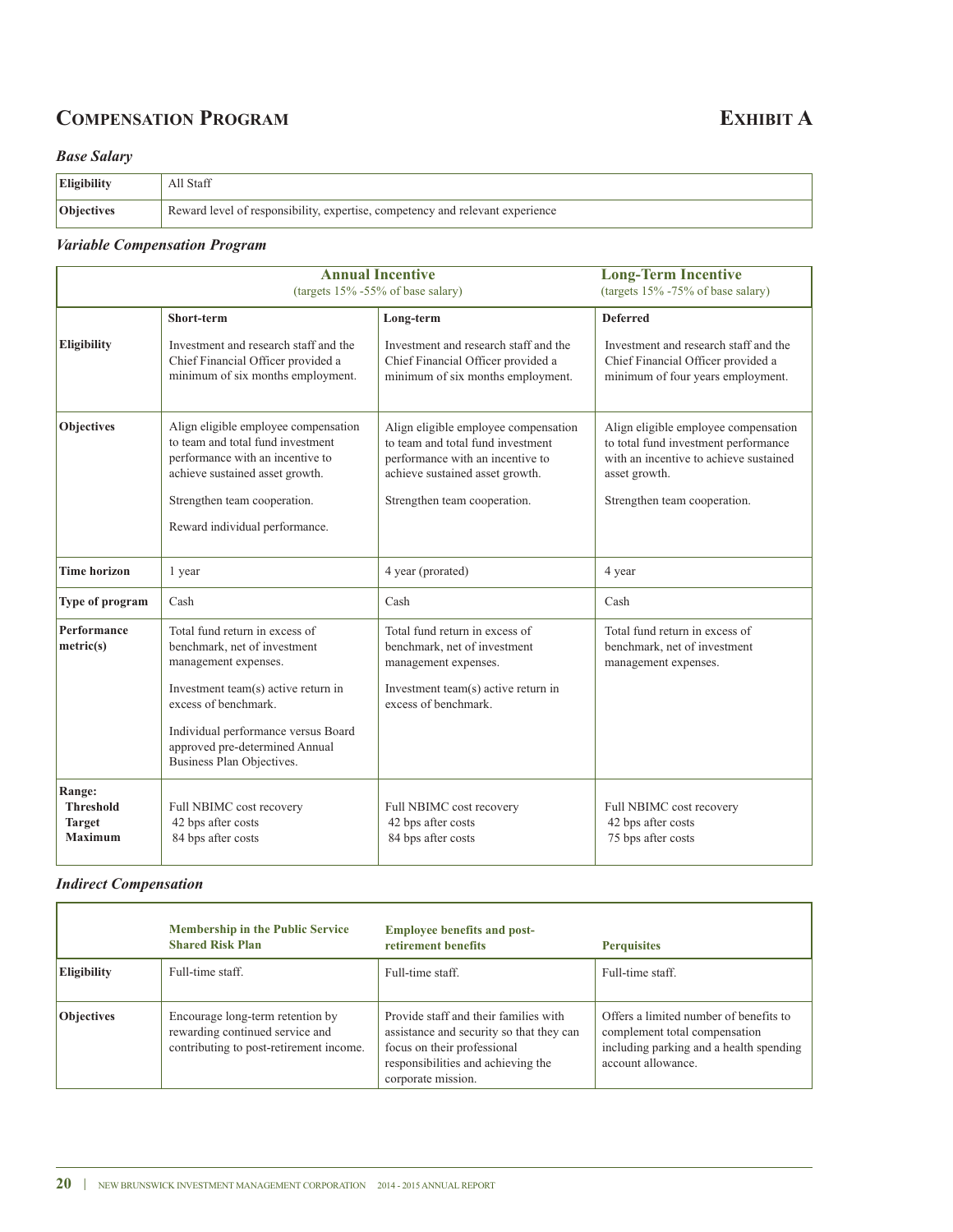## **CORPORATE COMPENSATION PHILOSOPHY**

NBIMC believes that employees are key to the performance of the Corporation and is committed to providing a positive working environment and competitive compensation. NBIMC also believes that the achievement of its mission will be facilitated by having meaningful alignment between employees' interests and the interests of its clients.

Accordingly, NBIMC has developed a Compensation Philosophy to address the following objectives:

- Provide competitive, performance-based compensation based upon market practices;
- Attract and retain high-quality people;
- Reinforce the strategy, culture and investment policies of NBIMC;
- Promote awareness and attainment of individual, team and corporate strategic objectives;
- Enhance NBIMC's reputation as an employer of choice; and
- Treat employees fairly.

The principles on which this philosophy is based are summarized as follows:



### **COMPENSATION RISK MANAGEMENT**

In 2011, the Board of Directors and the HRCC jointly requested Deloitte & Touche LLP, an independent professional services firm serving as NBIMC's Internal Auditor, to conduct an assessment of the alignment of NBIMC's Compensation Policies and Practices against the Financial Stability Board's (FSB) Principles for Sound Compensation Practices and Implementation Standards. The FSB issued this guidance after the 2008-09 market crisis to encourage global financial institutions to avoid excessive risk-taking by virtue of the design of their compensation programs.

Deloitte's subsequent report acknowledged that the Corporation's compensation policies and practices are consistent with the FSB Principles and Standards. This report was subsequently shared with the Minister of Finance and is available at http://nbimc.com/uploads/CompAssessment.pdf.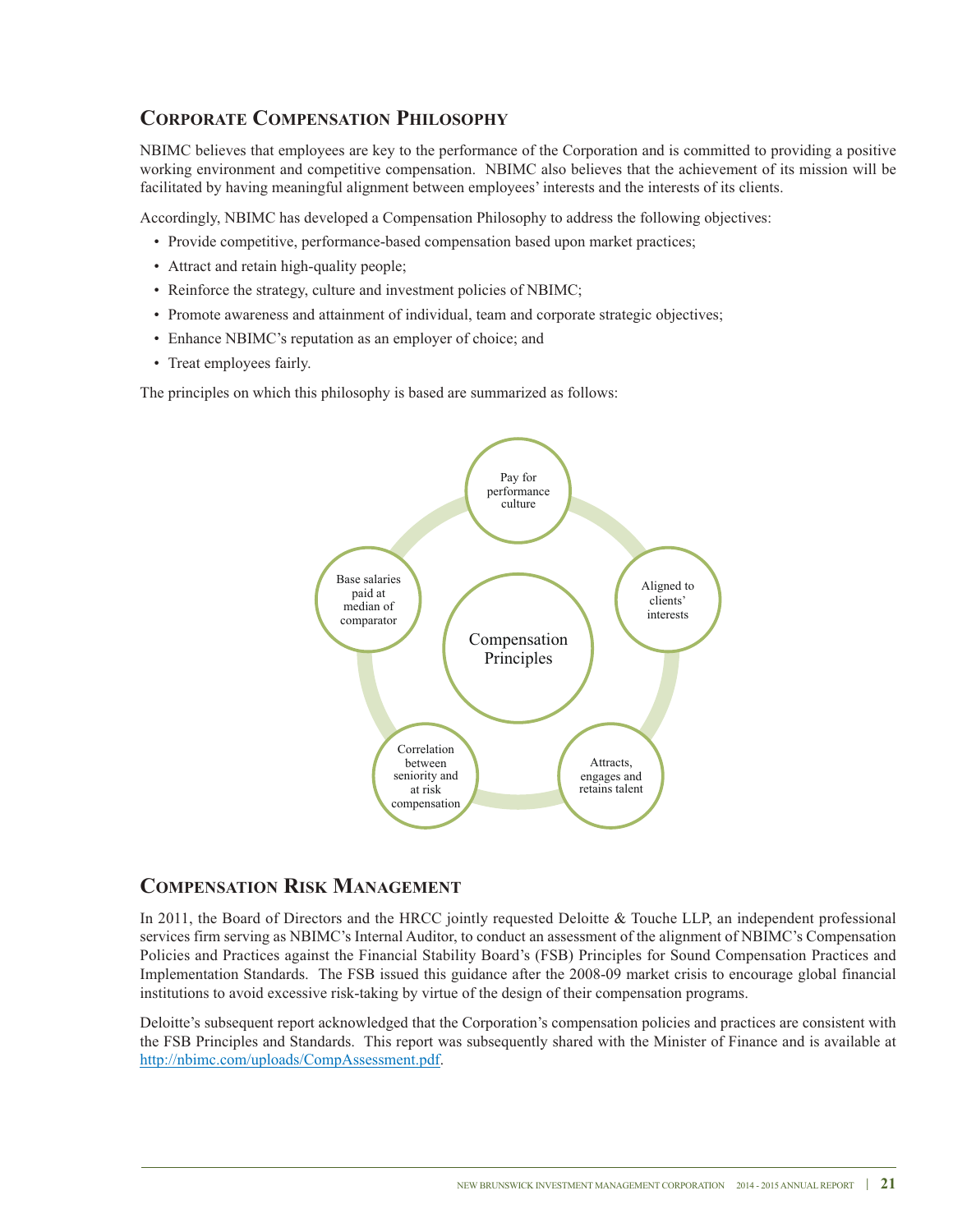#### *Compensation Decision-Making*

The annual process for determining compensation includes the following steps:



#### *Establish target compensation levels*

The HRCC annually reviews the compensation program design and pay levels of its comparator groups to ensure that NBIMC's programs remain competitive. Market information received from various compensation and salary surveys is reviewed as it becomes available. An Independent Compensation Advisor is periodically asked to conduct a Total Compensation Review. Compensation information from public disclosures is also considered.

The HRCC also annually considers whether changes may be required to the NBIMC Incentive Plan for Research Staff, Investment Staff and the Chief Financial Officer.

#### *Set target compensation mix and pay at-risk*

Total compensation is a mix of base salary, benefits and, for eligible employees, performance incentives. The mix varies by role and seniority, reflecting the opportunity to influence performance. In determining the mix, market practices are considered and NBIMC's compensation principles, including alignment with clients'interests. A significant portion of the performance incentives are earned over a four-year cycle to discourage short-term risk-taking.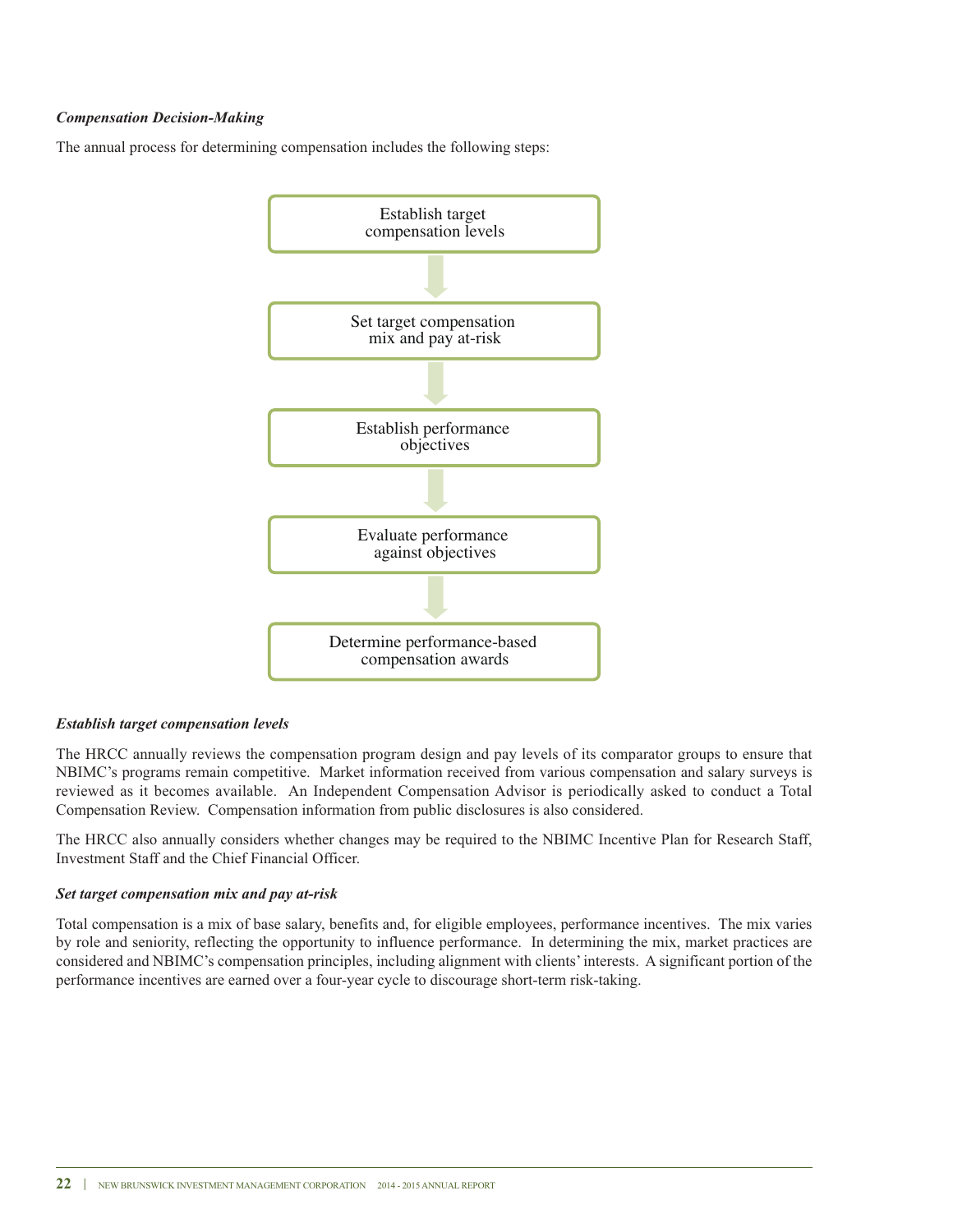#### *Establish performance objectives*

Early in the fiscal year, the Board approves an annual business plan designed to support achievement of the Corporation's five year Strategic Plan. This annual business plan contains a balanced mix of financial, investment strategy and operational performance objectives and key initiatives. Each of these performance objectives and key initiatives is then weighted according to its level of importance to the overall Strategic Plan. The President and CEO delegates the key initiatives among the various functional teams based on their specific roles and responsibilities.

#### *Evaluate performance against objectives*

The performance of the Corporation is assessed against the objectives that are established early in the fiscal year. Real returns (i.e., after inflation), nominal investment returns and other financial key performance indicators are assessed quantitatively against objectives, while achievement of key business plan initiatives are assessed both quantitatively and qualitatively. The President and CEO recommends to the HRCC the factors to be used in assessing achievement of each element of the annual business plan.

#### *Determine performance based awards*

The HRCC is responsible for recommending for Board approval the amount of performance incentive compensation to be awarded to the President and CEO and the overall weighted factor based on the evaluations noted above. The President and CEO does not participate in this discussion. The President and CEO in turn reviews performance evaluations for each member of the Incentive Plan and allocates the individual awards based on individual contribution.

### **COMPENSATION PROGRAM**

The Compensation Program is outlined in Exhibit A on page 20. The program takes the form of salary and benefits and for certain staff, an annual investment and individual performance-based incentive plan, and a long-term investment-based incentive plan.

The compensation program has been developed by the HRCC with the help of an independent compensation consultant to align with the above Compensation Philosophy. Total compensation levels are periodically benchmarked using independent compensation consultants and against external peer institutional funds or other relevant compensation surveys.

#### *Salary and benefits*

Base salary is determined as a range of pay for each job position, after giving recognition to specific job responsibilities. NBIMC provides full-time employees with benefits that include vacation and sick leave entitlement, life and disability insurance, health and dental benefits, and an employee assistance plan.

Previously all full-time employees were members of the *Public Service Superannuation Act* (PSSA) pension plan. The PSSA provided for a pension upon retirement equal to 1.3% of the annual average of the best five consecutive years of earnings up to the annual average Yearly Maximum Pensionable Earnings (YMPE) for the year of retirement and the two preceding years plus 2% of the excess of the annual average of the best five consecutive years of earnings over the annual average YMPE for the year of retirement and two preceding years, multiplied by the years of pensionable service. The plan was integrated with the Canada Pension Plan at age 65 and was indexed for inflation to a maximum of 5%. The plan required a five-year vesting period. Base pre-indexed benefits earned under the PSSA up to January 1, 2014 have been provincially guaranteed.

Effective January 1, 2014, all full-time employees now participate in the Public Service Shared Risk Plan (PSSRP). The PSSRP provides a pension upon retirement equal to 1.4% of annualized earnings up to the YMPE for each year or part thereof plus 2% of annualized earnings in excess of YMPE. The plan is subject to an early retirement reduction factor if retirement is prior to age 65. Indexing is contingent on PSSRP performance as outlined in the PSSRP Funding Policy.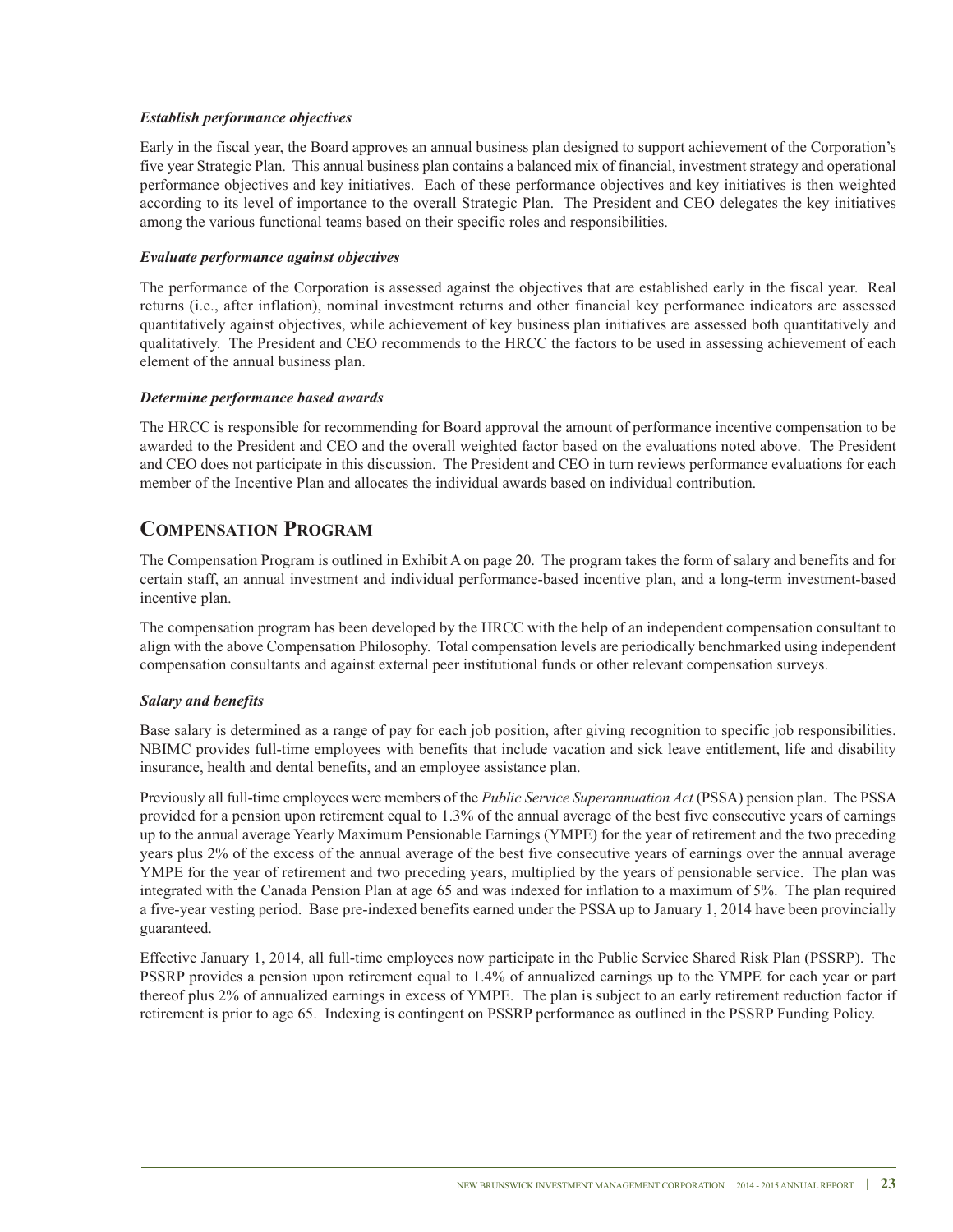#### *Annual incentive plan*

Full-time Investment and Research employees and the Chief Financial Officer are eligible for an Annual Incentive Plan (AIP) once employed for a minimum of six months.

The AIP is calculated as a percentage of salary, weighted to reflect the role and impact that each eligible employee has on achievement of Corporate Business Plan objectives. The AIP includes components based on quantitative investment performance and individual achievement. Investment performance is measured quantitatively as total fund net value added investment returns on both a one-year and four-year cumulative basis, compared against an annual target set by the Board. Net value added investment returns represent the gross investment return in excess of the investment policy benchmark returns, after deducting all investment management costs. In previous years, total fund net value added investment returns for AIP purposes excluded private market investments made within the most recent five-year period to best represent the long-term nature of the asset class. This adjustment was discontinued in Fiscal 2012-13 for future periods in order to provide better alignment with valuation changes in accounting standards and to reflect the more mature nature of NBIMC's private equity portfolio. The one-year investment results have a relatively lower weighting relative to four-year results to reinforce the importance of consistency over a longer period and to encourage employee retention.

The AIP also includes a team award for asset class value added returns of actively managed portfolios to promote teamwork within these asset classes. Investment employees are organized into one of three teams focused on asset class: Fixed Income, Equities or Private Markets. For F2015-16, a fourth team has been added: the Quantitative Investing & Applied Research Team. The President and CEO, the Chief Financial Officer and Investment Research employees do not participate in the team award due to the overarching focus of their responsibilities.

On the recommendation of the HRCC, the Board also approves an individual incentive component determined by comparing achievement of annual business plan targets established annually as part of the corporate strategic planning process. The overall individual component is then allocated by management based on team and individual contributions to the business plan achievements.

#### *Long-term incentive plan*

NBIMC also has a long-term incentive plan (LTIP) for Investment and Research staff and the Chief Financial Officer provided they have a minimum of four years of employment with NBIMC. The LTIP is designed to reinforce the alignment of employee interests with long-term investment performance objectives and corporate strategy and assist in attracting and retaining key personnel. The LTIP is based on total fund investment performance in excess of Board-approved investment policy benchmark returns and investment management costs measured over a retroactive period of four consecutive fiscal years.

## **IMPACT OF PERFORMANCE RESULTS FOR FISCAL 2014-15**

NBIMC's investment program had a successful year in Fiscal 2014-15 as measured by a number of annual and longer term four year investment performance metrics:

- NBIMC's total investment return for the **pension funds** which we provide investment management services for was 14.05% during Fiscal 2014-15, which exceeded their overall investment policy benchmarks. Investment returns for **non-pension clients** also exceeded their respective benchmarks.
- The total fund **real return** (after adjusting for inflation) for the Provincial Court Judges' Pension Fund was 12.59% during Fiscal 2014-15. This return, along with the 8.64% annualized four-year, and 5.59% annualized since inception real returns, continues to remain well in excess of the 4.00% per annum long-term real return requirement that has been set by NBIMC's Board of Directors for this Pension Fund for which they remain the Trustee. More importantly, these real returns, by exceeding their specific requirement, have resulted in a positive impact to the plan's long-term funding status.
- The total fund **nominal return** in Fiscal 2014-15 was 14.18% and represents \$1.6 billion in gross earnings from the overall investment program during the year. The longer-term four-year annualized return to the end of the period was 10.39%, which represented a cumulative \$4.5 billion of investment earnings.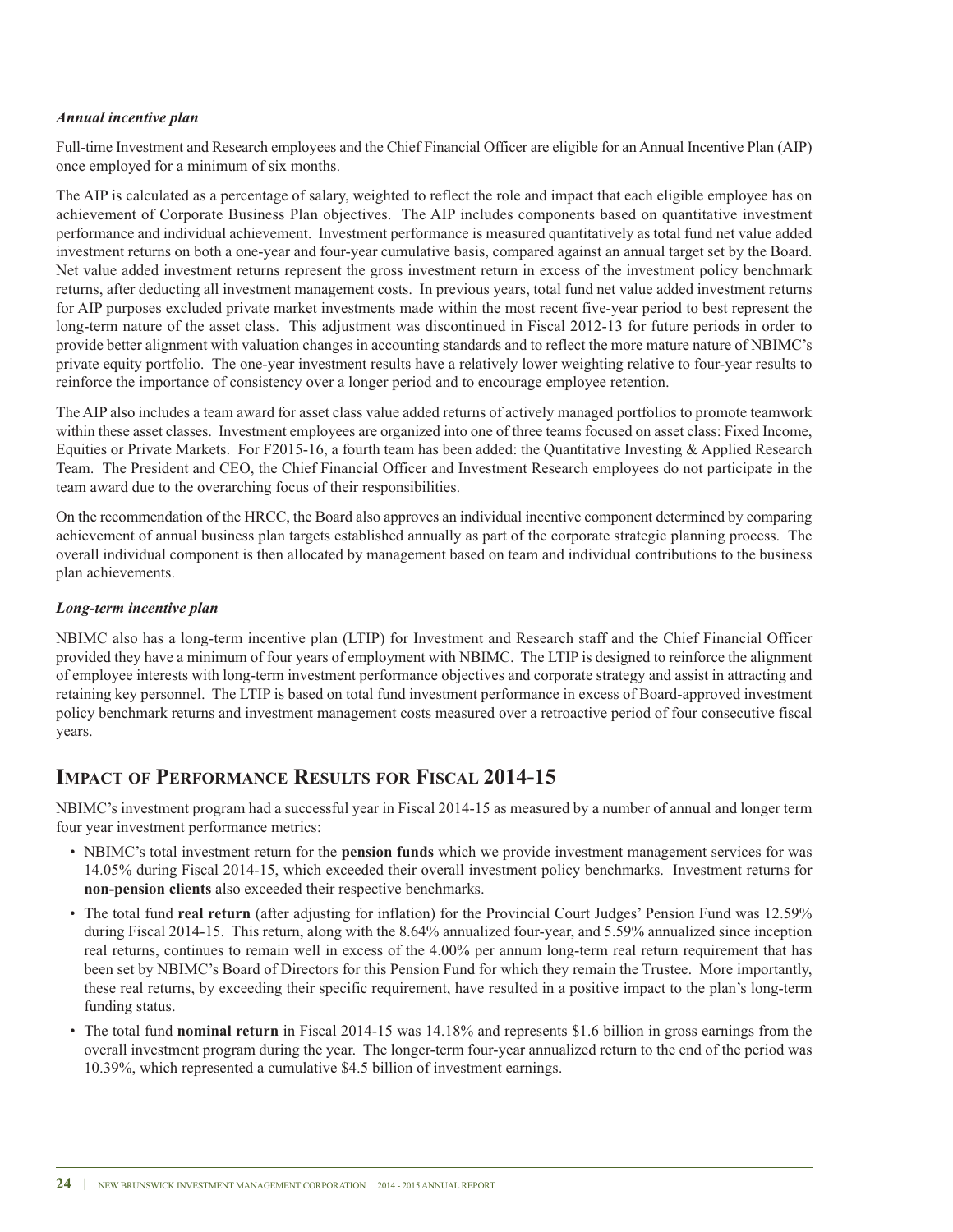• **Relative returns (net of all investment management costs)** were 0.46% higher than the combined weighted average client Investment Policy benchmarks during the year. These excess investment returns resulted in an additional \$56.4 million of active investment earnings provided to our clients during the year, and have resulted in a total of \$188.1 million of additional returns over a four-year period.

Compensation for the fiscal year consists of:

| (in thousands of Canadian dollars)          |    | F <sub>2015</sub> | F <sub>2014</sub> |
|---------------------------------------------|----|-------------------|-------------------|
| Salaries and benefits                       | \$ | 5,574.2           | 5,226.9<br>\$     |
| Performance incentives:                     |    |                   |                   |
| $AIP$ – net investment relative performance | \$ | 421.0             | 338.9<br>\$       |
| $AIP$ – individual performance              |    | 824.5             | 764.8             |
| <b>Total AIP</b>                            |    | 1,245.5           | 1,103.7           |
| <b>LTIP</b>                                 |    | 1,279.0           | 1,090.9           |
| Total performance incentives                |    | 2,524.5           | 2,194.6<br>S      |

#### *Base Salaries and Benefits*

For the year ended March 31, 2015, and after consideration of the continuing low inflation environment, the Board approved a 2.0% overall base salary increase.

With the conversion of certain of NBIMC's legacy defined benefit plan clients to independently joint trusteed target benefit plans and the acceptance of new clients during 2014, the human resources required to effectively service these clients has expanded. During the year, the Board approved the creation of two new full-time positions, a Policy and Stakeholder Relations Coordinator and an Investment Accountant, to support the increased workload associated with client administration. The Board also approved the promotion of a Senior Investment Portfolio Manager to the position of Vice President to lead a newly created Quantitative Investing  $&$  Applied Research Team that will focus on the investment strategy impact of the increased complexity of the target benefit plans as well as continue to deliver innovative, alternative investment strategies where appropriate.

Specific compensation information for the organization is published annually on a calendar year basis by the Office of the Comptroller for the Province of New Brunswick in the Public Accounts.

#### *Compensation Linked to Investment Performance*

The objective of performance-based compensation is to encourage alignment of employee interests with those of clients, including an appropriate balance between maximizing long-term returns and minimizing risks. Investment performance with respect to incentive compensation can be summarized into two categories: (i) long-term net relative investment returns versus benchmarks, and (ii) long-term nominal total fund portfolio returns and other business plan achievements.

The following charts compare the respective incentive compensation payments awarded over time for each of these two categories. The resulting graphical correlation indicates a relatively strong relationship between actual incentive compensation and investment performance as is intended in the design of the incentive plan.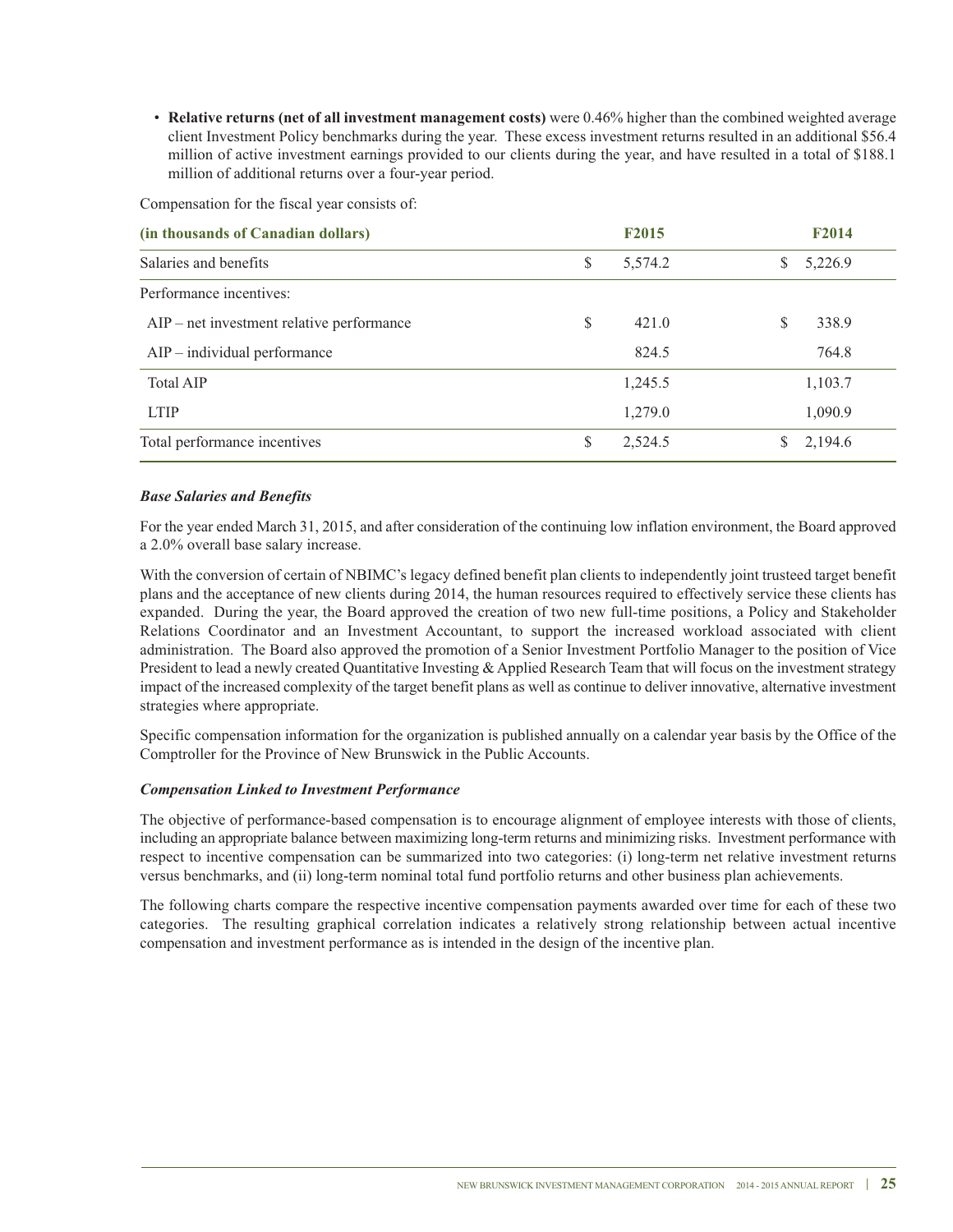



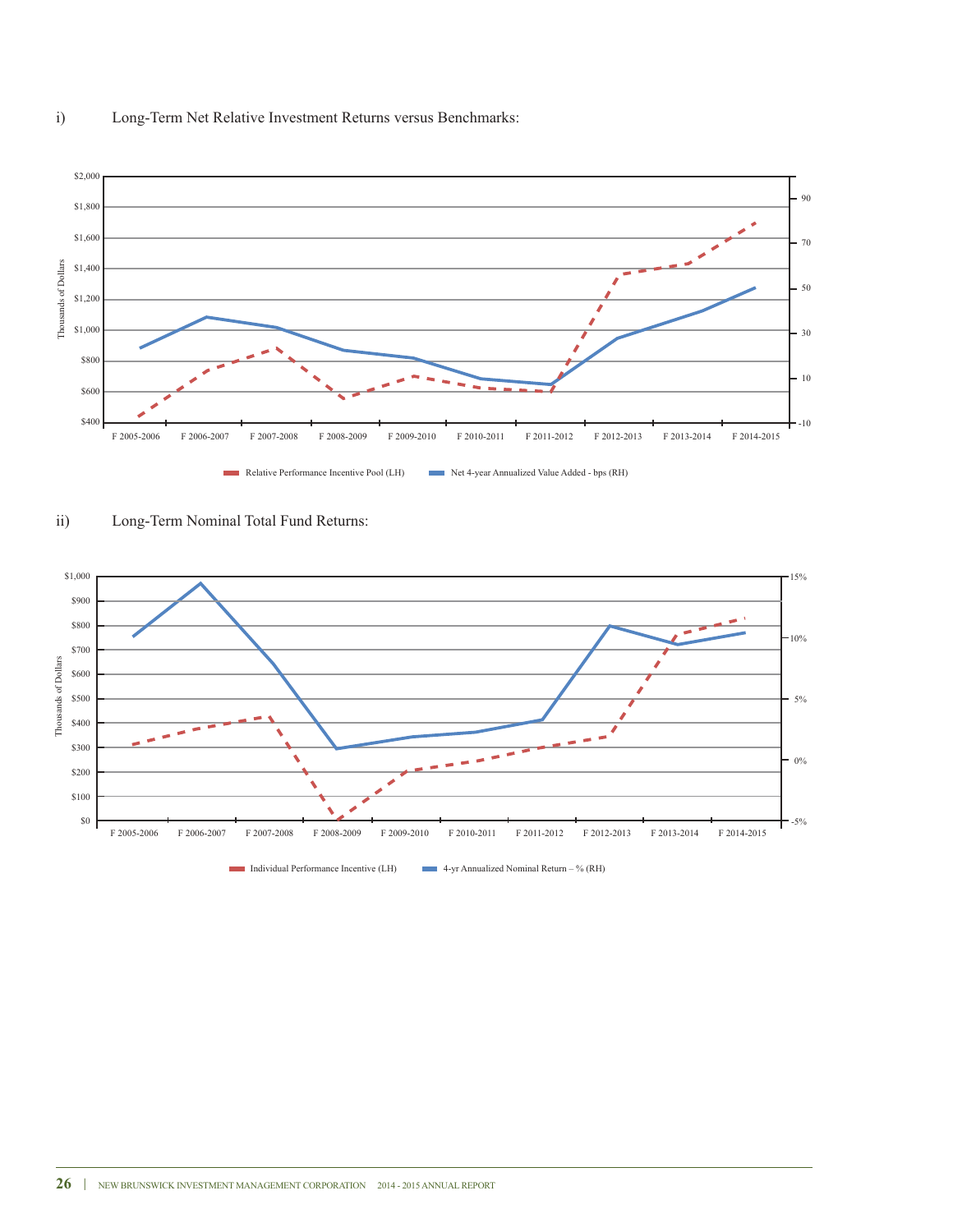#### *Annual Incentive Plan (AIP) Overview*

The AIP component of \$1,245.5 consists of both an investment performance component and a business plan achievement component.

The **AIP related to the investment performance** component was \$421.0. One quarter of this component is based on the one-year net value added result and the remainder is based on the four-year annualized net value added. The one-year net value added result was 45.6 bps, and the four-year annualized net value added result was 43.8 bps. A basis point is  $1/100<sup>th</sup>$ of one percent.

A summary table of prior period one year value added results used to determine the current four-year cumulative net value added AIP result is as follows:

|                      | <b>Net Value Added</b><br>(bps) | <b>Percentage of Target</b><br>(%) |
|----------------------|---------------------------------|------------------------------------|
| 2011-12              | 16.8                            | 39.9                               |
| 2012-13              | 68.6                            | 163.2                              |
| 2013-14              | 45.3                            | 108.1                              |
| 2014-15              | 45.6                            | 108.6                              |
| Annualized Four-Year | 43.8                            | 104.3                              |

The **AIP related to business plan achievements** is \$824.5 for the year ended March 31, 2015. This component is based on an achievement factor of 1.67 times overall target approved by the Board of Directors, compared to an achievement factor of 1.64 for the year ended March 31, 2014.

The individual component of the AIP is based on business plan accomplishments. The annual business plan includes both key performance indicators and specific action plans and initiatives focused on the five key goals in the Corporate Mission. A specific weighting for each key goal is determined by the Board at the beginning of each year. The weighting reflects the Board's direction to management for prioritization of its efforts to implement the business plan.

Achievement of the long-term investment returns required by each pension plan and non-pension plan client, in a riskcontrolled fashion, was NBIMC's primary investment performance objective for Fiscal 2014-15 and accounts for the largest weighting proportion. The overall total fund return for all clients combined was  $14.2\%$  in Fiscal 2014-15, an annualized 10.4% on a four-year basis, and most importantly 7.6% per annum since NBIMCs' inception in 1996.

| <b>Key Goals</b>                                                                                                     | F2014 Weighting | <b>Achievement</b> |
|----------------------------------------------------------------------------------------------------------------------|-----------------|--------------------|
| To advance governance, management and organizational<br>effectiveness.                                               | 30%             | Above expectations |
| To exceed client long-term investment objectives through prudent<br>asset allocation and risk management strategies. | 40%             | Above expectations |
| To maintain, develop and attract a highly skilled and experienced<br>team of investment management professionals.    | 10%             | Above expectations |
| To strengthen and expand stakeholder communications and relationships.                                               | 15%             | At expectations    |
| To support effective and efficient information technology solutions.                                                 | $5\%$           | Above expectations |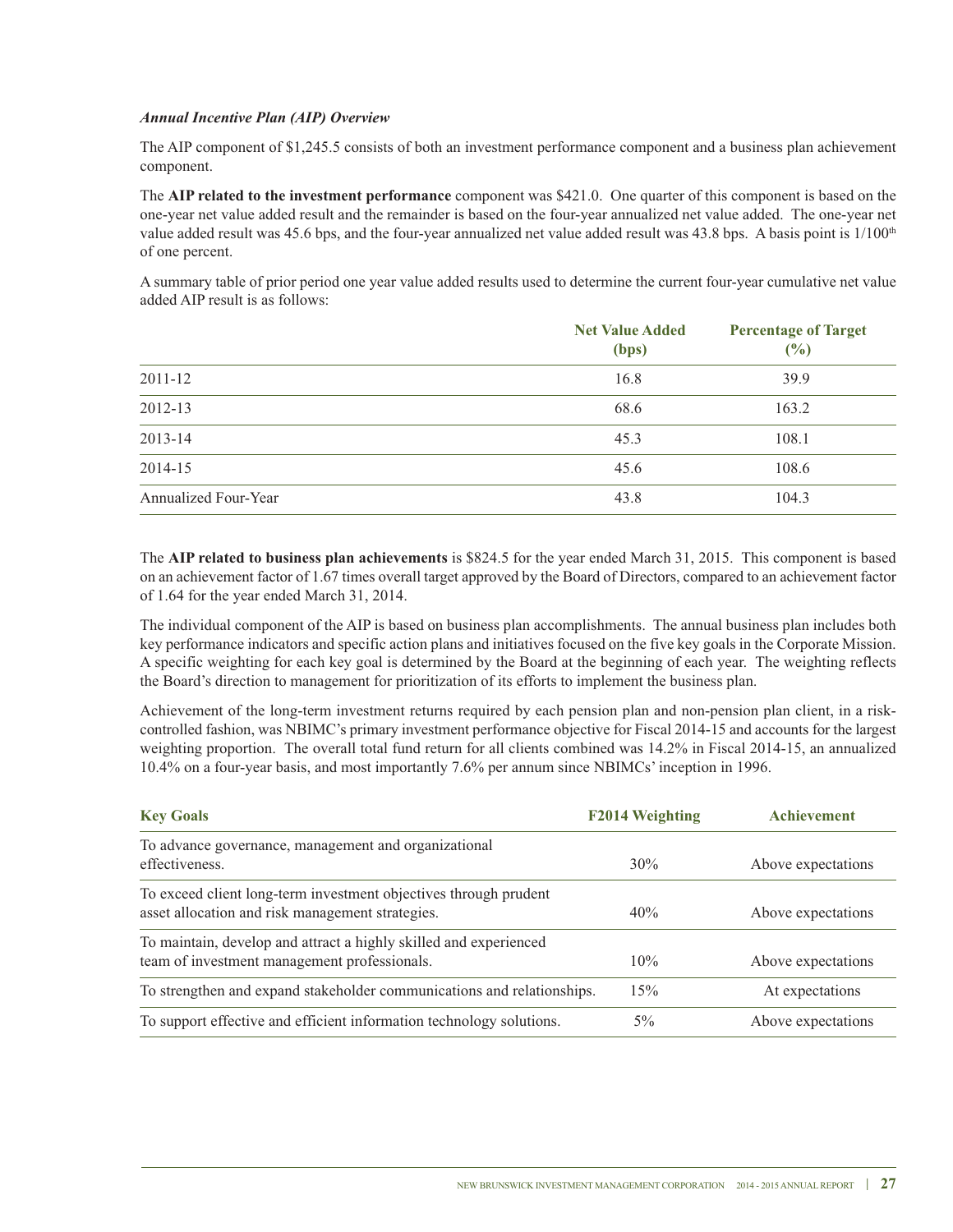In establishing the achievement factor, the Board considered the achievement of key performance indicators associated with each of the five key goals as well as the following accomplishments:

**Key Goals Fiscal 2014-15 Business Plan Accomplishments**

| To advance governance, management and organizational effectiveness.                                                                                                                                                                                                                                                                                     |
|---------------------------------------------------------------------------------------------------------------------------------------------------------------------------------------------------------------------------------------------------------------------------------------------------------------------------------------------------------|
| • Actively facilitated and participated in each of the PSSRP and NBTPP Boards of Trustees' meetings,<br>ensuring a smooth transition of trustee responsibilities following conversion of these defined benefit<br>pension plans to target benefit plans.                                                                                                |
| • Conducted asset-liability reviews for each of the PSSRP, NBTPP and Judges' pension plans to enable<br>refinement of their respective Investment Policies in light of their specific plan objectives, continued<br>low interest rates, market volatility and highly competitive private market environment.                                            |
| • Effectively transitioned the PSSRP and Judge's plans to their new Investment Policy asset mix while<br>minimizing market impact and trading costs. Have begun to transition the NBTPP plan to their new<br>asset mix.                                                                                                                                 |
| • Facilitated the completion of the biennial NBIMC Board and Director effectiveness assessment to<br>identify further governance improvement opportunities.                                                                                                                                                                                             |
| • Conducted a full NBIMC Strategic Plan review with the Board and senior management to ensure<br>NBIMC's mission is responsive to the recent changes in our business model. This included<br>development of new key performance indicators aligned with more of an investment management focus<br>while retaining a trustee focus for the Judge's plan. |
| • Developed processes and reporting templates and ensured human resource and system capabilities<br>aligned with supporting additional quarterly client reporting requirements.                                                                                                                                                                         |
| • Advanced discussions with other potential clients, providing opportunity for other public sector pension<br>plans to benefit from NBIMC's successful, institutional investment track record, and significant cost<br>efficiencies.                                                                                                                    |
| • Continued development of other stakeholder relationships including actuarial and regulatory groups.                                                                                                                                                                                                                                                   |
| • Met or exceeded all key performance indicators.                                                                                                                                                                                                                                                                                                       |
| To exceed client long-term investment objectives through prudent asset allocation and risk management strategies.                                                                                                                                                                                                                                       |
| • All pension clients' annual and long-term real returns exceeded pension plan requirements, contributing<br>to improved funding levels.                                                                                                                                                                                                                |
| • All non-pension clients' annual returns were in excess of benchmarks.                                                                                                                                                                                                                                                                                 |
| • Contributed to target benefit pension plan investment policy research and development by expanding<br>our investment programs which are expected to help clients better meet their objectives.                                                                                                                                                        |
| • Completed development of full asset-liability modeling capabilities to enable investment manager<br>validation and monitoring of target benefit pension plan requirements and objectives.                                                                                                                                                             |
| • Implemented a low volatility emerging markets equity strategy to provide additional exposure to areas<br>of expanding global economic growth and to provide further diversification of sovereign risk.                                                                                                                                                |
| • Continued to expand and diversify our direct private markets investment program.                                                                                                                                                                                                                                                                      |
| • Designed and developed a public infrastructure investment portfolio that is expected to be launched in<br>early F2016.                                                                                                                                                                                                                                |
| • Implemented a Canadian long-term bond fund.                                                                                                                                                                                                                                                                                                           |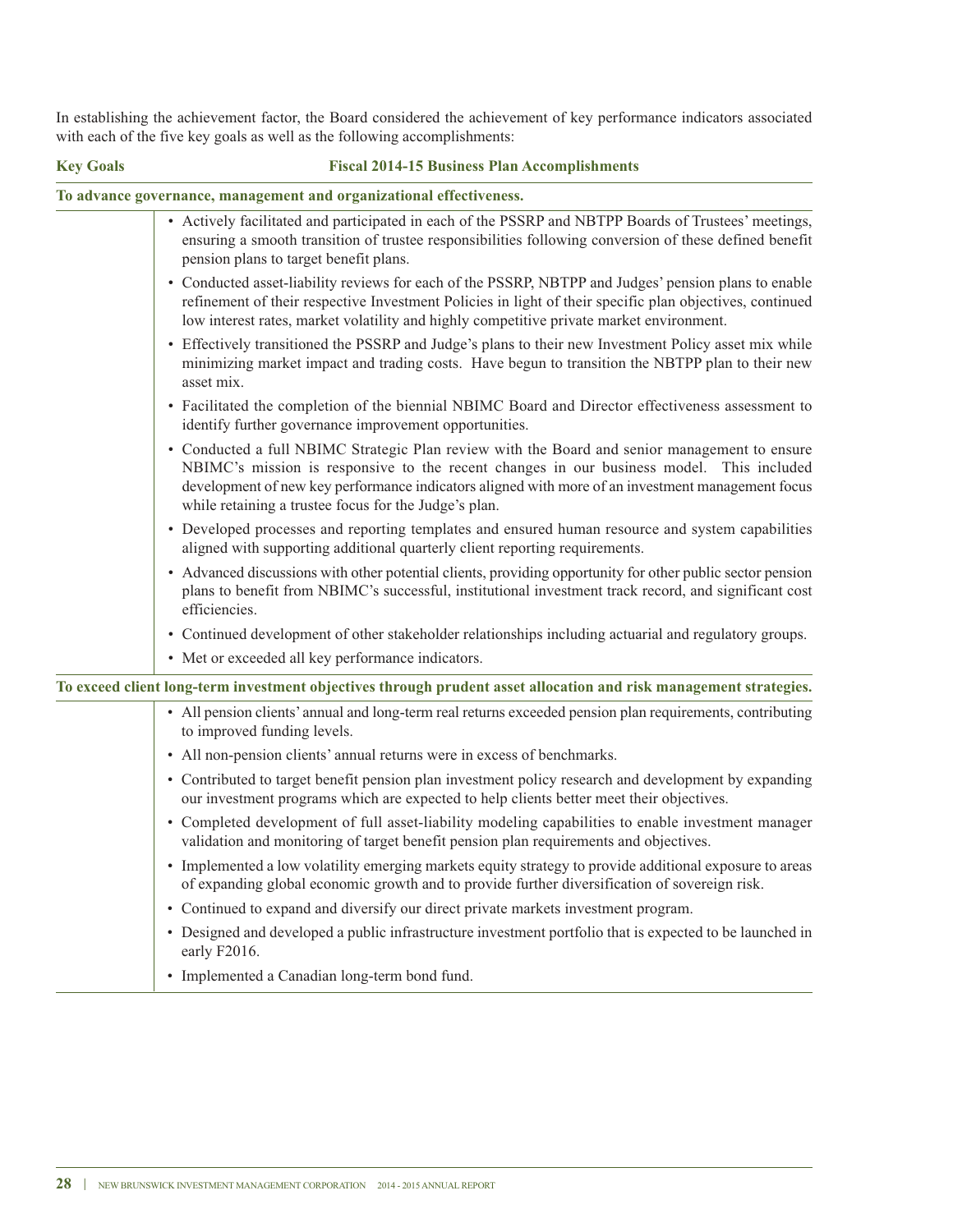| <b>Key Goals</b> | <b>Fiscal 2014-15 Business Plan Accomplishments</b>                                                                                                                                                                                                                                                                                                                                                                                                                                                                                  |
|------------------|--------------------------------------------------------------------------------------------------------------------------------------------------------------------------------------------------------------------------------------------------------------------------------------------------------------------------------------------------------------------------------------------------------------------------------------------------------------------------------------------------------------------------------------|
|                  | To maintain, develop, and attract a highly-skilled and experienced team of investment management professionals.                                                                                                                                                                                                                                                                                                                                                                                                                      |
|                  | • Refreshed NBIMC's Human Resources Strategic Plan to address incremental workflow for new clients<br>and target benefit plan complexities, subsequently approved by the Human Resources and<br>Compensation Committee.                                                                                                                                                                                                                                                                                                              |
|                  | • Evaluated the results of the biennial Workplace Environment Survey conducted in early 2014 to identify<br>improvement opportunities and action plans.                                                                                                                                                                                                                                                                                                                                                                              |
|                  | • Exceeded all key performance indicators.                                                                                                                                                                                                                                                                                                                                                                                                                                                                                           |
|                  | To strengthen and expand stakeholder communications and relationships.                                                                                                                                                                                                                                                                                                                                                                                                                                                               |
|                  | • Continued ongoing communications activities with stakeholder groups participating in the Province's<br>pension reform activities and target benefit pension models. Facilitated discussions with the Financial<br>and Consumer Services Commission, Auditor General, and the Superintendent of Pensions to discuss<br>developments affecting NBIMC including impact of new clients, changes in regulatory environment<br>for derivative securities, and target benefit plan impacts.<br>• Achieved all key performance indicators. |
|                  | To support effective and efficient information technology solutions.                                                                                                                                                                                                                                                                                                                                                                                                                                                                 |
|                  | • Upgraded all storage area network equipment in main computer facility and rotated equipment to<br>backup facility maintained for system redundancy purposes.                                                                                                                                                                                                                                                                                                                                                                       |
|                  | • Upgraded risk analytics system to deliver client-specific metrics                                                                                                                                                                                                                                                                                                                                                                                                                                                                  |
|                  | • Proposed and created a database architecture solution to enable shared data interfaces for delivering<br>user-defined internally-developed applications                                                                                                                                                                                                                                                                                                                                                                            |
|                  | • Exceeded all key performance indicators.                                                                                                                                                                                                                                                                                                                                                                                                                                                                                           |

#### *Long-Term Incentive Plan (LTIP) Overview*

The LTIP component is \$1,279.0 for the year ended March 31, 2015. One quarter of this component is based on the oneyear net value added result and the remainder is based on the four-year annualized net value added. The one-year net value added result was 45.6 bps, and the four-year annualized net value added result was 50.2 bps.

Four-year LTIP results differ from the four-year AIP results due to the previously reported gain in an investment in our NBIMC New Brunswick and Atlantic Canada Equity Opportunity Fund in Fiscal 2011-12 that was only attributable to the LTIP results.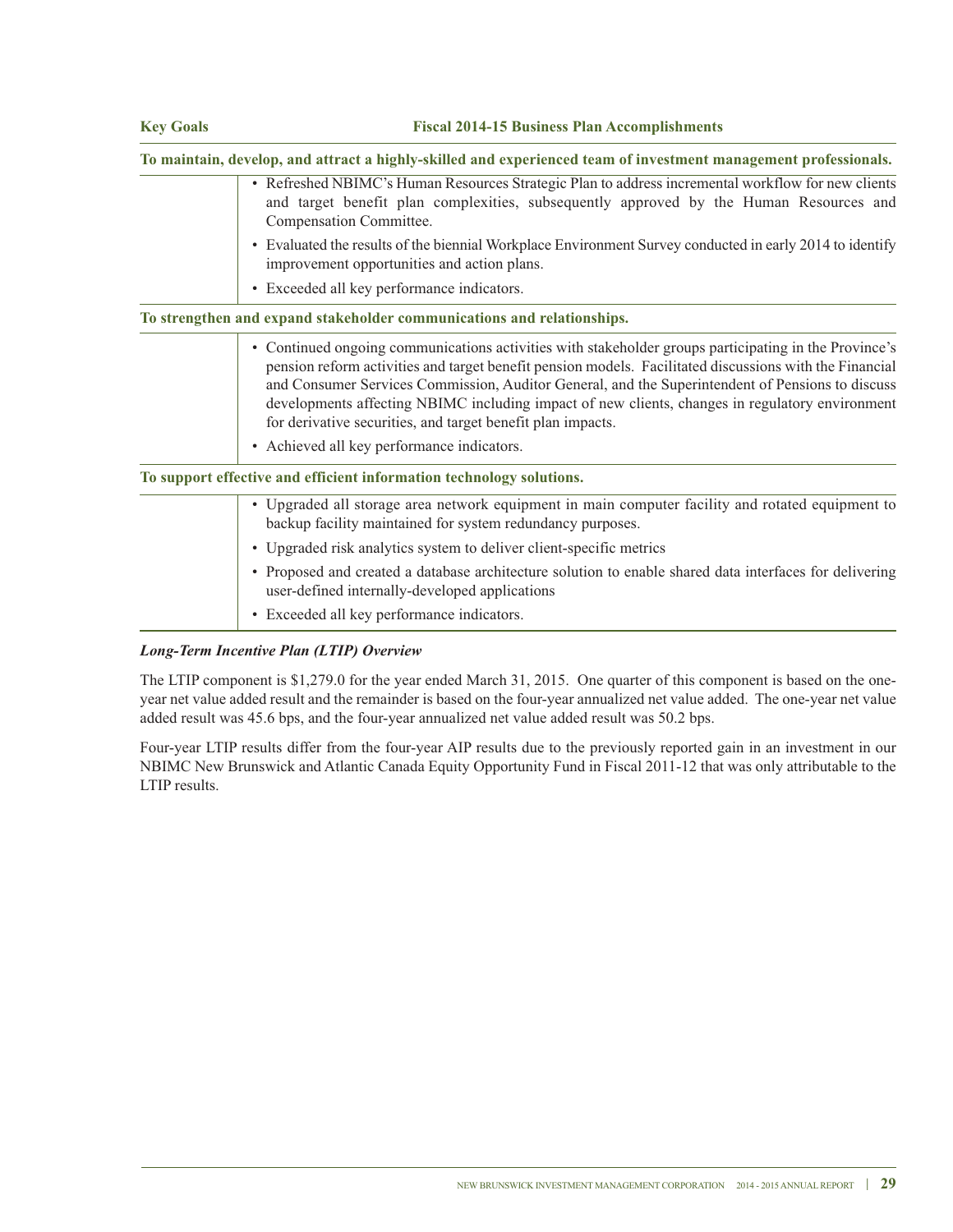A summary table of the one-year value added results used to determine the four-year cumulative net value added LTIP result is as follows:

|                      | <b>Net Value Added</b><br>(bps) | <b>Percentage of Target</b><br>$(\%)$ |
|----------------------|---------------------------------|---------------------------------------|
| 2011-12              | 41.2                            | 98.0                                  |
| 2012-13              | 68.6                            | 163.2                                 |
| 2013-14              | 45.3                            | 108.1                                 |
| 2014-15              | 45.6                            | 108.6                                 |
| Annualized Four-Year | 50.2                            | 124.9                                 |

#### *Directors' Remuneration*

Directors' remuneration is established in NBIMC's By-Laws and includes an annual retainer for the Chairperson, and for other directors a per diem allowance for meeting attendance and preparation time. Directors who are ex-officio are not paid. Directors who travel to attend meetings receive a reimbursement for reasonable accommodation costs and other out-ofpocket expenses, as well as an automobile expense reimbursement based on the number of kilometers traveled.

The cost of the Board function, including per diems, director orientation and Board education, for the year ended March 31, 2015 was \$94.4 (March 31, 2014 – \$87.3) plus travel and accommodation reimbursements of \$15.6 (March 31, 2014 – \$16.3).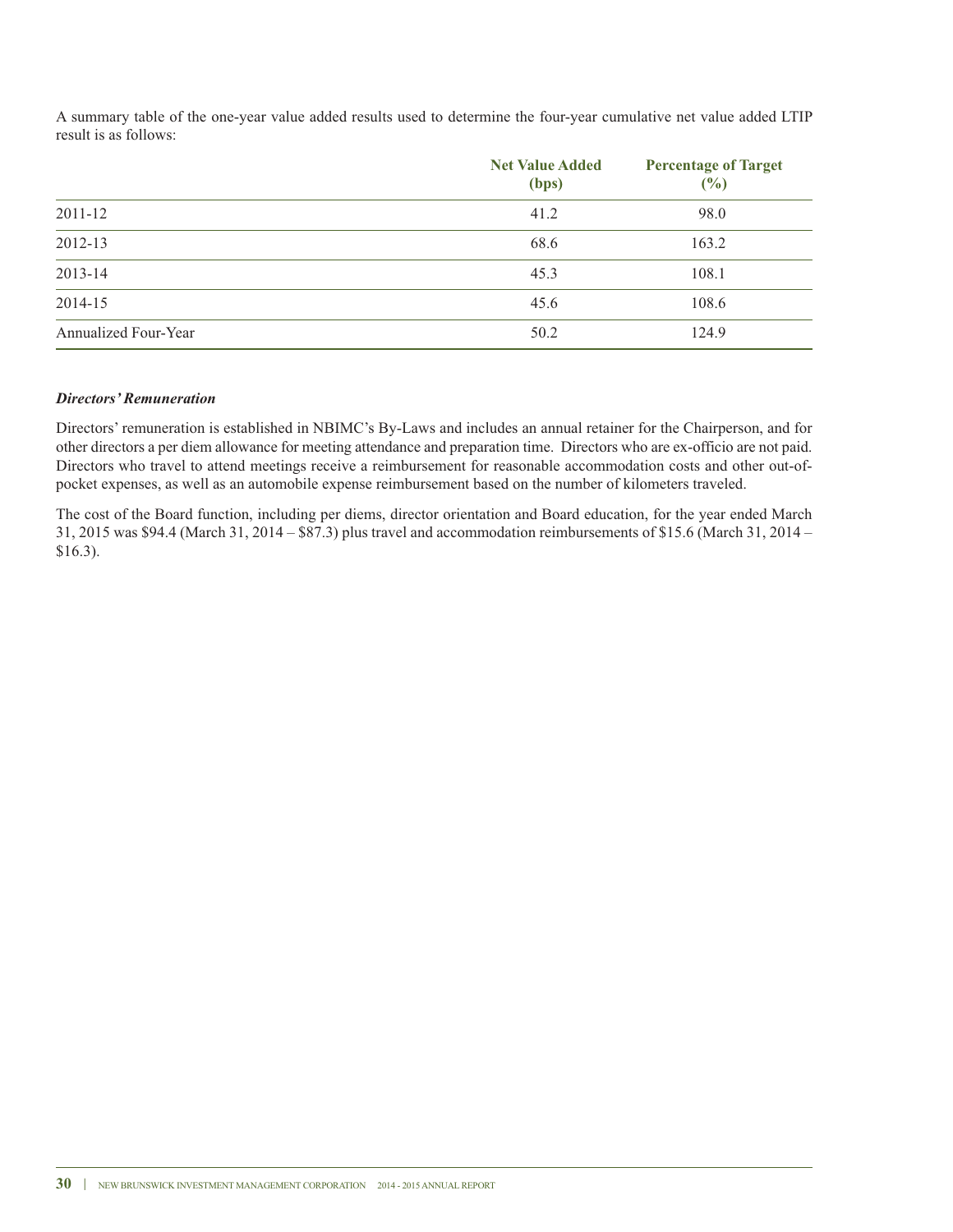## **GOVERNANCE**

## **CORPORATE GOVERNANCE**

The selection process and duties of the NBIMC Board of Directors are outlined in the NBIMC Act. Governance is the primary consideration of the Board to oversee NBIMC's activities as investment manager for the funds under management. The Board also has a fiduciary role as Trustee for the Judges' Pension Fund. Board members do not represent any specific stakeholder interest. The Board ensures that all of NBIMC's transactions are conducted on a purely commercial basis, and that decisions and actions are based on sound business practices.

The Board is responsible for the stewardship and strategic direction of NBIMC. Its duties include establishment of the corporate mission, vision and values, maintaining an effective relationship with the President, and oversight of the business planning process, financial position and results, risk management, internal controls and information systems, human resources, communications and stakeholder relations. To ensure its on-going effectiveness, the Board performs a biennial self-assessment against these responsibilities.



The Board is assisted in its endeavors by the efforts of three Committees: the Audit Committee, the Human Resources and Compensation Committee and the Governance Committee, whose reports follow. Day-to-day management of NBIMC is delegated to the Chief Executive Officer, while investment-related matters are delegated to the Chief Investment Officer.

Additional information about our corporate governance practices is available on our website at www.nbimc.com. This includes: our governing statutes, Board composition, Board and Committee Terms of Reference, Nomination Guidelines, Director Orientation and Education Policy and Code of Ethics and Business Conduct.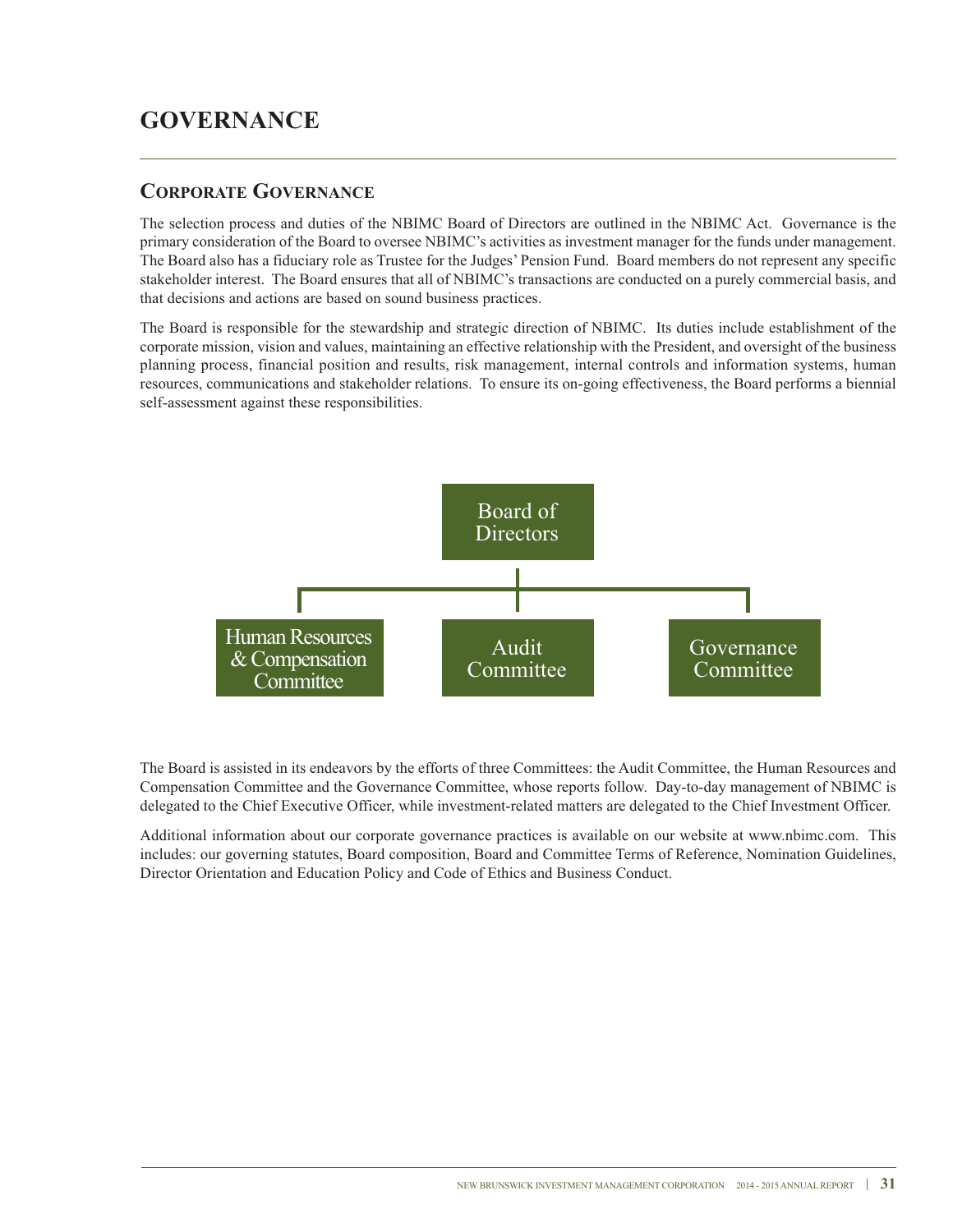#### *Board Attendance*

| <b>Human Resources &amp;</b><br><b>Compensation Committee</b> |
|---------------------------------------------------------------|
| 3/4                                                           |
| 4/4                                                           |
| n/a                                                           |
| 4/4                                                           |
| n/a                                                           |
| n/a                                                           |
| 4/4                                                           |
|                                                               |

Board members are expected to attend the board meetings and meetings of committees of which they are a member. The following table provides the number of meetings held and attendance by each of the appointed directors in Fiscal 2014-15:

<sup>1</sup> The Board of Directors also includes three ex-officio members: the President & CEO of NBIMC, the Deputy Minister of Finance (non-voting), and *the Vice-President of Finance of New Brunswick Power Corporation.*

*<sup>2</sup> Resigned February 20, 2015.*

The Director Orientation Program assists new directors in understanding the mandate and stakeholders of NBIMC. A significant focus of the initial new director orientation is to explain the roles and responsibilities of the Board and the Board committees. It also outlines NBIMC's organizational structure, introduces the senior leadership team, and provides a primer on the pension and investment industries.

On-going director education includes exposure to relevant news and articles of interest as well as a program of educational sessions. Structured education sessions during the fiscal 2014-15 year included: attendance at a Pension Governance fullday seminar led by Keith Ambachtsheer and facilitated by NBIMC for the Board and the Boards of Trustees of several of the target benefit plans in the Province; a presentation by internal staff covering new Global Investment Performance Standards for Asset Owners; and another internal presentation explaining the operational activities associated with efficiently transitioning clients' asset mixes.

Major decisions made by the Board during the year, in addition to the matters referred to it by the Board Committees *(see Committee reports following)* included:

- Approval of the Fiscal 2014-15 Annual Business Plan;
- Review and execution of an Agreement to Transfer Trust Assets and Indemnity with the Province to effect the transfer of trustee responsibilities for the Teachers' Pension Fund to a newly constituted Board of Trustees upon conversion of the *Teachers'Pension Act* to a new target benefit pension plan;
- Review and approval of of NBIMC's Five-Year Strategic Plan to recognize our on-going role as Investment Manager for public sector pools of capital, including refreshing our Enterprise Risk Management Framework;
- Approval of future benchmark changes to the existing Low Volatility Equity portfolios from a market capitalized benchmark to more specific MSCI Minimum Volatility benchmarks;
- Review and approval of the Investment Policy Statement for the Provincial Court Judges' Pension Fund including an amended target asset mix;
- Approval of a decision to discontinue the NBIMC S&P/TSX Completion Fund effective November 28, 2014 and movement of the portfolio to the NBIMC Canadian Equity Index Fund;
- Approval of the renaming of the former NBIMC EAFE Equity Index Fund and NBIMC Low Volatility International Equity Fund to include "– Class N" in their names and to restrict these funds to non-pension fund clients only as well as approval to create two new funds, NBIMC EAFE Equity Index Fund and NBIMC Low Volatility Equity Fund, restricted to pension fund clients only and approval of the transfer of the pension fund clients' proportionate interest in the underlying former unit trust funds to the new funds, effective January 5, 2015;
- Approval of an Investment Policy Statement for a newly-created NBIMC Non-Canadian Private Real Estate Fund in anticipation of completion of due diligence respecting a potential new investment;
- Approval of the launch of a new Low Volatility Emerging Markets Equity Fund;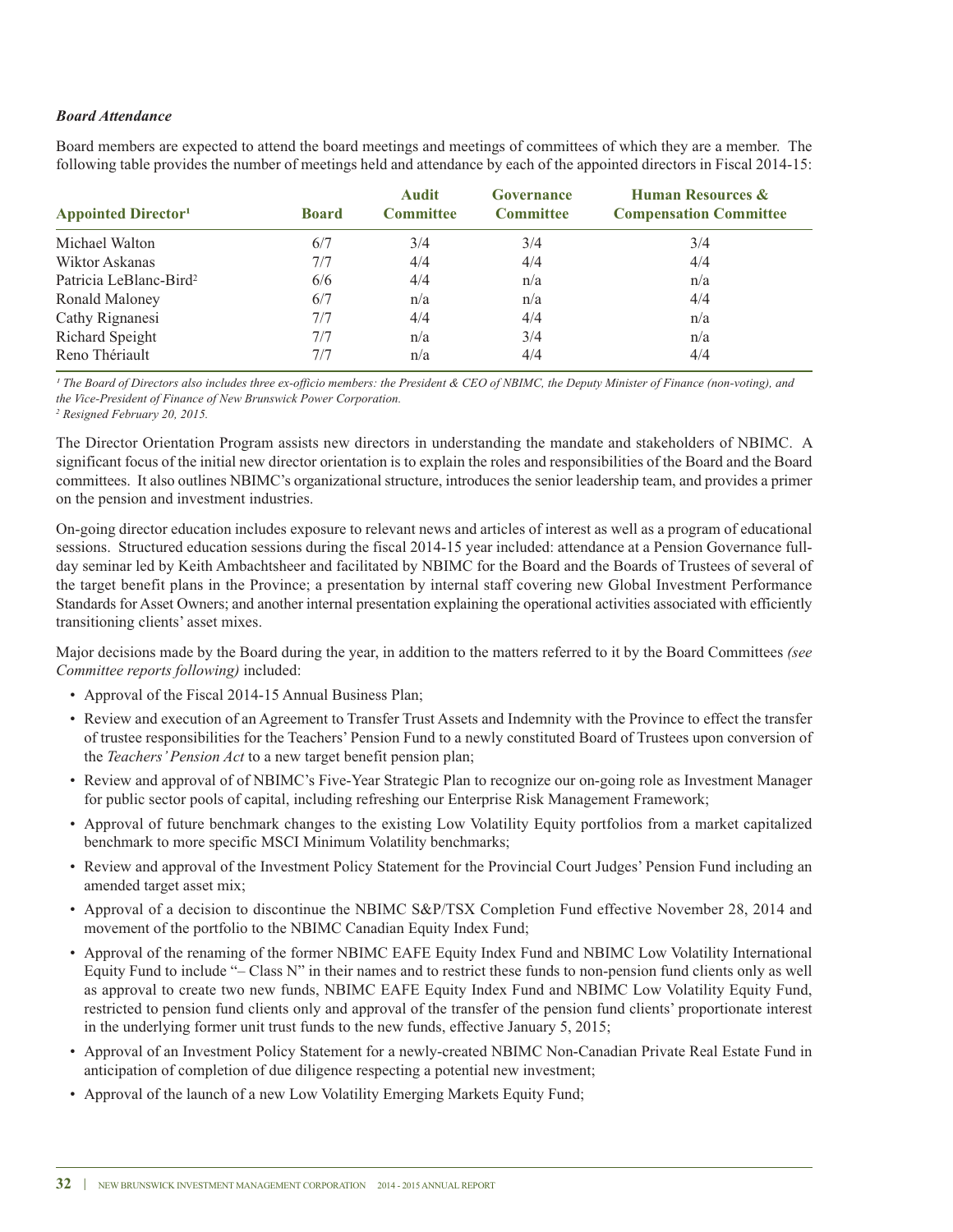- Approval of a three-year funding commitment to the Student Investment Fund program at the University of New Brunswick's Faculty of Business Administration Centre for Financial Studies;
- Approval of the Fiscal 2015-16 Annual Budget and approval of an amendment to the previously-approved Fiscal 2014- 15 Annual Budget to reflect additional staffing decisions required to address service requirements of new clients and requirements of existing target benefit plan clients.

## **BOARD COMMITTEE REPORTS**

### *Report of the Audit Committee*

The Audit Committee oversees the financial affairs of NBIMC and the funds under management, including the selection of accounting policies to be followed in the preparation of financial statements, the systems of internal control, information systems used to produce accurate, appropriate and timely management and financial information, strategies to identify and mitigate financial risks, and the relationships with the external and internal auditors.

Management is responsible for the preparation of the financial statements that are free from material misstatement, whether due to fraud or error, and for maintaining appropriate accounting policies, processes, procedures and systems of internal control to ensure compliance with accounting standards and applicable laws and regulations. The external auditor is responsible for planning and carrying out an audit of the annual financial statements.

The Committee assesses its effectiveness annually to ensure that it has fulfilled its responsibilities as set out in its Terms of Reference.

| Fiscal 2014-15 Highlights | In accordance with its Terms of Reference, the Committee accomplished, among other<br>things, the following in or relating to Fiscal 2014-15:                                                                                                                                                                                                                                               |
|---------------------------|---------------------------------------------------------------------------------------------------------------------------------------------------------------------------------------------------------------------------------------------------------------------------------------------------------------------------------------------------------------------------------------------|
|                           | • Reviewed the annual audited financial statements for the Judges' Pension Fund, the<br>NBIMC Unit Trust Funds and NBIMC for the year ended March 31, 2015 and<br>recommended their approval by the Board;                                                                                                                                                                                  |
|                           | • Reviewed the Schedules of Composite Performance in accordance with Global<br>Investment Performance Standards (GIPS) for the year ended December 31, 2014 for<br>the PSSRP Trust Composite and the NBTPP Fund Composite and recommended their<br>approval by the Board;                                                                                                                   |
|                           | • Reviewed the Schedules of Composite Performance in accordance with GIPS for the<br>year ended March 31, 2015 for the Judges' Pension Fund Composite, the Environmental<br>Reclamation Fund Composite and the Low Volatility Global Equity Composite and<br>recommended their approval by the Board;                                                                                       |
|                           | • Received the draft Annual Report material for the year ended March 31, 2015 and<br>approved the financial content and earnings press release;                                                                                                                                                                                                                                             |
|                           | • Reviewed the quarterly unaudited financial statements for internal use for the Judges'<br>Pension Fund, Unit Trust Funds and NBIMC together with management's certifications<br>regarding changes in accounting policies, significant accounting estimates, errors,<br>material weaknesses in internal controls over financial reporting, fraud or illegal acts<br>and subsequent events; |
|                           | • Received a regular status report of the Province's pension reform activities from the<br>President and CEO;                                                                                                                                                                                                                                                                               |
|                           | • Reviewed a quarterly memorandum from the CFO outlining financial reporting<br>decisions and changes required to respond to the changes arising from pension reform,<br>as well as the addition of new clients and monitored the changes necessitated by these<br>events on processes and resources;                                                                                       |
|                           | • Reviewed management's memorandum concerning the release of the GIPS position<br>paper Guidance Statement on the Application of the GIPS Standards to Asset Owners<br>outlining new composite definitions, independent verification rather than examination<br>and claiming compliance with the CFA Institute;                                                                             |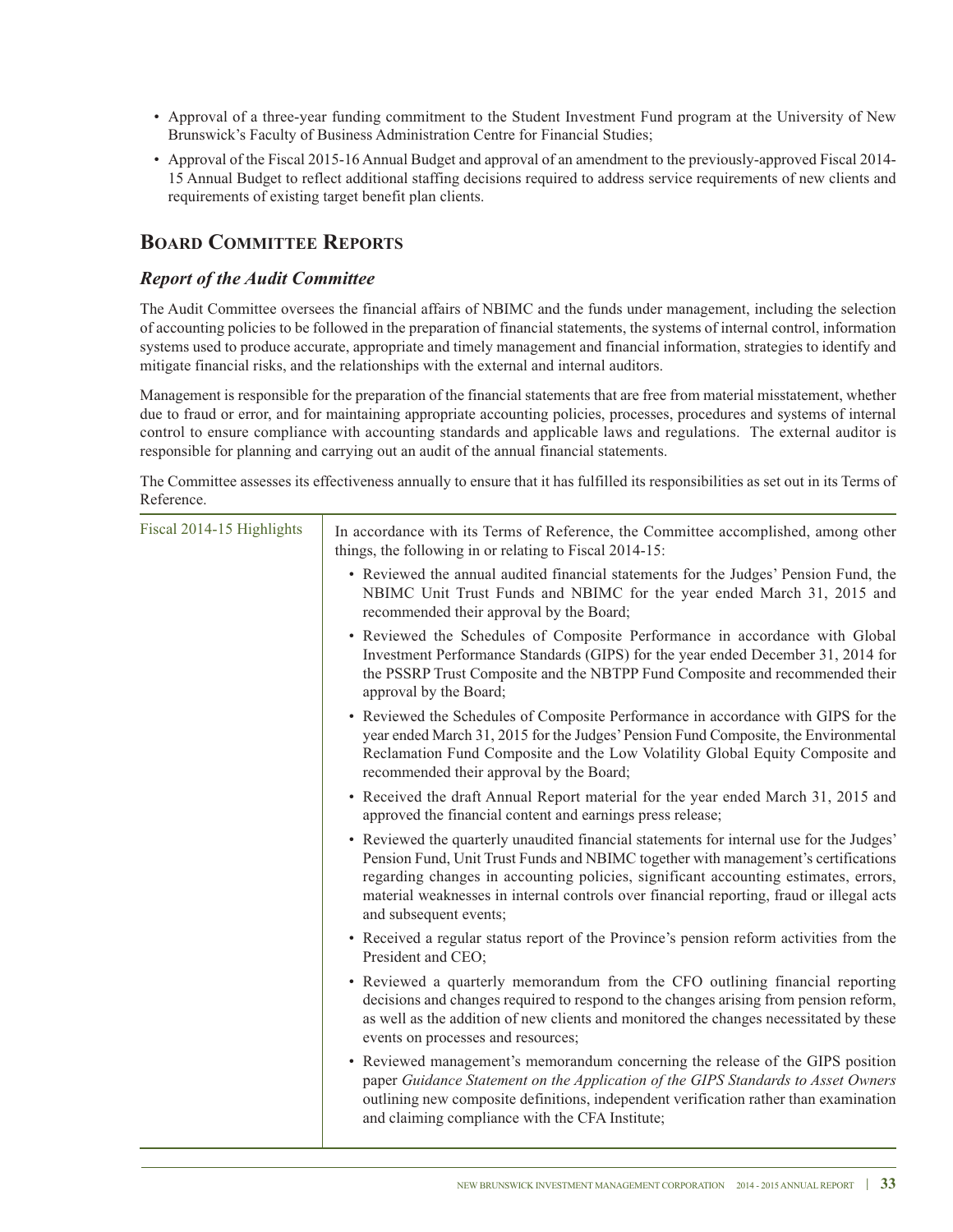| • Received the audited financial statements for the year ended March 31, 2014 for a<br>wholly-owned subsidiary of the NBIMC Canadian Real Estate Fund;                                                                                                                                                                       |
|------------------------------------------------------------------------------------------------------------------------------------------------------------------------------------------------------------------------------------------------------------------------------------------------------------------------------|
| • Approved the External Auditor's engagement, audit plan, timing, staffing and fees for<br>the year ended March 31, 2015 and pre-approved all non-audit, tax or other services to<br>be performed by the External Auditor in accordance with the Audit Committee's Pre-<br>Approval Policy for Audit and Non-Audit Services; |
| • Reviewed the External Auditor's Audit Findings Report for the year ended March 31,<br>2015 and obtained confirmation of the External Auditor's independence;                                                                                                                                                               |
| • Reviewed the findings from a survey by the CFO of the quality of the external audit;                                                                                                                                                                                                                                       |
| • Approved the Internal Auditor's annual plan and budget for the upcoming year ending<br>March 31, 2016;                                                                                                                                                                                                                     |
| • Received the Internal Audit recommendations and management's responses for two<br>internal audits: the Proxy Voting Review and the Automated Controls Assessment -<br>Trade Execution and Authorization;                                                                                                                   |
| • Reviewed the Internal Auditor's findings from an NBIMC-wide survey on Ethics and<br>Risk Culture;                                                                                                                                                                                                                          |
| • Reviewed the September 2014 Follow-Up Report from the Internal Auditor concerning<br>management's responses to previous internal audit recommendations;                                                                                                                                                                    |
| • Each quarter met in-camera with each of the External Auditor, the Internal Auditor and<br>management;                                                                                                                                                                                                                      |
| • Monitored management's key performance indicators related to timely resolution of<br>all external and internal audit recommendations;                                                                                                                                                                                      |
| • Completed an annual review of the Enterprise Risk Management Framework;                                                                                                                                                                                                                                                    |
| • Reviewed a quarterly risk coverage chart highlighting independent reviews of risk areas<br>in order to ensure appropriate focus on key risks;                                                                                                                                                                              |
| • Reviewed the 2014 Internal Control Report prepared by management outlining<br>NBIMC's major processes, risks and key controls;                                                                                                                                                                                             |
| • Reviewed a quarterly risk matrix showing trends in key risk areas;                                                                                                                                                                                                                                                         |
| • Reviewed management's findings from their annual fraud risk assessment;                                                                                                                                                                                                                                                    |
| • Received an update to the Five-Year IT Strategic Plan and status report;                                                                                                                                                                                                                                                   |
| • Completed a review of the Valuation Policies for investment securities;                                                                                                                                                                                                                                                    |
| • Received a presentation covering the operational processes involved and opportunities<br>to add value through transitioning activities for clients adopting a new asset mix;                                                                                                                                               |
| • Received quarterly reporting of legal and regulatory compliance;                                                                                                                                                                                                                                                           |
| • Received a quarterly status report of class action litigation in which NBIMC has<br>participated;                                                                                                                                                                                                                          |
| • Reviewed the insurance coverage of significant business risks and uncertainties;                                                                                                                                                                                                                                           |
| • Reviewed a memorandum covering the tax policy, procedures and governance followed<br>by NBIMC for the corporate entity, the unit trust funds and the pension fund clients<br>and approved the engagement of external U.S. tax advisors to provide tax compliance<br>advice;                                                |
| • Completed an annual review of the Committee's terms of reference, accomplishments<br>for the year ended March 31, 2015 and set objectives for the upcoming fiscal year.                                                                                                                                                    |

This report has been approved by the members of the Audit Committee.

### **C. Rignanesi (Chair), W. Askanas, D. Murphy, M. Walton** *(ex-officio)***.**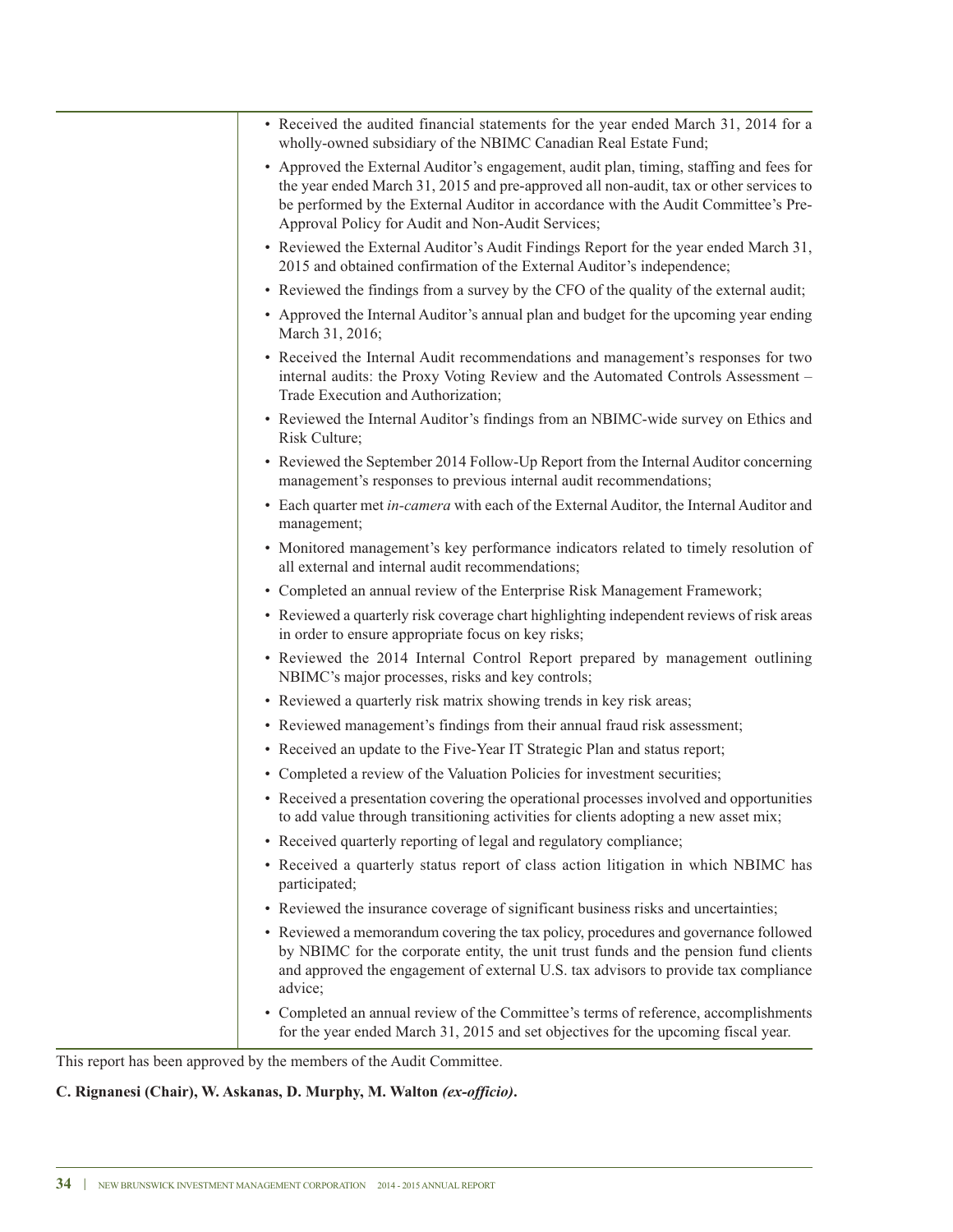### *Report of the Governance Committee*

The Governance Committee annually reviews the terms of reference for the Board and each committee, all Board policies and the Nomination Guidelines for new directors to ensure that they continue to meet evolving corporate governance best practices. They also oversee the Director Orientation and Education programs and the Code of Ethics and Business Conduct. The biennial Board self-assessment process is facilitated by the Governance Committee.

The Committee assesses its effectiveness annually to ensure that it has fulfilled its responsibilities as set out in its Terms of Reference.

| Fiscal 2014-15 Highlights | In accordance with its Terms of Reference, the Committee accomplished, among other<br>things, the following in Fiscal 2014-15:                                                              |
|---------------------------|---------------------------------------------------------------------------------------------------------------------------------------------------------------------------------------------|
|                           | • Established Board Goals for Fiscal 2014-15;                                                                                                                                               |
|                           | • Reviewed the proposed high level objectives and related target weights for the F2014-<br>15 Corporate Business Plan and recommended approval by the Board;                                |
|                           | • Reviewed the Committee's accomplishments for Fiscal 2013-14 and set objectives and<br>initiatives for F2014-15;                                                                           |
|                           | • Reviewed the Director Orientation and Education program and Board education plan;                                                                                                         |
|                           | • Reviewed and recommended to the Board for approval changes to the NBIMC Director<br>Orientation and Education Policy;                                                                     |
|                           | • Reviewed the Board composition and competency matrix, conducted an annual review<br>of upcoming director term expirations and a skills gap assessment for new candidate<br>consideration; |
|                           | • Recommended to the Board the creation of an ad hoc Director Nomination Committee<br>to lead the 2015 nomination process;                                                                  |
|                           | • Reviewed proposed changes to the NBIMC Guidelines for the Nomination of Directors<br>and recommended to the Board for approval;                                                           |
|                           | • Reviewed and supported draft quarterly Investment Performance Reports for non-<br>pension plan clients;                                                                                   |
|                           | • Received a quarterly update on Pension Reform and new mandates;                                                                                                                           |
|                           | • Reviewed quarterly compliance with the Code of Ethics and Business Conduct;                                                                                                               |
|                           | • Reviewed the process of the Fiscal 2014-15 Board self-assessment and facilitated Board<br>Governance Improvement Objectives;                                                              |
|                           | • Received a quarterly status report of progress made in addressing the Board Governance<br>Improvement initiatives;                                                                        |
|                           | • Conducted an annual review of the effectiveness of the Board, Chair and Committees;                                                                                                       |
|                           | • Reviewed the risk management areas for which the Committee had been delegated<br>oversight responsibilities: fiduciary, legal and regulatory compliance;                                  |
|                           | • Reviewed and recommended to the Board for approval a new Five-Year Corporate<br>Strategic Plan F2015-2020;                                                                                |
|                           | • Conducted the annual review of By-laws, governance policies, Board practices and<br>Board independence;                                                                                   |
|                           | • Conducted an annual review of the Governance Committee's mandate and<br>effectiveness;                                                                                                    |
|                           | • Reviewed the Communications Strategy including public policy;                                                                                                                             |
|                           | • Reviewed an outline for an integrated pension services organization;                                                                                                                      |
|                           | • Recommended the appointment of a new director to the Governance Committee;                                                                                                                |
|                           | • Received periodic updates from the Ad hoc Director Nomination Committee;                                                                                                                  |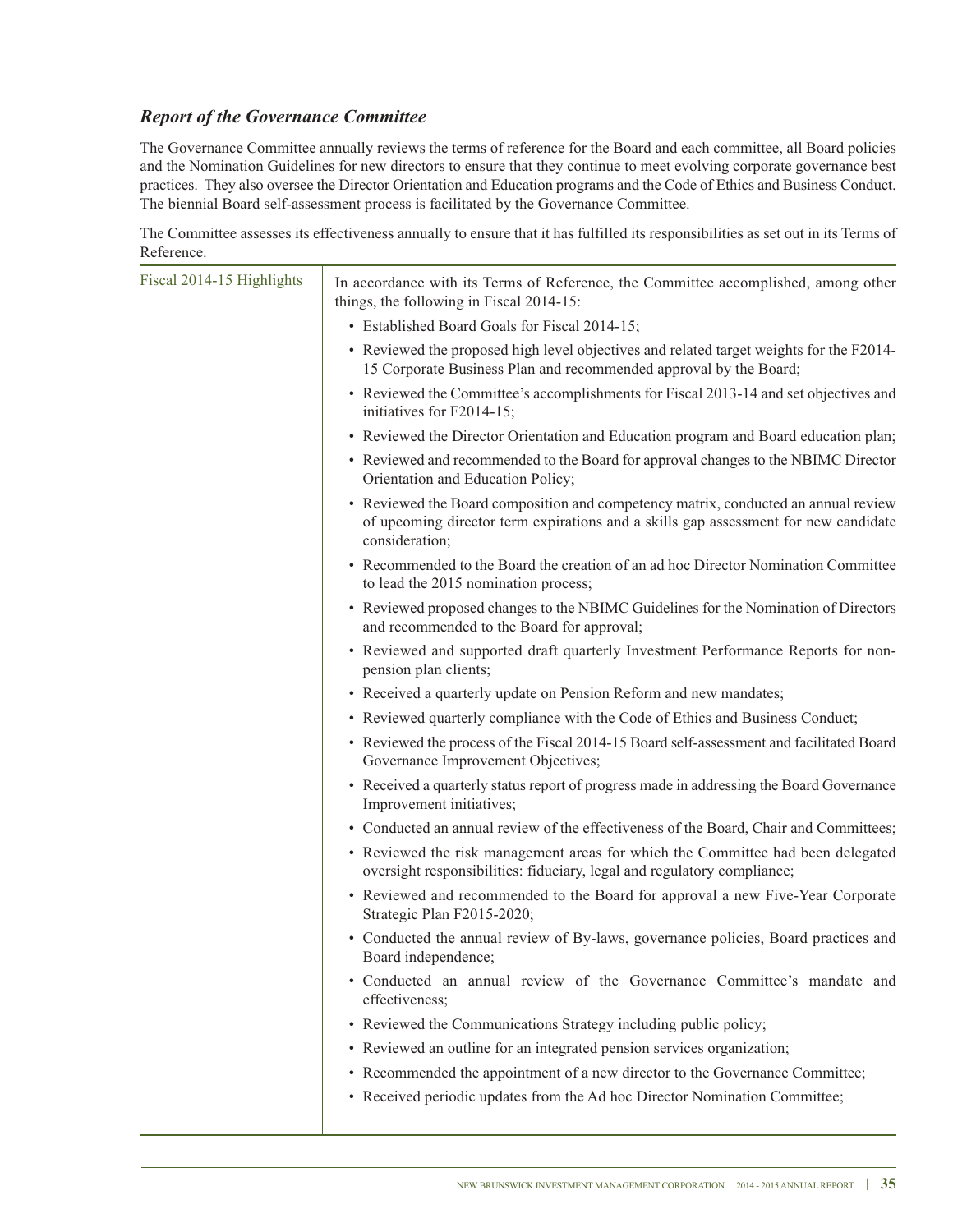| • Reviewed the annual confirmation of the Code of Ethics and Business Conduct at                                                                       |
|--------------------------------------------------------------------------------------------------------------------------------------------------------|
| March 31, 2015 for employees and directors;                                                                                                            |
| • Reviewed and recommended to Board for approval a revision to the NBIMC Director<br>Compensation to add one per diem for travel time;                 |
| • Reviewed summary content of NB Pension Plans Joint Governance Workshop held in<br>January 2015;                                                      |
| • Reviewed Director compensation and a summary of expense claims for each Director<br>and the President and CEO for the year ended March 31, 2015; and |
| • Reviewed the draft Corporate Governance disclosure for the Fiscal 2014-15 Annual<br>Report and recommended its approval by the Board.                |

This report has been approved by the members of the Governance Committee.

### **R. Speight (Chair), W. Askanas, J.M. Dupuis** *(ex-officio)***, C. Rignanesi, R. Thériault, M. Walton** *(ex-officio)*

### *Report of the Human Resources & Compensation Committee*

The Human Resources and Compensation Committee annually conducts a performance appraisal for the President and CEO. It also oversees changes to the Compensation Philosophy, compensation and benefits, incentive plans and organizational structure as well as monitors management's compliance with employment-related regulatory and legislative matters.

The Committee assesses its effectiveness annually to ensure that it has fulfilled its responsibilities as set out in its Terms of Reference.

| Fiscal 2014-15 Highlights | In accordance with its Terms of Reference, the Committee accomplished, among other<br>things, the following in Fiscal 2014-15:                                                                                                                             |
|---------------------------|------------------------------------------------------------------------------------------------------------------------------------------------------------------------------------------------------------------------------------------------------------|
|                           | • Reviewed the Committee's Terms of Reference Business and recommended changes to<br>the Board for approval;                                                                                                                                               |
|                           | • Set the Committee's objectives for Fiscal 2014-15 and reviewed subsequent<br>achievements;                                                                                                                                                               |
|                           | • Reviewed the individual business plan success weightings of the NBIMC Fiscal 2014-<br>15 Annual Business Plan and recommended their approval by the Board;                                                                                               |
|                           | • Reviewed the risk management areas for which the Committee had been delegated<br>oversight responsibilities including the President's leadership, NBIMC's performance<br>integrity, and NBIMC's ability to attract and retain qualified personnel;       |
|                           | • Reviewed the Succession Plans for the President and CEO and senior management<br>positions and recommended approval by the Board;                                                                                                                        |
|                           | • Reviewed the Annual Compensation Report, including comparisons to various<br>compensation surveys conducted by independent consultants;                                                                                                                  |
|                           | • Reviewed the investment performance benchmarks and recommended for approval by<br>the Board a future change to the Low Volatility Equity Portfolios from market<br>capitalization benchmarks to minimum volatility benchmarks effective October 1, 2014; |
|                           | • Reviewed changes to organizational structure and recommended approval by the Board;                                                                                                                                                                      |
|                           | • Recommended for approval by the Board the creation of a new investment team<br>position of Vice President, Quantitative Trading & Applied Research;                                                                                                      |
|                           | • Recommended for approval by the Board the addition of a new Investment Accountant<br>position and the repositioning of certain other finance positions;                                                                                                  |
|                           | • Reviewed and recommended to the Board for approval the formation of an Ad Hoc<br>Compensation Review Committee to oversee a total compensation review in early<br>2015;                                                                                  |
|                           |                                                                                                                                                                                                                                                            |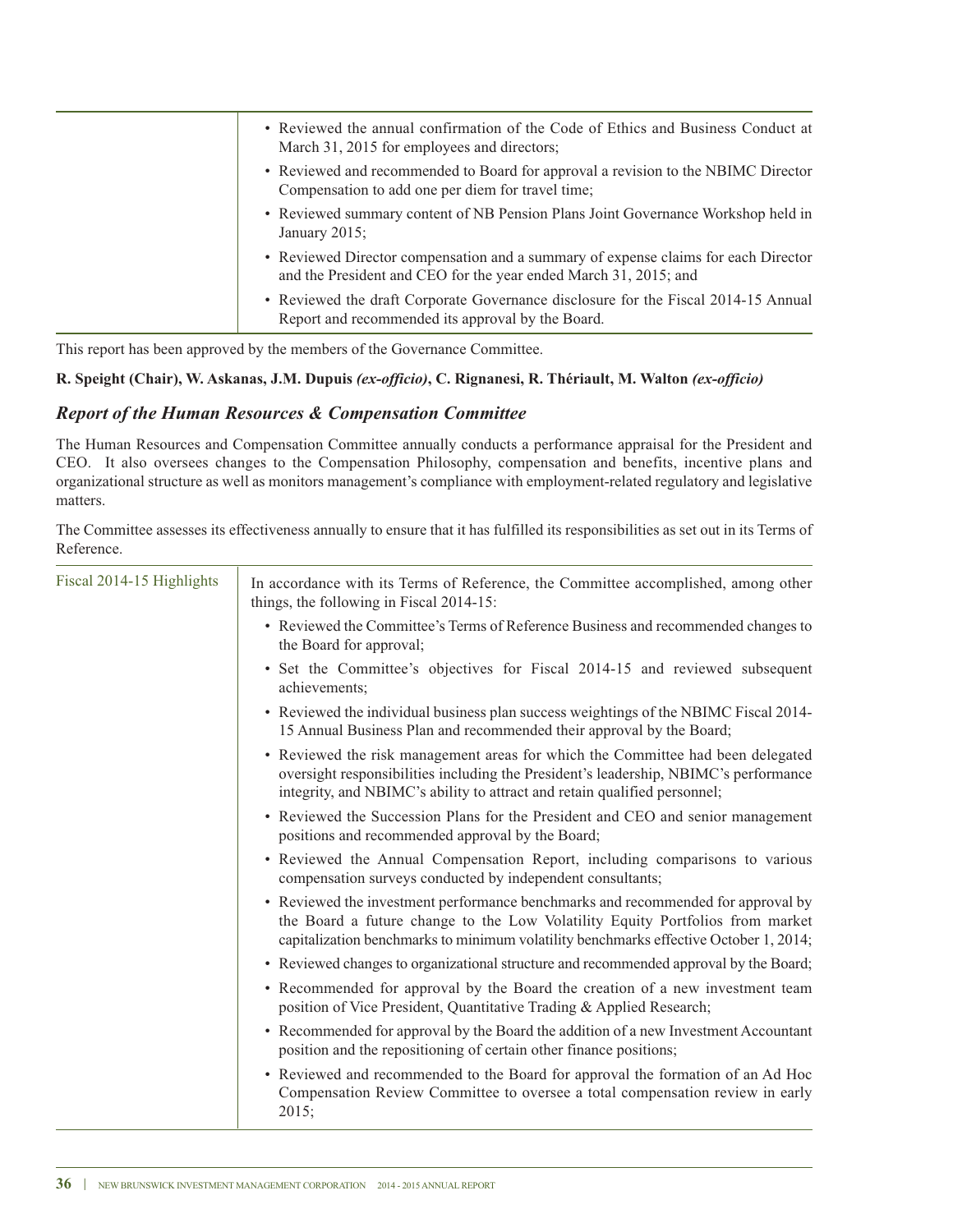| • Reviewed the Human Resources Strategic Plan and recommended its approval by the<br>Board:                                                                              |
|--------------------------------------------------------------------------------------------------------------------------------------------------------------------------|
| • Reviewed the Travel Expense Policy and recommended approval by the Board;                                                                                              |
| • Received quarterly certification from management as to regulatory compliance with<br>various legislative requirements;                                                 |
| • Reviewed the CEO position description;                                                                                                                                 |
| • Reviewed proposals to conduct a total compensation review including comparison of<br>NBIMC Value Added Targets against peers and recommended approval of a consultant; |
| • Reviewed and recommended to the Board revisions to the NBIMC Compensation<br>Philosophy Overview;                                                                      |
| • Reviewed Fiscal 2014-15 corporate results versus the Annual Business Plan and<br>recommended approval by the Board of the individual incentive performance award;      |
| • Reviewed and approved the performance of the President and CEO against annual<br>targets;                                                                              |
| • Reviewed and recommended to the Board the overall Incentive Compensation Pool for<br>Fiscal $2014-15$ ; and                                                            |
| • Reviewed the Compensation Discussion and Analysis section of the Fiscal 2014-15<br>Annual Report and recommended its approval by the Board.                            |

This report has been approved by the members of the Human Resources & Compensation Committee.

**R. Thériault (Chair), W. Askanas, R. Maloney, M. Walton** *(ex-officio)*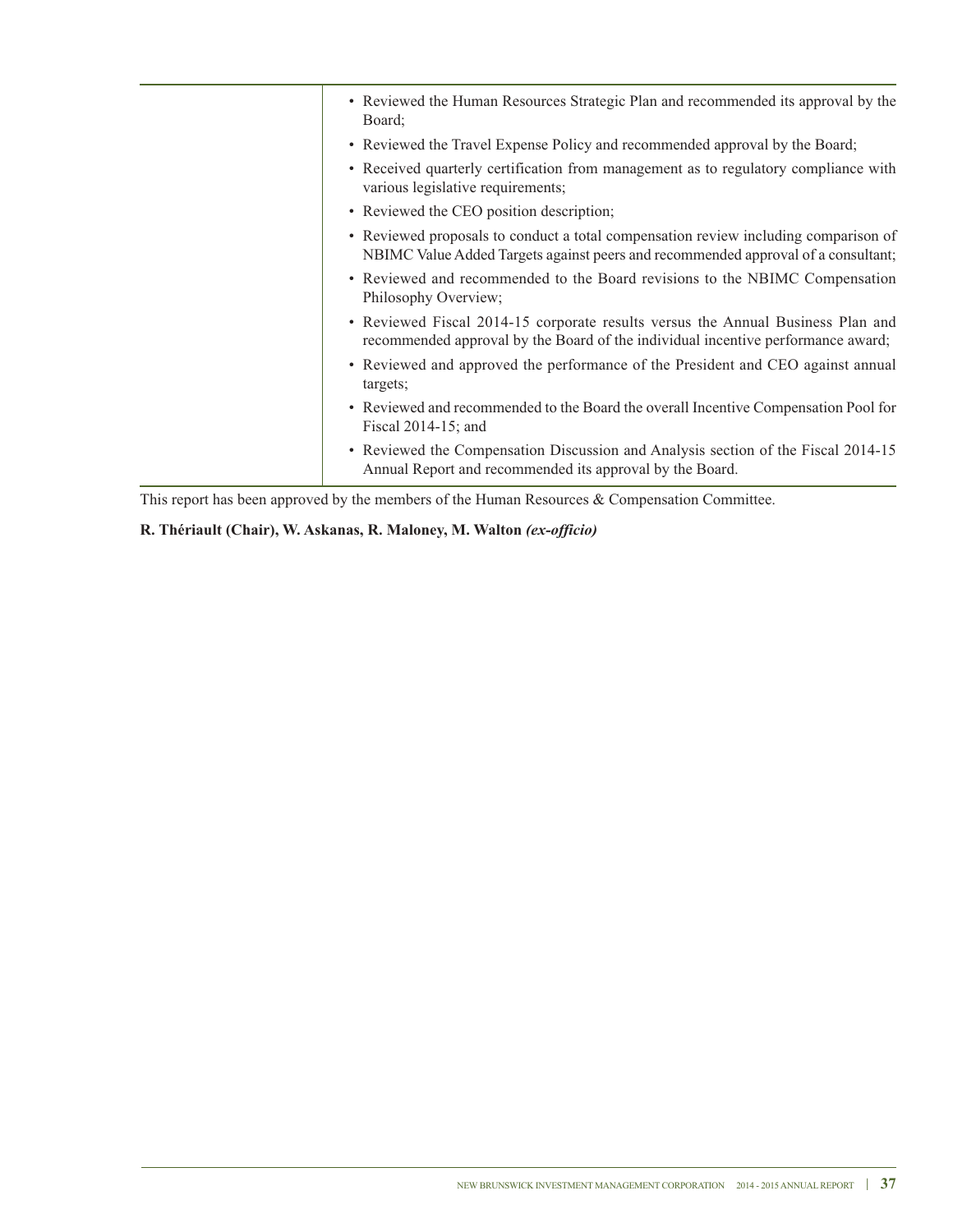## **EMPLOYEE ACTIVITY IN OUR COMMUNITIES**

NBIMC Management and staff continued to be very active with a number of important causes in both our local and the larger national community. These efforts can vary from volunteering time, sharing professional expertise, or the donation of personal financial resources.

## **LOCAL CHARITABLE CAUSES**

During the year, staff continued to exceed their target contribution level for the annual corporate United Way campaign, while at the same time provided an average of over 36 hours per volunteer to over 40 non-profit organizations. Over 72% of employees were involved in volunteer efforts in some capacity. Three additional charitable causes were also supported through other internal corporate fund-raising initiatives.

Of particular note, NBIMC recognized four individuals: Mr. M. Hunter, Mr. M. MacPherson, Ms. M. Nowicki and Ms. K. Bowen as our "Volunteer of the Year" for the significant contributions that they have made to our community. We were also pleased to recognize our corporate teams this year: "Bowl for Kids Sake" team (Big Brothers and Big Sisters) and the "CIBC Run for the Cure" Team.

A nominal donation to each of their causes was made in thanks.

## **INVESTMENT INDUSTRY RELATIONSHIPS**

NBIMC's investment professionals are recognized nationally as a constructive resource with respect to investment industryrelated Board or Executive Committee participation. The following list outlines a number of relationships in which NBIMC management has actively participated in this type of capacity during the fiscal year:

- Pension Investment Association of Canada (PIAC)
- Canadian Coalition of Good Governance (CCGG)
- S&P/TSX Canada Index Committee
- Canadian Investment Performance Council
- Canadian Bond Investors'Association
- CFA Society Atlantic Canada
- University of New Brunswick Investment Committee
- Université de Moncton Comité de placements
- Fredericton Community Foundation Investment Committee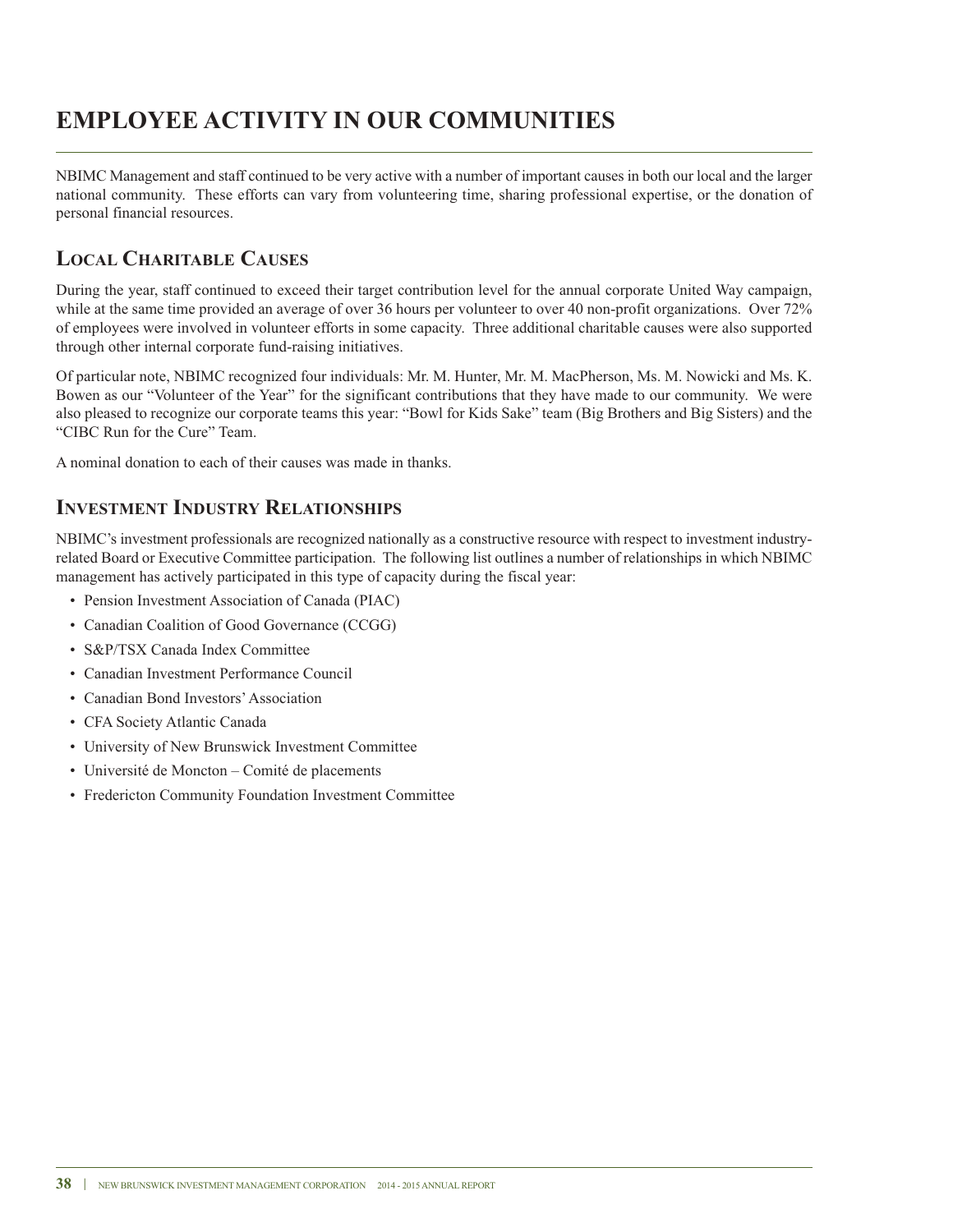## **COMMUNICATIONS AND ACCOUNTABILITY**

NBIMC reports to the Legislature of the Province of New Brunswick through the Crown Corporations Committee of the Legislature.

As the trustee of the Provincial Court Judges' Pension Fund, NBIMC reports to the Plan Governor, the Minister of Finance as the Chair of the Board of Management, via this Annual Report, as well as an annual budget presentation and quarterly performance reports.

As the investment manager for certain other public sector funds, NBIMC reports those funds' investment performance regularly to their governing bodies.

NBIMC also reports to a number of stakeholder groups at least annually through the following means:

- PSSRP Board of Trustees:
- NBTPP Board of Trustees;
- Annual and semi-annual press releases on financial results;
- http://www.nbimc.com.

## **PUBLIC INTEREST DISCLOSURE ACT**

As required under *Section 18 – Report about disclosures* of the *Public Interest Disclosure Act*, we hereby report that for Fiscal 2014-15:

- there were no disclosures received or acted upon;
- no investigations were therefore commenced due to disclosure receipt;
- no claims had been referred from the Ombudsman under section 23; and
- no investigations were therefore commenced due to a referred claim.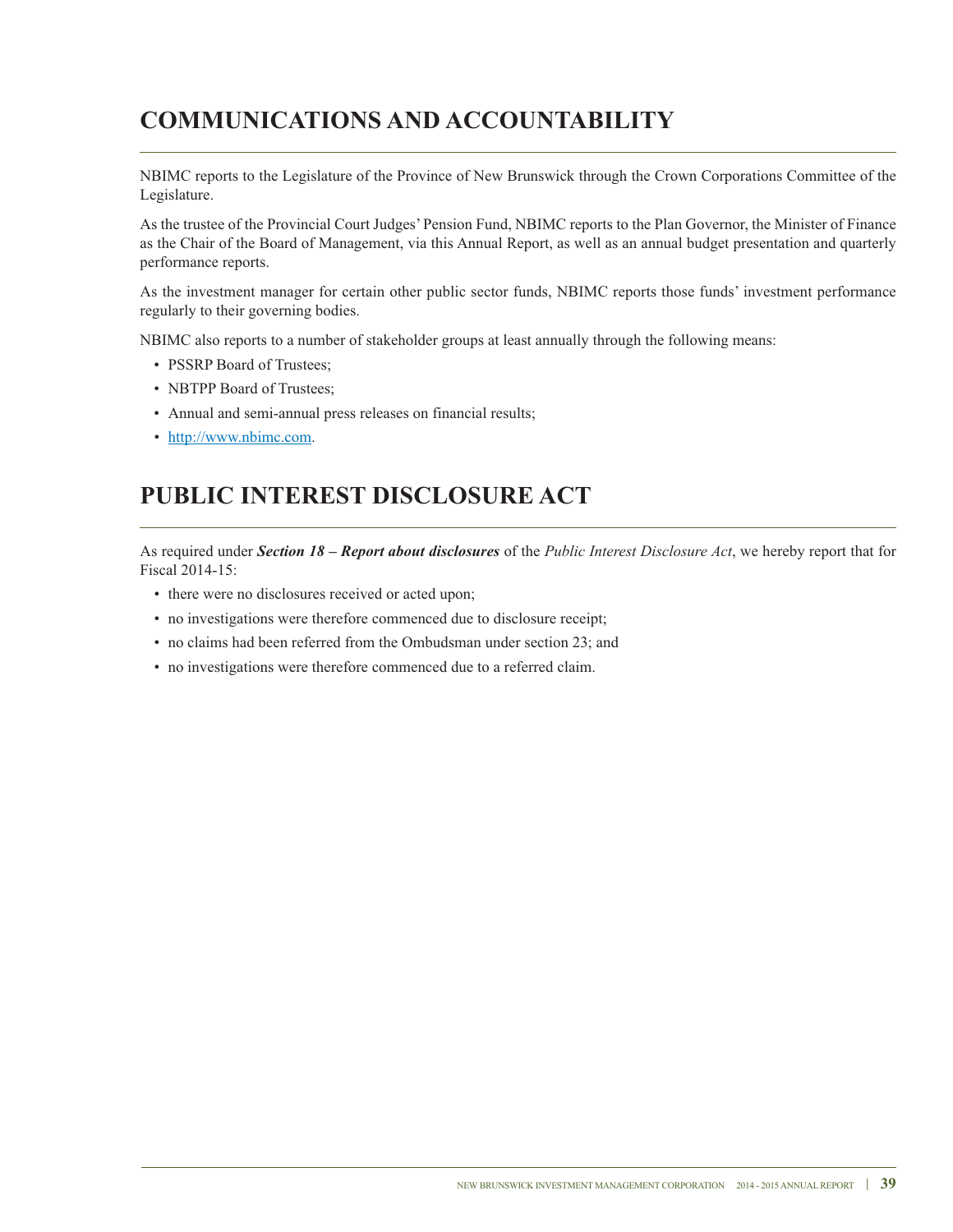## **UNIT TRUST FUND PERFORMANCE**

The specific performance of each NBIMC unit trust fund and its respective benchmark return for the period indicated to March 31, 2015 is outlined in the table below.

| <b>Unit Trust Fund</b>                                                          | 1 Yr<br>$\frac{0}{0}$ | 2 Yrs<br>$\frac{0}{0}$ | 3 Yrs<br>$\frac{0}{0}$ | 4 Yrs<br>$\frac{0}{0}$ | 5 Yrs<br>$\frac{0}{0}$ | $\frac{0}{0}$ | 10 Yrs Since Inception <sup>1</sup><br>$\frac{6}{6}$ |
|---------------------------------------------------------------------------------|-----------------------|------------------------|------------------------|------------------------|------------------------|---------------|------------------------------------------------------|
| <b>NBIMC</b> Nominal Bond Fund<br><b>Benchmark</b>                              | 11.13<br>11.11        | 5.76<br>5.54           | 5.22<br>4.98           | 6.37<br>6.18           | 6.17<br>5.95           | 5.79<br>5.50  | 6.08<br>5.94                                         |
| NBIMC Corporate Bond Fund<br><b>Benchmark</b>                                   | 8.47<br>8.22          | 5.29<br>5.20           | 5.63<br>5.57           |                        |                        |               | 5.91<br>5.57                                         |
| NBIMC Canadian Long-Term Bond Fund 19.19<br><b>Benchmark</b>                    | 19.72                 |                        |                        |                        |                        |               | 16.76<br>17.73                                       |
| <b>NBIMC New Brunswick Fixed</b><br>Income Opportunity Fund<br><b>Benchmark</b> | 9.91<br>11.11         | 5.44<br>5.54           | 5.27<br>4.98           | 6.30<br>6.18           | 6.33<br>5.95           | 6.25<br>5.50  | 7.01<br>5.94                                         |
| NBIMC Money Market Fund<br><b>Benchmark</b>                                     | 1.28<br>0.94          | 1.31<br>0.97           | 1.37<br>0.98           | 1.36<br>0.97           | 1.31<br>0.93           | 2.25<br>1.89  | 2.99<br>2.68                                         |
| <b>NBIMC Student Investment Fund</b><br><b>Benchmark</b>                        | 9.44<br>9.74          | 8.94<br>8.83           | 7.69<br>7.63           | 5.33<br>5.46           | 6.59<br>6.55           | 7.20<br>6.80  | 7.55<br>7.31                                         |
| NBIMC Canadian Equity Index Fund<br><b>Benchmark</b>                            | 8.67<br>6.93          | 12.41<br>11.36         | 10.65<br>9.58          | 5.24<br>4.39           | 7.88<br>7.41           | 8.23<br>7.61  | 7.02<br>6.60                                         |
| NBIMC Low Volatility Canadian<br><b>Equity Fund</b><br><b>Benchmark</b>         | 18.86<br>12.91        | 18.40<br>14.43         |                        |                        |                        |               | 17.71<br>12.71                                       |
| NBIMC External Canadian Equity Fund<br><b>Benchmark</b>                         | 9.28<br>6.93          | 13.97<br>11.36         | 11.49<br>9.58          | 6.26<br>4.39           | 8.78<br>7.41           | 8.83<br>7.61  | 11.63<br>10.37                                       |
| NBIMC S&P/TSX Completion<br>Index Fund<br><b>Benchmark</b>                      | $(2.82)^3$<br>(1.89)  | 8.46<br>8.39           | 6.74<br>6.87           | 2.28<br>2.38           | 7.60<br>7.74           | 6.84<br>6.37  | 7.09<br>7.34                                         |
| NBIMC Canadian Equity Active Long<br><b>Strategy Fund</b><br><b>Benchmark</b>   | 7.26<br>6.93          | 11.79<br>11.36         | 9.90<br>9.58           | 4.22<br>4.39           | 7.10<br>7.41           |               | 3.58<br>3.80                                         |
| <b>NBIMC</b> External International<br><b>Equity Fund</b><br><b>Benchmark</b>   | 17.10<br>13.70        | 25.35<br>20.48         | 21.83<br>17.98         | 14.69<br>12.29         | 13.61<br>10.98         |               | 6.25<br>4.66                                         |
| NBIMC EAFE Equity Index Fund<br><b>Benchmark</b>                                |                       |                        |                        |                        |                        |               | 15.84 <sup>2</sup><br>15.84                          |
| <b>NBIMC EAFE Equity Index</b><br>Fund - Class N<br><b>Benchmark</b>            | 13.91<br>13.70        | 20.59<br>20.48         | 18.12<br>17.98         | 12.47<br>12.29         | 11.16<br>10.98         |               | 5.01<br>4.66                                         |
| NBIMC Low Volatility International<br><b>Equity Fund</b><br><b>Benchmark</b>    |                       |                        |                        |                        |                        |               | 16.02 <sup>2</sup><br>16.25                          |